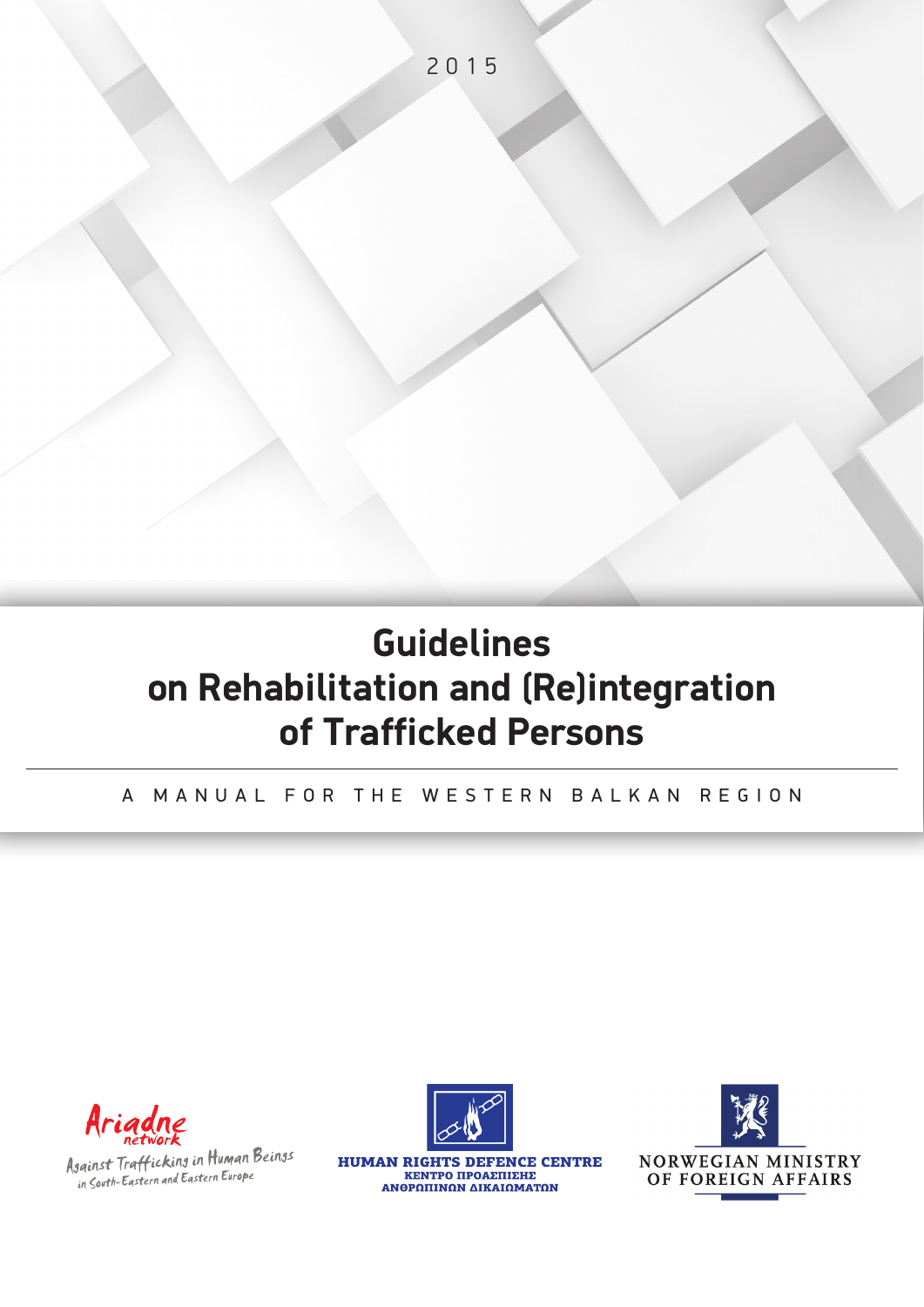Guidelines on Rehabilitation and (Re)integration of Trafficked Persons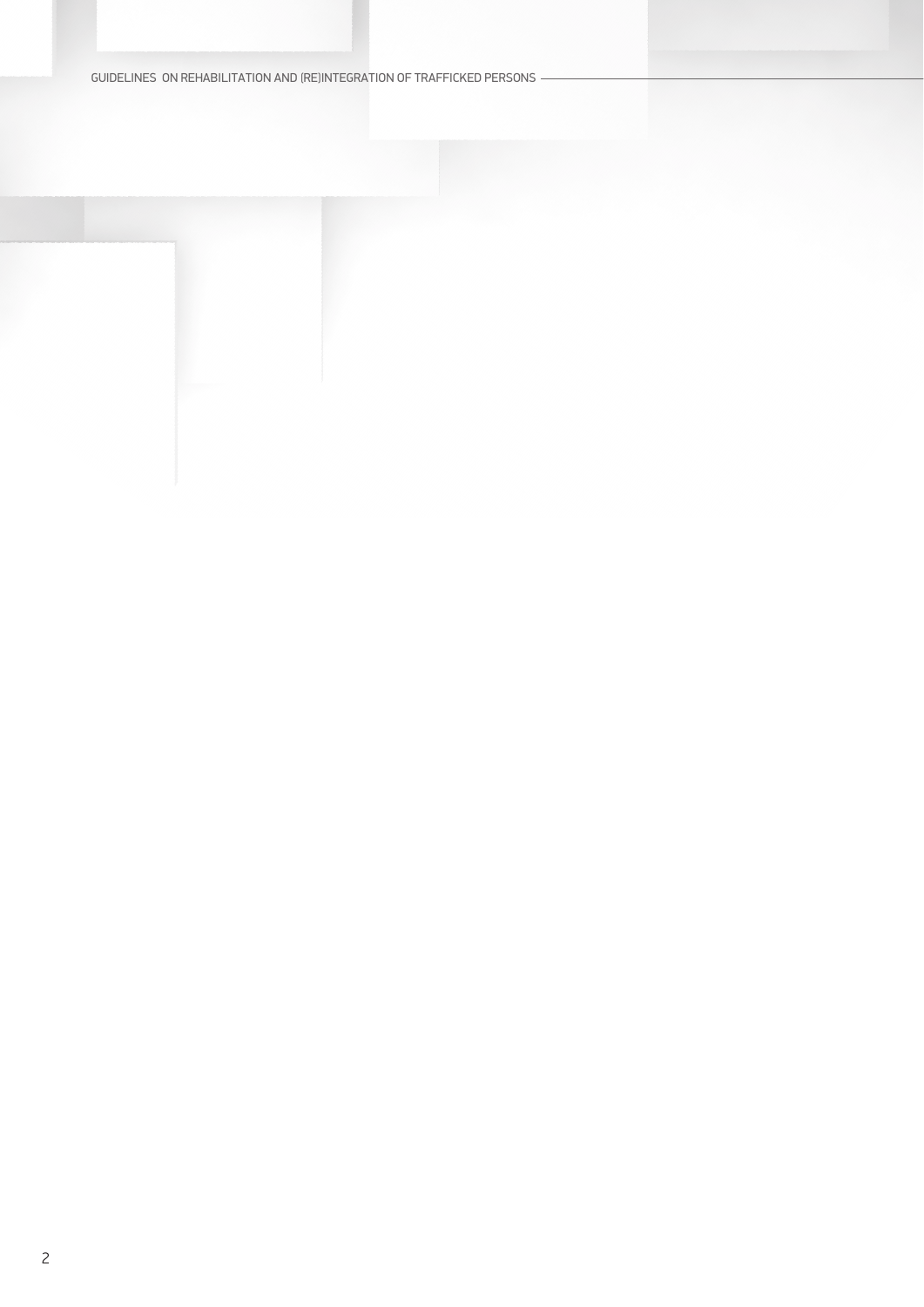#### **Written by:**  Tatiana Fomina International Center "La Strada", Moldova

#### **Revised and edited by:**

Dr. Dimitra Papageorgiou, legal adviser, Human Rights Defence Centre Dr. Maria Vogiatzi, legal adviser, Human Rights Defence Centre.

#### **In cooperation with:**

*the ARIADNE Network against Trafficking in Human Beings in South-Eastern and Eastern Europe* – non-governmental organisations from Albania, Bosnia and Herzegovina, Bulgaria, Croatia, Former Yugoslav Republic of Macedonia, Greece, Moldova, Montenegro, Serbia, Turkey, Ukraine.

#### **© Ariadne Network 2015**

All rights reserved. No part of this publication may be reproduced, copied or transmitted in any form or by any means, electronic or mechanical, including photocopy recording or any information storage and retrieval system, without permission of the copyright owner. The contents of this publication may be freely used without prior consent of copyright owner for educational and other non-commercial purposes, provided that any such reproduction is accompanied by an acknowledgement of the source of information.

This publication has been produced within the framework of the 5<sup>th</sup> Project of ARIADNE network "Developing effective (re)integration models for trafficked persons in the Western Balkans", implemented **in 4 participating countries** of South-Eastern Europe/Western Balkans (**Albania,Bosnia & Herzegovina, Former Yugoslav Republic of Macedonia and Greece**) by the Human Rights Defence Centre (KEPAD), Greece, funded by the Norwegian Ministry of Foreign Affairs. The content of this publication is the sole responsibility of the author and under no circumstances shall be deemed to reflect the opinions of the Norwegian Ministry of Foreign Affairs.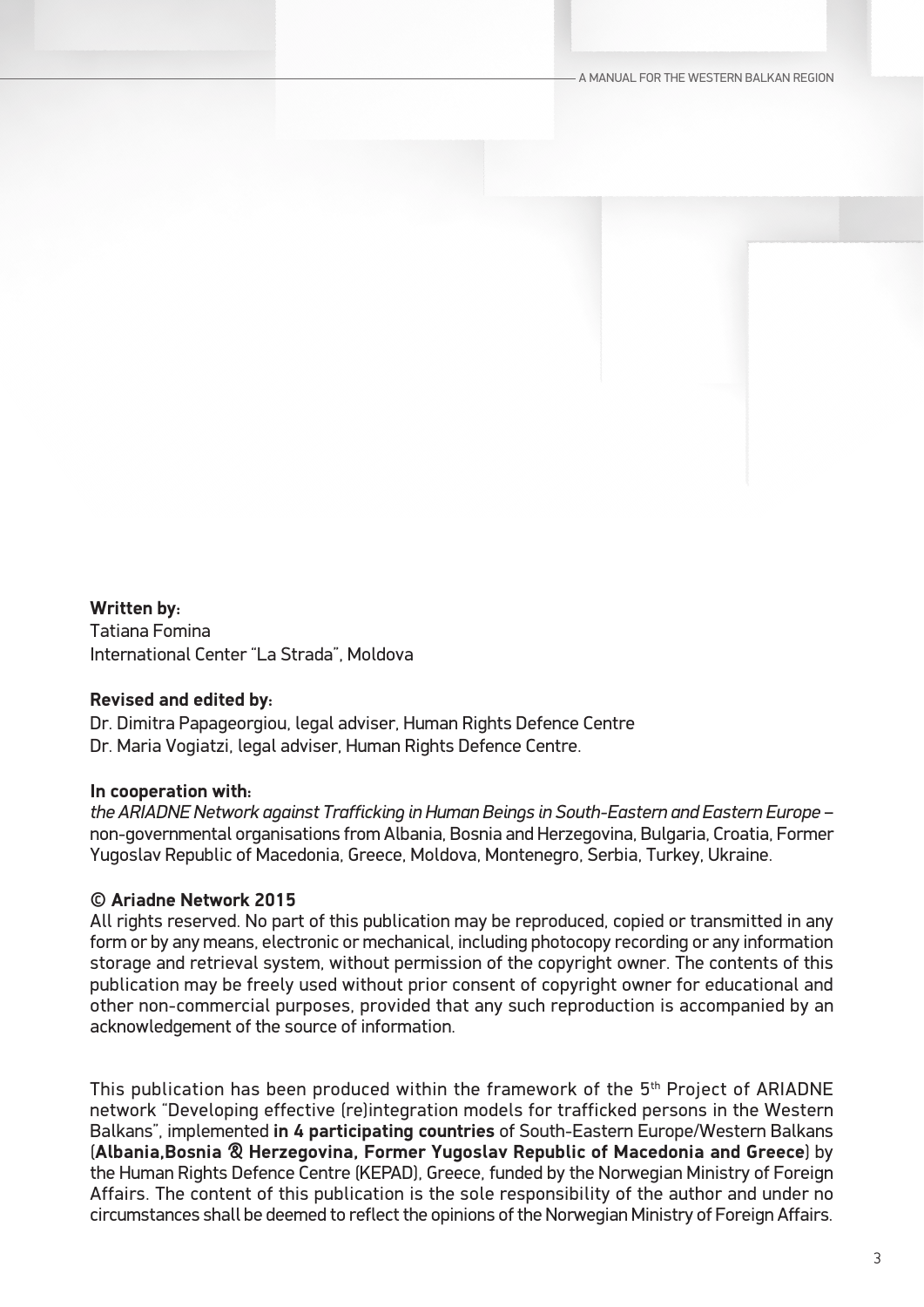Guidelines on Rehabilitation and (Re)integration of Trafficked Persons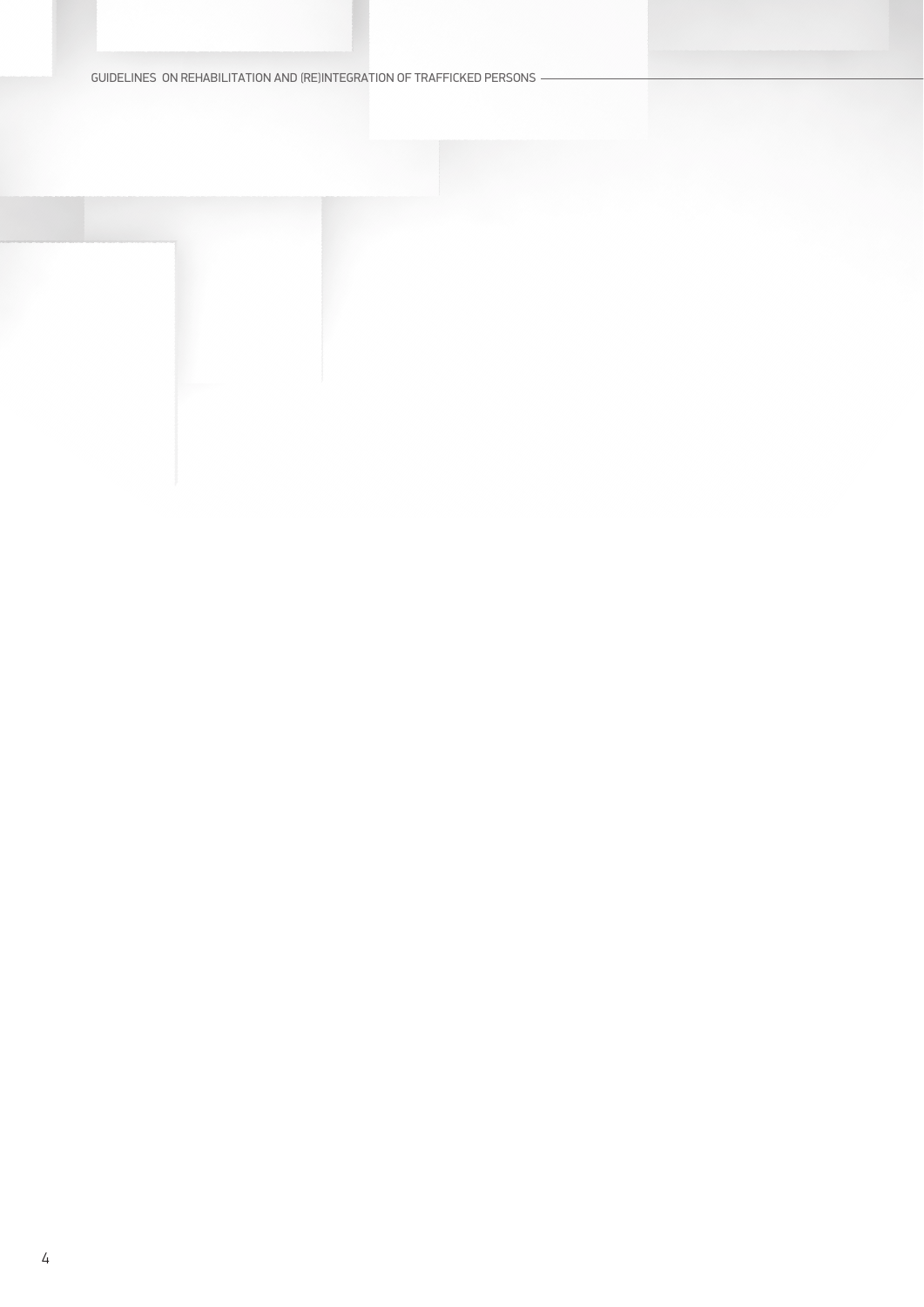A MANUAL FOR THE WESTERN BALKAN REGION

# Contents

| 1.             |      |                                                                        |    |  |
|----------------|------|------------------------------------------------------------------------|----|--|
|                |      |                                                                        |    |  |
|                |      | 1.2. Rehabilitation and (Re)integration as Stages of Rendering         |    |  |
|                |      |                                                                        |    |  |
| 2.             |      | <b>Creation of Pre-conditions for Rehabilitation and</b>               |    |  |
|                |      |                                                                        |    |  |
| 3 <sub>1</sub> |      |                                                                        |    |  |
|                |      | 3.1. Guiding Approaches and Principles of Rendering Rehabilitation and |    |  |
|                |      |                                                                        |    |  |
|                | 3.2. |                                                                        |    |  |
|                |      |                                                                        |    |  |
|                |      |                                                                        |    |  |
|                |      |                                                                        |    |  |
| 4.             |      |                                                                        |    |  |
|                |      |                                                                        |    |  |
|                |      |                                                                        |    |  |
|                |      |                                                                        |    |  |
|                |      |                                                                        |    |  |
|                |      |                                                                        |    |  |
|                |      | <b>Concluding Remarks</b>                                              | 50 |  |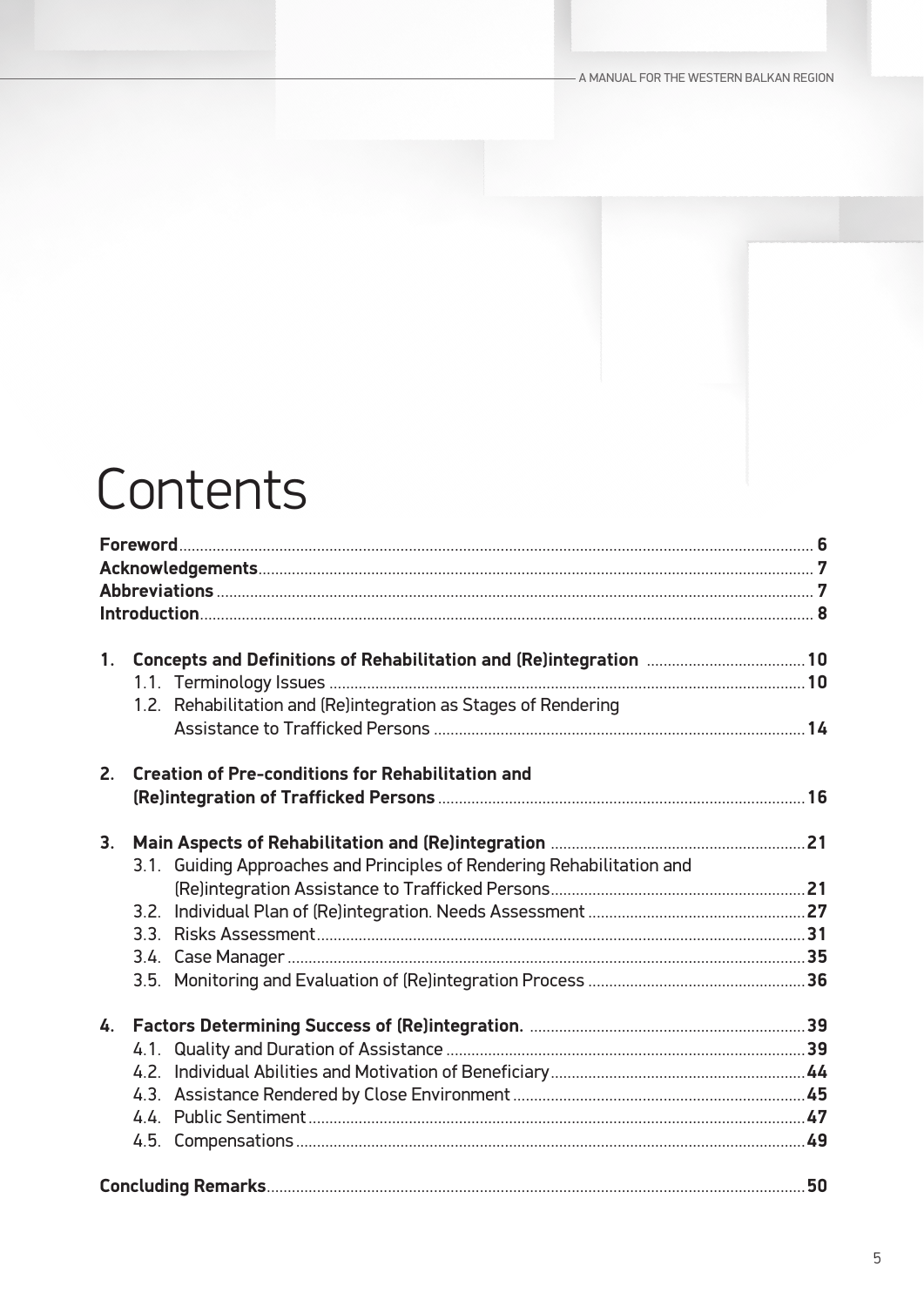## **FOREWORD**

Nowadays Trafficking in Human Beings (hereinafter – THB) continues to be a challenge for the Western Balkan region. One main aspect of anti-trafficking response is the provision of assistance to trafficked persons, including rehabilitation and (re)integration support.

Notwithstanding the fact that much progress has been made in the field of legislation, especially with the THB criminalization and more recently with the development of guidelines concerning victim identification, many shortcomings exist in THB victims rehabilitation/(re)integration. The countries' efforts concentrate on saving victims from criminal rings and providing crisis intervention in the first critical period when it is mostly needed. Once the victims have escaped their traffickers, they are considered "saved" and attention shifts to busting the next criminal ring. According to national and international reports, most countries in the Western Balkan region fall short of providing long-term rehabilitation/(re)integration. Many factors may influence this situation:

- emphasis on human trafficking as organised crime rather than a serioushuman rights offence prioritises criminal prosecution instead of victim rights;
- lack of material/ professional resources;
- lack of coordination on the part of the state.

However, THB victims have needs that often fail to be addressed: **they need to be supported on a long-term basis** to make the transition from "victim" to "survivor" to an independent person. The so called after-care services that make the difference between dependence on social welfare (where it exists) and leading an independent and productive life have to be enhanced.

Efforts to combat THB in the Western Balkan Region should be targeted towards victims' rehabilitation and (re)integration, giving victims the chance **to fully integrate into society.** The current shift in European anti-trafficking policy towards a more victim-centred approach makes it imperative that more is done towards this front. It requires joint and coherent efforts by the international community, dialogue and cooperation among the countries of origin and destination.

These Guidelines are based on the many years' experiences in rendering rehabilitation and (re) integration assistance of non-governmental organisations functioning in the Western Balkans – members of the ARIADNE network. It is hoped that these experiences will be helpful for other state and non-state organisations in their day to day work.

*Maria Vogiatzi, Human Rights Defence Centre, Greece*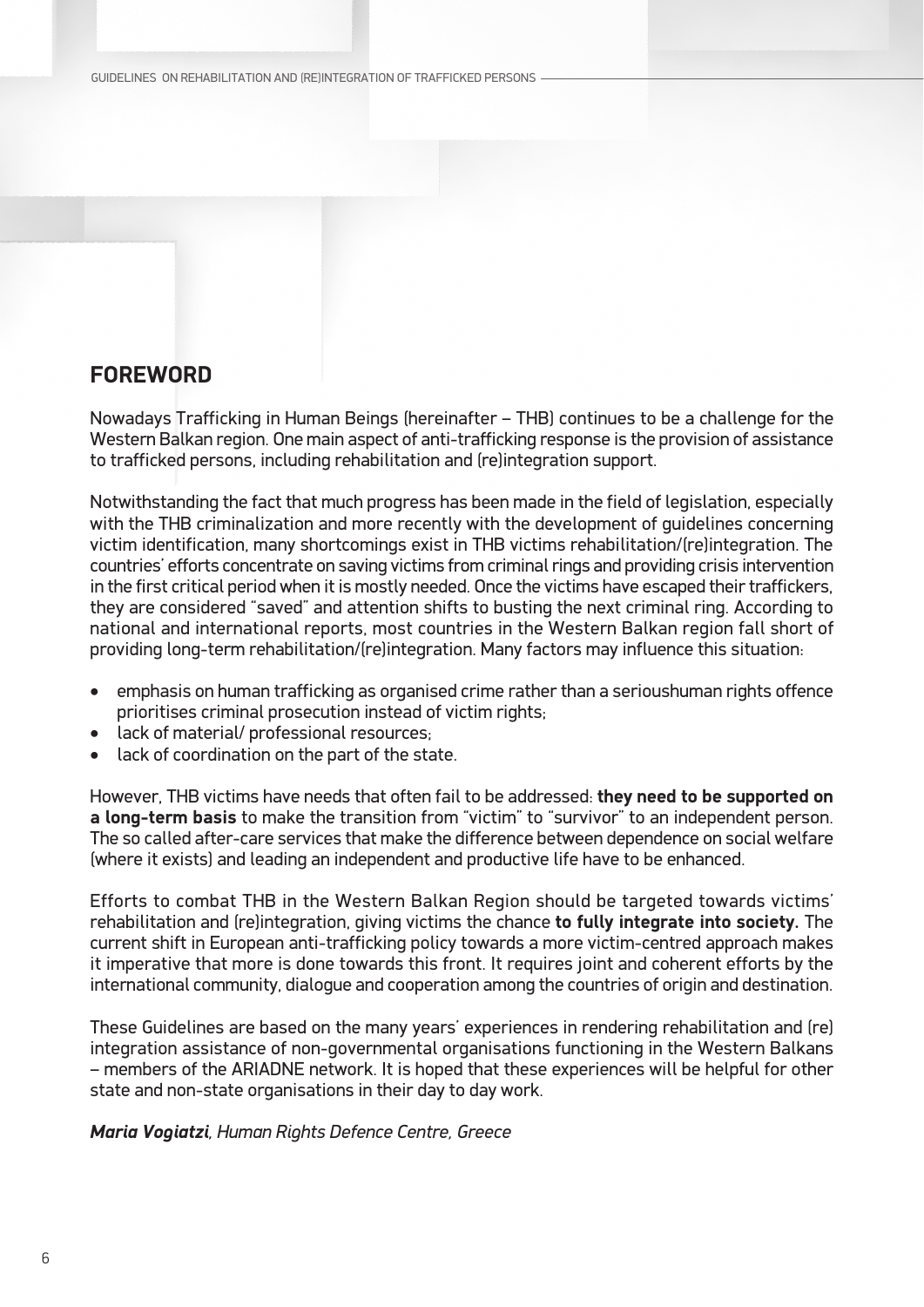## **ACKNOWLEDGEMENTS**

The author would like to thank the representatives of NGOs - members of the ARIADNE Network that have been involved in the elaboration of this publication:

#### *Albania*

*Brikena Puka, Executive Director, Psycho-Social Centre "Vatra"*

*Erinda Bllaca, Lawyer/Project Coordinator, Albanian Rehabilitation Centre for Trauma and Torture (ARCT)*

#### *Bosnia and Herzegovina*

*Azra Hasanbegovic, Executive Directress, Association ZENA BIH (B&H WOMAN)*

#### *Former Yugoslav Republic of Macedonia*

*Verica Stamenkova Trajkova, President, "For Happy Childhood"*

#### *Greece*

*Dimitra Papageorgiou, Legal Adviser, Human Rights Defence Centre (KEPAD)*

## **ABBREVIATIONS**

NGO – non-governmental organisation

NRM – National Referral Mechanism

MoU – Memorandum of Understanding

Plan – Individual Plan of (Re)integration of Trafficked Person

THB - Trafficking in Human Beings

SOPs – Standard Operating Procedures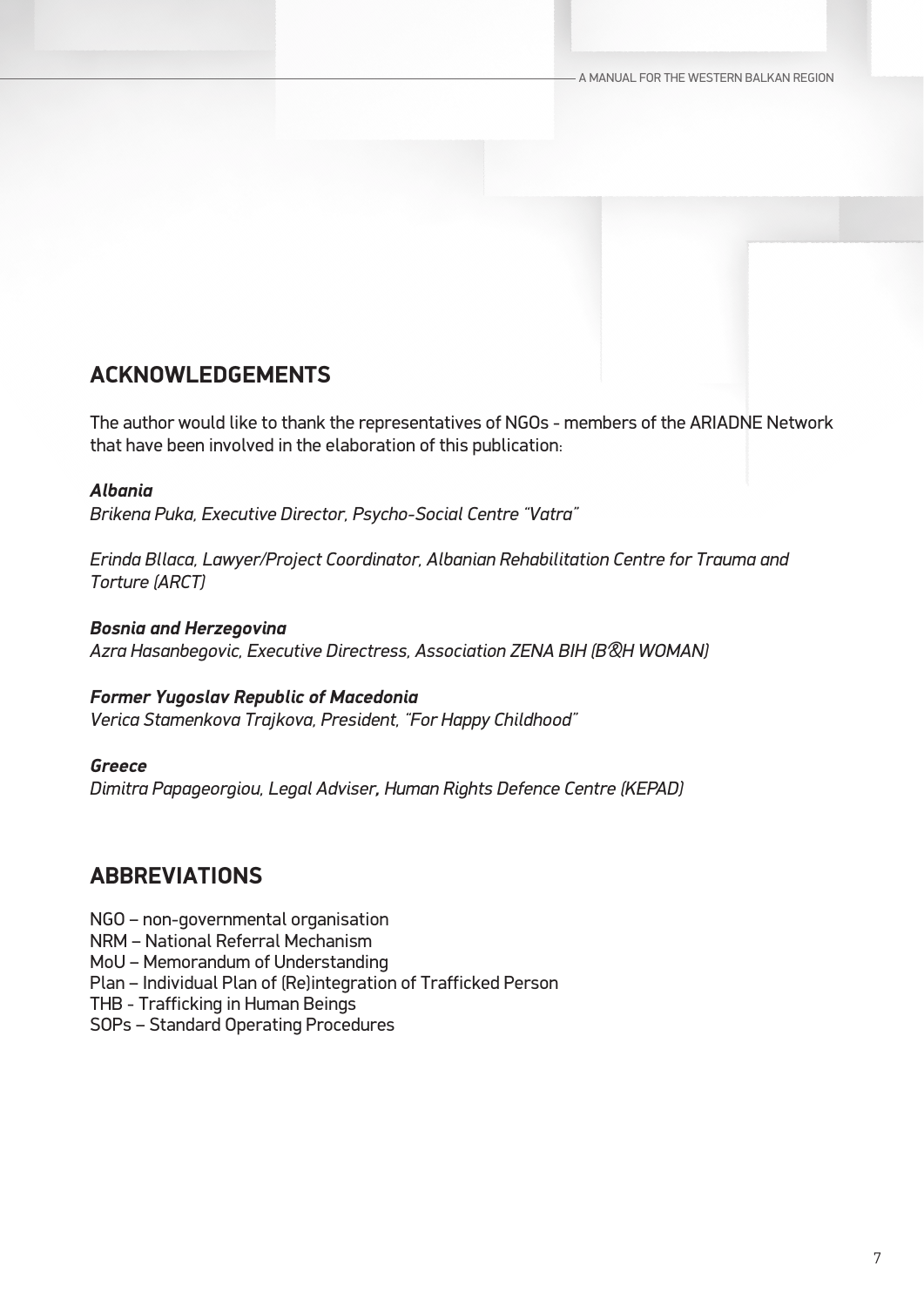## **INTRODUCTION**

The present Guidelines on Rehabilitation and (re)integration of Trafficked Persons (hereinafter – Guidelines) have been elaborated in the framework of the 5th Joint Project of the ARIADNE Network against Trafficking in Human Beings in South-Eastern and Eastern Europe entitled "Developing effective (re)integration models for trafficked persons in the Western Balkans". The Project was implemented by the *Human Rights Defence Centre* (KEPAD), Greece, in partnership with 5 non-governmental organisations (hereinafter - NGOs) from 4 participating countries, members of the ARIADNE Network (**Albania, Bosnia and Herzegovina, Former Yugoslav Republic of Macedonia**).

The subject-matter of these Guidelines is closely connected with the previous publication of the ARIADNE Network - "Regional Guidelines on the Identification of Trafficked Persons"1 and further develops it. (Re)integration of the trafficked persons is targeted towards recovery of identified trafficked victims' capacity in order to lead a responsible life. A (re)integration process is adding together the efforts contributed by the specialists of different profiles who take part in the process of identification of the trafficked persons, render assistance in releasing victims from exploitation, help them return back to their country and provide any other required assistance and protection.

In order to provide a basis for the development of the present Guidelines, a thematic research has been conducted, the main objective of which consists in the analysis of the existing situation and the particularities of the rehabilitation and (re)integration of trafficked persons in each participating country. The research has focused on the following issues:

- 1) legal and regulatory aspects of national policy and level of formalisation/standardisation of rehabilitation and (re)integration procedures in each country;
- 2) institutional framework/stakeholders responsible for rehabilitation and (re)integration of trafficked persons;
- 3)typical profile of trafficked persons;
- 4) organisational aspects of rehabilitation and (re)integration of trafficked persons (monitoring and evaluation; capacity building of professional; coordination and budgeting, etc.);
- 5)respect of special rights of trafficked persons and special rights of minors, providing access to necessary protection and assistance;
- 6) existing good practices, success stories and gaps.

The research has shown that all participating country ratified the main regional instrument in the anti-trafficking field - the Council of Europe Convention on Action against Trafficking in Human Beings, signed in Warsaw on 16 May 2005. This Convention recognises trafficking in human

<sup>1</sup> T. Fomina, M.Vogiatzi, Regional Guidelines on the Identification of Trafficked Persons. A Manual for South-Eastern and Eastern Europe, ARIADNE Network, 2012. Available at: http://www.ariadnet.net/ publication.php?Id=75&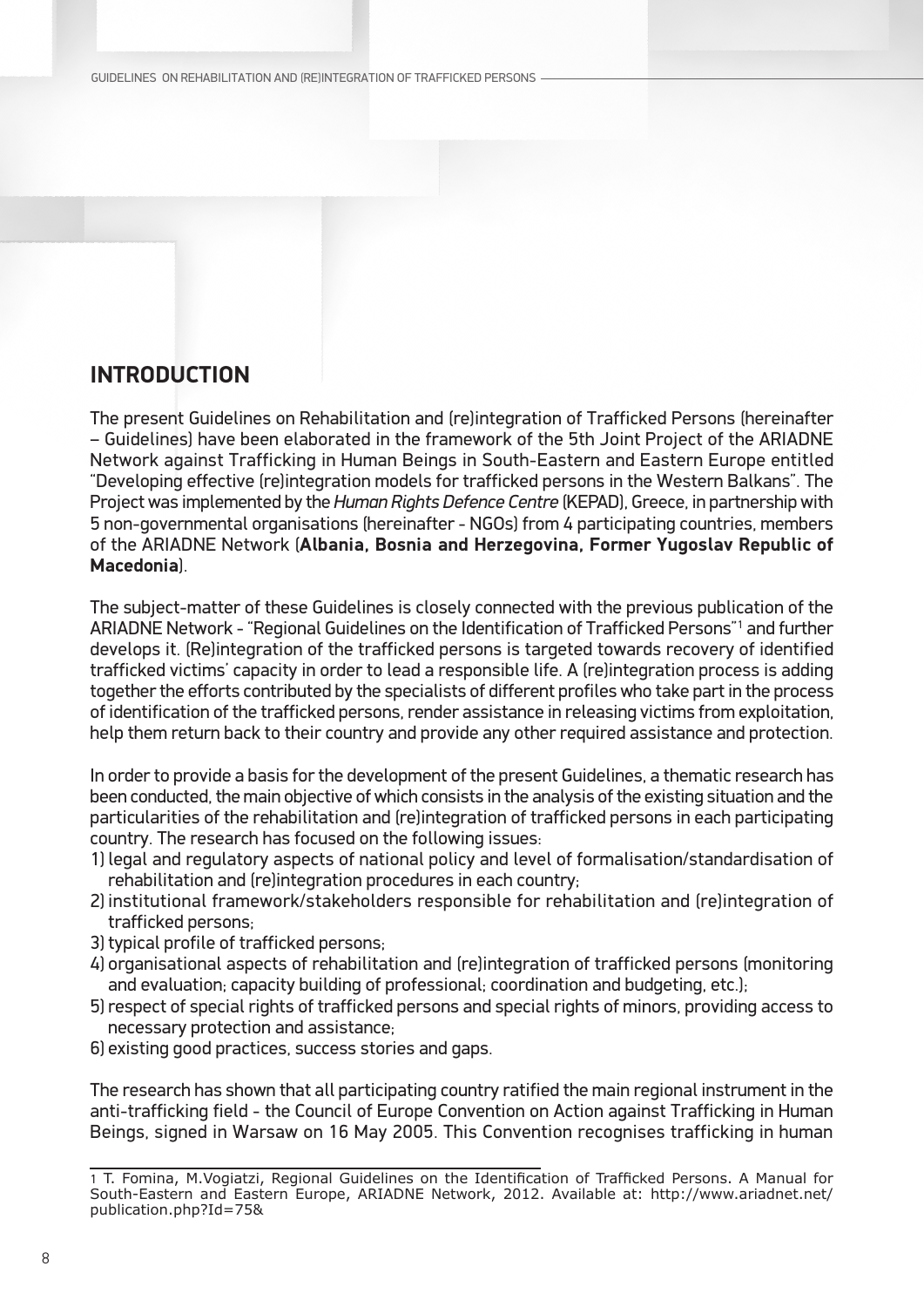beings (further - THB) as a violation of human rights and establishes special rights of trafficked persons. These rights range from secure accommodation, material assistance and emergency medical treatment to access the vocational training and labour market, access to legal redress and compensation.

However, in all participating countries the conceptual and practical problems in rehabilitation and (re)integration of trafficked persons still exist. First of all, the majority of participating countries has not elaborated a clear legal concept and definition of "(re)integration". Besides, the research showed that a high level of abstract provisions concerning the rights of trafficked persons is typical for national legislative and regulatory framework in participating countries. This contributes to administrative barriers in the implementation and protection of trafficked persons rights for rehabilitation and (re)integration. In addition, the existing problems in (re)integration process are linked with time-consuming and high- cost (re)integration services, high level of unemployment in participating countries and other factors undermine the success of (re)integration.

At the same time, the NGOs rendering assistance to victims of trafficking in human beings have gained a huge experience in rehabilitation and (re)integration of trafficked persons. The research allowed the gathering of existing good practices and gaps in participating countries and facilitated the elaboration of common guidance on the rehabilitation and (re)integration procedures.

The present version of the Guidelines was validated by participating countries in the framework of the above mentioned project and are designed to be used by NGOs specialised in rendering assistance to persons who have suffered from trafficking in human beings. These Guidelines could also be used by social workers, police and other specialists of government institutions who by the nature of their activity maintain contacts with the presumed trafficked persons, perform identification of trafficked persons and have an obligation to assure their access to the assistance and protection guaranteed by international, regional and national law.

The Guidelines have been drafted in line with the provisions of the following documents:

- *Protocol to Prevent, Suppress and Punish Trafficking in Persons, Especially Women and Children, supplementing the United Nations Convention against Transnational Organized Crime (Palermo, 2000);*
- *Council of Europe Convention on Action against Trafficking in Human Beings (Warsaw, 16 May 2005);*
- *United Nations Economic and Social Council, Recommended Principles and Guidelines on Human Rights and Human Trafficking (2002);*
- *National Referral Mechanisms. Joining Efforts to Protect the Rights of Trafficked Persons. A Practical Handbook, OSCE/ODIHR, Warsaw, 2004;*
- *Guidelines for the Development of a Transnational Referral Mechanism for Trafficked Persons: South –Eastern Europe, ICMPD, Vienna, 2009;*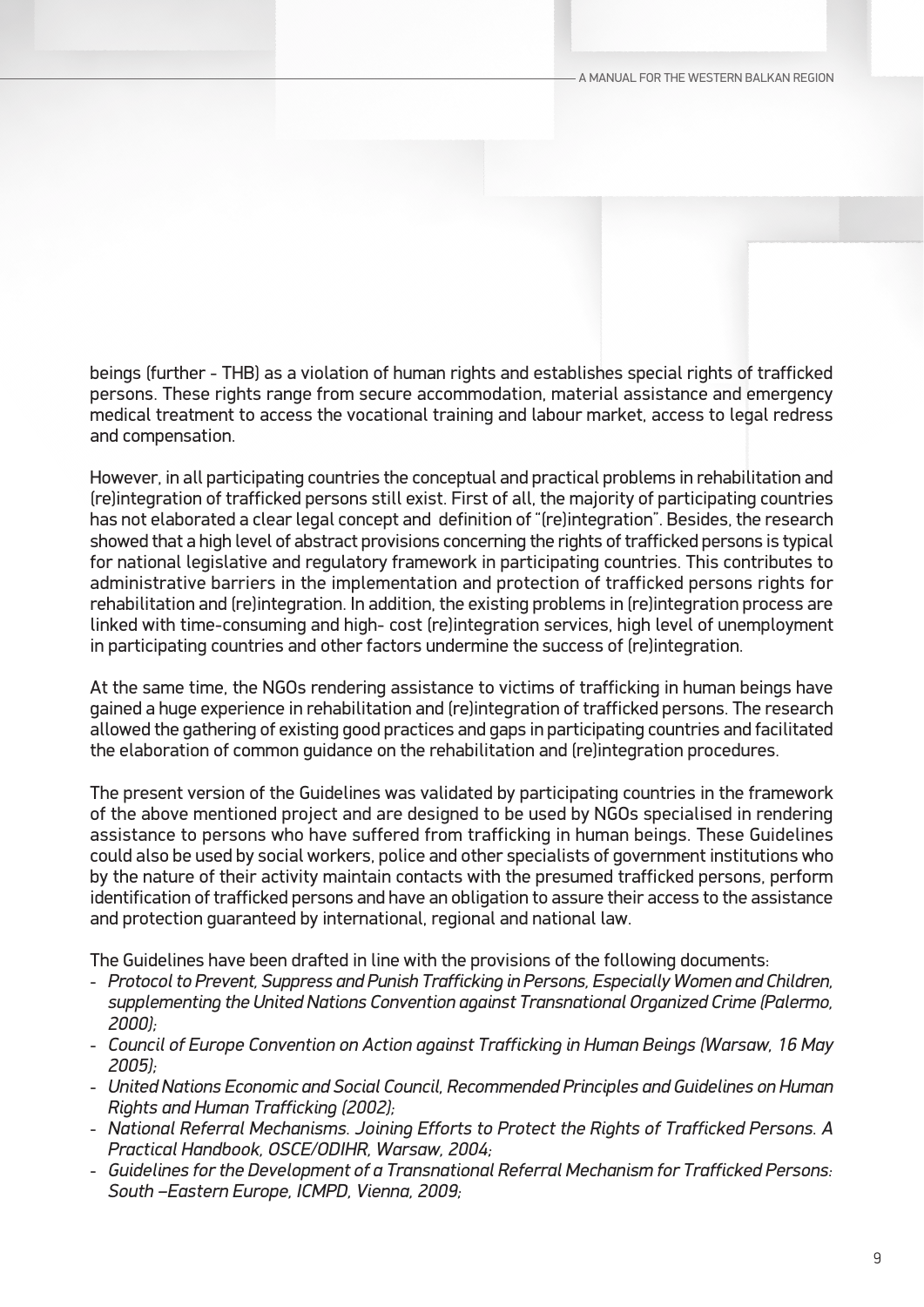- *The EU rights of victims of trafficking in human beings, European Union, 2013;*
- *Guiding Principles on Human Rights in the Return of Trafficked Persons, OSCE/ODIHR, Warsaw, 2014;*
- *other international, regional and national standards and policy developments.*

The Guidelines account not only for the theoretical aspects of trafficking in human beings but also for the good practices gained in this field by the NGOs from the participating countries.

The Guidelines include recommendations on the main aspects of the system-based development of rehabilitation and (re)integration of trafficked persons in participating countries and namely concerning:

- a) conceptualisation of the notions of "rehabilitation" and "reintegration" (goal, tasks, procedures, etc.);
- b) legislative and regulatory framework, institutional basis and other pre-conditions necessaryforrehabilitation and (re)integration of trafficked persons;
- c) guiding approaches and principles of rendering rehabilitation and (re)integration assistance;
- d) individual plan of (re)integration;
- e) role of case manager;
- f) monitoring and evaluation;
- g) factors underlining success of (re)integration;
- h) other related issues.

The Guidelines can serve as a basis for elaboration of national standards on rehabilitation and (re)integration of trafficked persons.

## **1. CONCEPTS AND DEFINITIONS OF REHABILITATION AND (RE)INTEGRATION**

## **1.1 Terminology Issues**

According the Council of Europe Convention on Action against Trafficking in Human Beings each country – party of this Convention "…should make its best effort to favour the reintegration of victims into the society of the State of return, including reintegration into the education system and the labour market, in particular through the acquisition and improvement of their professional skills".<sup>2</sup> However, this Convention does not clarify the meaning of notion "reintegration". Despite of the fact that this notion is often used on international level, an internationally recognized definition of this notion was not created till now.

<sup>2</sup> Council of Europe Convention on Action against Trafficking in Human Beings, 16 May 2005, CETS No. 197, Art.16 (5).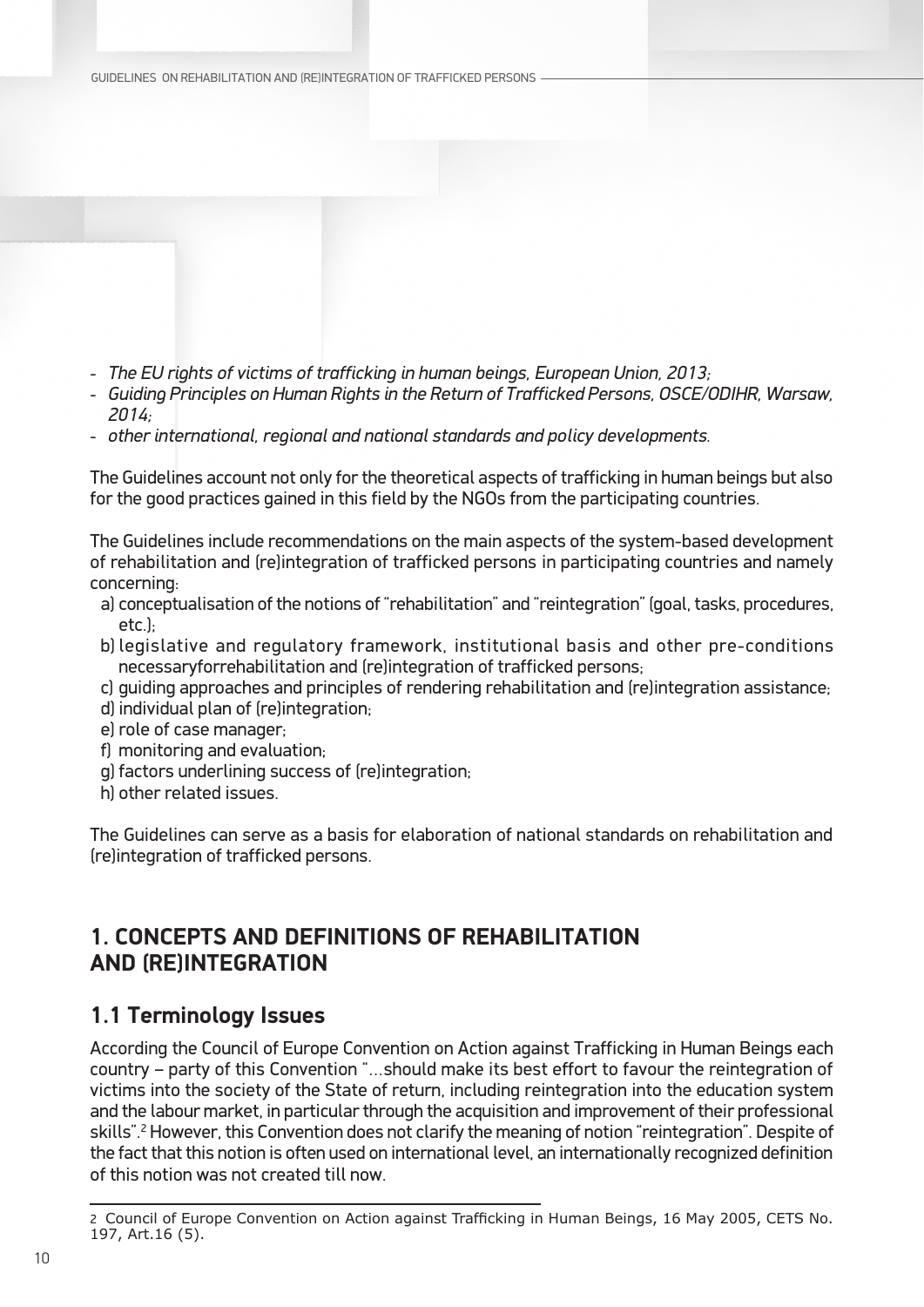The notion "reintegration" is often used in the references when talking about assistance to the victims of trafficking in human beings interchangeably with terms such as "integration", "social inclusion" and "social rehabilitation". Lack of internationally recognized definition of "(re) integration" in relation to the trafficked persons creates difficulties in their use amongst the specialists engaged in this domain. (Re)integration may mean different things to different people in different situations. Reintegration is interpreted as:

long-tern aim and final result of rendering assistance to trafficked persons;

complex process within the system of rendering assistance to trafficked persons that includes a package of certain services;

final stage in rendering assistance to victims of trafficking in human beings.

According the Concise Oxford Dictionary of Current English "integrate" (adj. latin Integrare, integrat – "make whole") means to bring or come into equal participation in the membership of society, "reintegrate" – integrate back into society.3 

The European Council on Refugees and Exiles (ECRE) uses the notion of **"reintegration"** in regard to the refugees returning back to the country of their origin. In ECRE's definition reintegration is "…the process of **inclusion** and rebuilding relationships within a community in the country of origin **at four levels**: **physical, socio-economical, socio-political and cultural**". 4

The expression "social inclusion" is linked to the Charter of the Fundamental Rights of the European Union (art. 34) that guarantees the right to social and housing assistance in order to combat social exclusion and poverty, as well as to ensure a decent existence for all. Social inclusion "… refers to the process that ensures that those at risk of poverty and social exclusion have the opportunities and resources necessary to participate in **economic, social and cultural life**, securing a standard of living that is considered acceptable in the society in which they live. It also ensures that they have greater participation in decision-making that affects their lives and access to their fundamental rights. Through such a process vulnerable groups are granted access to education, training, employment, accommodation, collective services and health assistance. A social inclusion programme can take place either in the country of origin or in that of destination".<sup>5</sup>

<sup>3</sup> The Concise Oxford Dictionary of Current English, Oxford, 1995, p.707 and 1158.

<sup>4</sup> 13 International Journal of Refugee Law (2001), as cited in: Alliance news. GAATW Newsletter, Issue 19-20, July/December 2003.

<sup>5</sup> Guidelines for the Development of a Transnational Referral Mechanism for Trafficked Persons: South-Eastern Europe. International Center for Migration Policy Development (ICMPD), Vienna, 2009, p.22.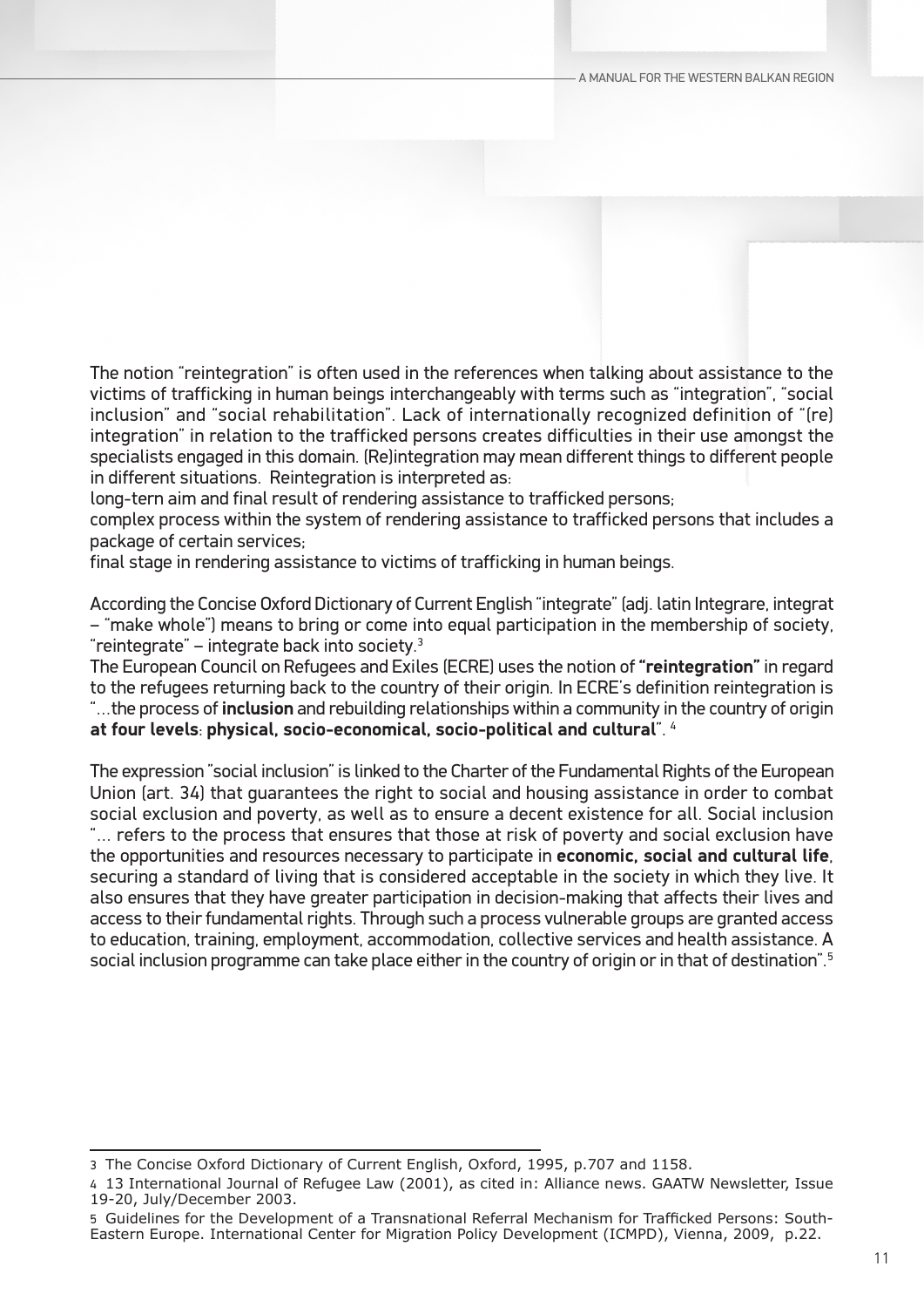Guidelines on Rehabilitation and (Re)integration of Trafficked Persons

#### *EXPERIENCE OF THE FORMER YUGOSLAV REPUBLIC OF MACEDONIA*

*The Standard Operating Procedures (SOPs) for Treatment of Victims of Trafficking in Human Beings, approved by the Government of the Former Yugoslav Republic of Macedonia provide with the following definition of reintegration: " Reintegration: this implies the process of resocialization of the victim for the sake of his/her re-inclusion in the family or community, or inclusion in a new community. Reintegration also implies the long-term socio-economic solutions for the victim".1*

In recent years, publications on the issue of (re)integration of trafficked persons elaborated by NEXUS Institute, Washington, based on the direct work and experiences of (re)integration of 9 NGOs working within the framework of the Trafficking Victim (Re)integration Programme, implemented in Albania, Bosnia-Herzegovina, Bulgaria, Kosovo, Macedonia, Romania and Serbia between 2007 – 2011 and providing assistance to more than two thousand trafficked persons throughout the Western Balkan region, use the following definition:

**"(Re)integration6** *refers to the process of recovery and economic and social inclusion following a trafficking experience. This inclusion is multifaceted and must take place in social and economic arenas. It includes settlement in a safe and secure environment, access to a reasonable standard of living, mental and physical well-being, opportunities for personal and economic development*  and access to social and emotional support. In many cases, (re)integration will involve the **return** *to the victim's family and/or community of origin. However, it may also involve integration in a new community and even in a new country, depending on the needs and interests of the victim. A central aspect of successful (re)integration is that of empowerment, supporting victims to develop skills toward independence and self-sufficiency and to be actively involved in their recovery and (re)integration"*. 7

With some reservations, this definition of "(re)integration" can be recommended for elaboration of national standards on (re)integration of trafficked persons. As previously mentioned, (re) integration is not only the process, it is also the expected and actual result of rendering assistance to trafficked persons, as well as one of the stages (final) of rendering the assistance to victims. Besides that, when we talk about (re)integration in a new country, it is not only a process of socioeconomic inclusion, but also of socio-political and cultural inclusion.

<sup>6</sup> Some trafficked persons were not integrated into socio-economic life before their involvement into trafficking situation (they had no educational, professional nor employment background). When these persons return back to their country of origin, the issue of his/her primary integration rather than repeated integration appears. Therefore, it is advisable to use the transcription "(re)integration" when the author wants to cover the problems of integration and reintegration of the trafficked persons**.**  7 Rebecca Surtees, Ethical principles in re/integration of trafficked persons. Experiences form the Balkan, NEXUS Institute, Washington, 2013, p.100.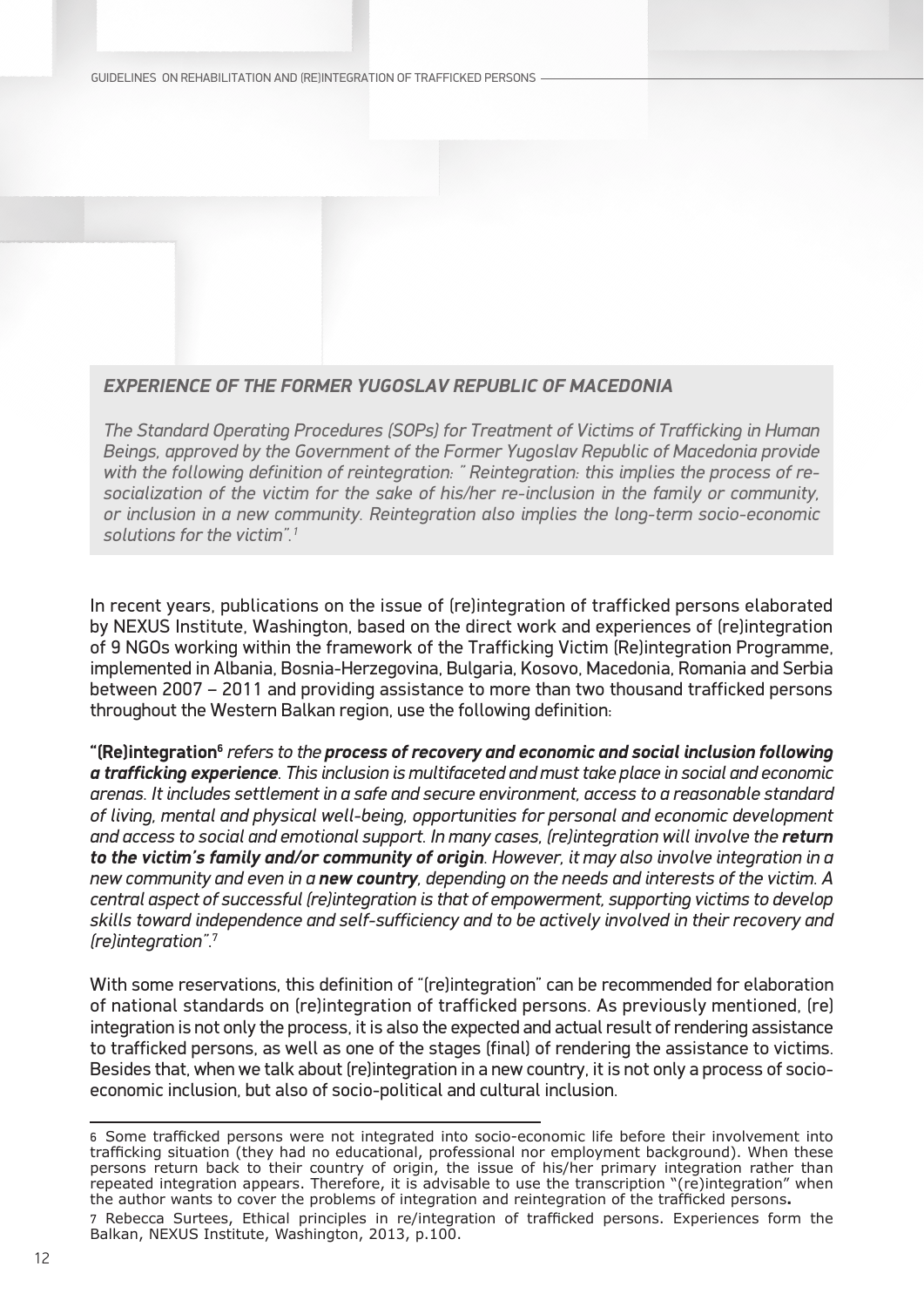In relation to the term **"rehabilitation",** it is necessary to mention that is interpreted as the process (complex of measures) of rendering assistance to trafficked persons, one of the stages (not final) of the assistance, as well as an expected and actual result of this process. The majority of dictionaries define **"***rehabilitation" as recovery of physical and psychological health of a person***.**

For example, the Social Work Dictionary defines the term **"rehabilitation"** as follows: "*Rehabilitation - restoring to a healthy condition or useful capacity to the extent possible*".8

Besides, it should be noticed that the term "rehabilitation" is closely linked to the notion "ability" which is being interpreted as "aptitude to deal in a certain type of activity".<sup>9</sup>

In practice, **rehabilitation** of the trafficked persons is also understood as a set of measures taken at the incipient stage of rendering assistance to the victims targeted towards rehabilitation of physical and mental health. This stage serves as precondition for a successful (re)integration - the subsequent stage of rendering the assistance. As a matter of fact, rehabilitation and (re)integration are consecutive stages within the system of rendering assistance to the trafficked persons. The Recent Report of the United Nations High Commissioner for Human Rights entitled "Summary of the consultations held on the draft basic principles on the right to effective remedy for victims of trafficking in persons", published in May 2014, specified the following:

*"Rehabilitation was also recognized as a key factor in empowering victims so that they are able to reintegrate into communities …".*. 10

Moreover, tightly linked with the notion of rehabilitation and (re)integration is the notion of **crisis intervention**. Once recovered from the exploitation, the victims of trafficking in human beings may sometimes find themselves in a crisis. They might experience grave physical and psychological traumas; they have no roof over their head, food, clothing, money, etc., which altogether may cause serious **threat to the life** of the sufferer. In this case, the crisis intervention is the first step to rendering assistance to the victims, as it includes emergency measures in overcoming crisis, i.e. threat to the life.

Taking into account all the above, the conclusion to be drawn is that the notion of (re)integration is closely linked with the certain sequence of actions providing assistance to the trafficked persons. Without prior defining these stages and the scopes of each stage, it will be impossible to give a proper definition to the notion of (re)integration.

At present, certain difficulties exist in using a consensual terminology of assistance to the

<sup>8</sup> Robert L.Barker, The Social Work Dictionary, 3<sup>rd</sup> Edition, USA, 1995, p. 319.

<sup>9</sup> The Concise Oxford Dictionary of Current English, Oxford, 1995, p 609.

<sup>10</sup> Report of the United Nations High Commissioner for Human Rights "Summary of the consultations held on the draft basic principles on the right to effective remedy for victims of trafficking in persons", A/HRC/26/18, 2 May 2014, item 27.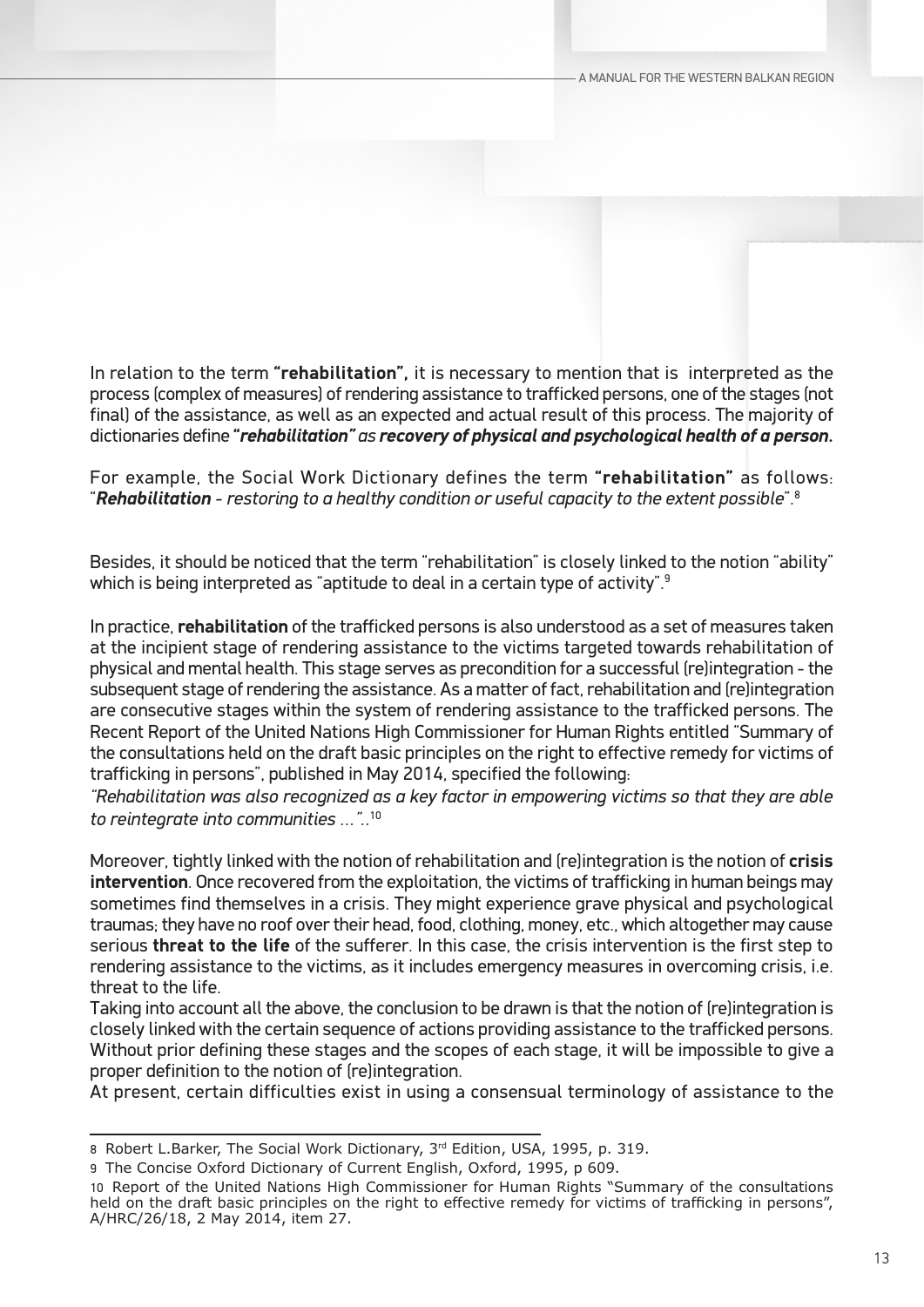trafficked persons. These difficulties are due to the multidimensional character of the notions of rehabilitation and (re)integration, in the sense that they are at the same time the expected and actual results of rendering assistance and they can be interpreted as processes/packages of the measures and stages of the whole process of rendering assistance to trafficked persons. It is important to introduce in national legislation a clear terminology and the legal concepts of rehabilitation and (re)integration of trafficked persons.

## **1.2. Rehabilitation and (Re)integration as Stages of Rendering Assistance to Trafficked Persons**

All types of assistance are provided to trafficked person depending on her/his individual needs. But as a general rule, the first concern is to provide a system of **crisis intervention** to eliminate threats to her/his life then follows the assistance in **rehabilitation**, i.e. recovery from physical and psychological health and last comes **(re)integration** assistance for socio-economic, socio-political and cultural inclusion, i.e. restoring all aspects of normal vital activity of a victim. Therefore, the whole process of rendering assistance to the trafficked persons could be conventionally broken down into three stages:

- **1)Crisis intervention** implies granting a package of emergency measures targeted towards covering the immediate needs of trafficked persons and/or eliminating threats to life;
- **2)Rehabilitation** implies granting a package of measures on rehabilitation of physical and psychological health of the survivor. It applies whenever is deemed necessary to eliminate threats to health - the consequences of physical and psychological traumas and stabilize the condition of a survivor. It serves as the foundation for subsequent (re)integration;
- **3)(Re)integration** implies a package of measures targeted towards restoring victim's rights, social status and health, helping him in regaining vital activity/capacity for vital activity that was infringed or restricted due to various reasons. It includes measures on restoring/building friendly relations with the family, vocational training and employment, regaining the feeling of being full-fledged members of the society, the feeling of self-respect and other feelings related to a system of practical values and influencing personal relations. (Re)integration is the concluding stage of an integrated system of rendering assistance to the identified trafficked persons and the results thereof.

The measures of assistance granted to the trafficked persons at different stages pursue different scopes; they require involvement of different stakeholders and resources, as well as the use of different approaches to the assessment of the success of the attempted measures. Therefore, it is feasible to break down the whole process of rendering assistance to the trafficked persons onto the three stages, as stated above. A similar approach is already formed by many NGOs who provide assistance to trafficked persons and display their activity in different countries.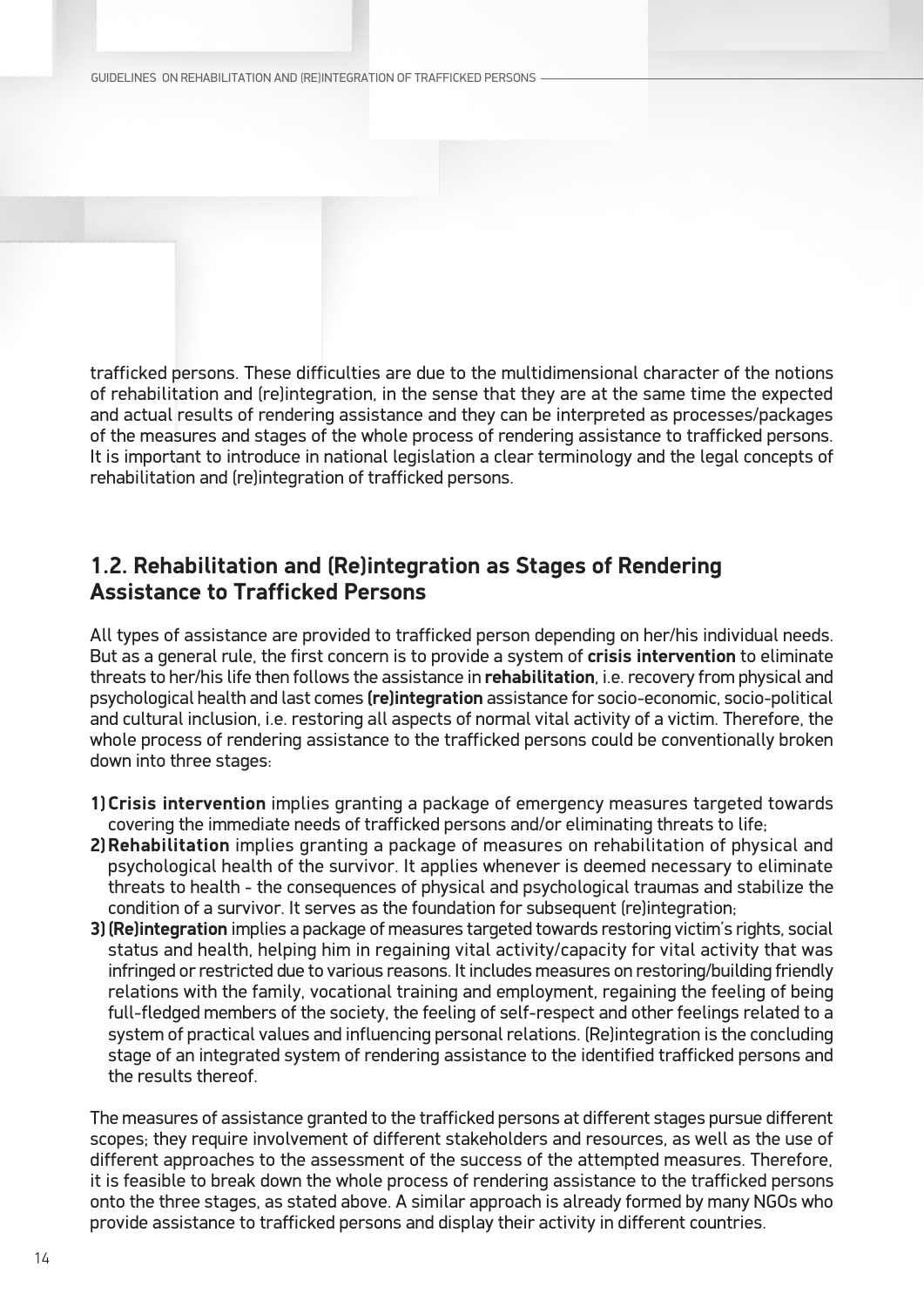#### *EXPERIENCE OF ALBANIA*

*Three Albanian NGOs ("Vatra", "Different and Equal" and "Tjeter Vizion") run shelters for victims of trafficking in human beings and provide long term (re)integration support to each beneficiary on a three-step process: 1) initial crisis intervention, 2) stabilization and transition and 3) social inclusion (re)integration.*

At the same time, it is worth noticing that this breaking down of assistance into stages is rather conventional. Traumas of exploitation never go traceless and could manifest themselves at any stage of the survivor's lifetime. Therefore, at certain cases the crisis intervention could apply at the stage of (re)integration as well. On the other side, the involvement with situations concerning human trafficking can be nowadays rather short and it might not take long for the survivor to recover. In this case, the survivor may not need any rehabilitation assistance and it will be possible to go straight to the stage of (re)integration/integration.

It is worth noticing that until today no unified approaches were worked out in regard to the stages of rendering assistance and to the package of services rendered. Some specialists distinguish the following stages of rendering assistance: crisis intervention, medium- and long-term assistance or (re)integration. But breaking down the assistance into medium- and long-term assistance will possibly trigger additional difficulties when determining the duration of the assistance rendered. Besides, in case of such classification it is hard to define the scopes and objectives pursued at each stage, as well as to assess success indicators.

It is highly probable that the majority of specialists in the field of assistance of trafficked persons considers that there is a pressing need to agree on a unified terminology along with a common concept of the stages of rendering assistance to the survivors as well as the scopes and objectives pursued at each stage.

Breaking down the whole process of rendering assistance to the trafficked persons into certain stages and defining objectives pursued at each stage has very important practical value and allows for the following:

- improving the planning of rendering assistance;
- gaining specialisation in providing services of victim assistance;
- establishing a system of success indicators for each stage;
- seting up monitoring of the assistance rendered;
- enhancing the efficiency of the assistance rendered to trafficked persons.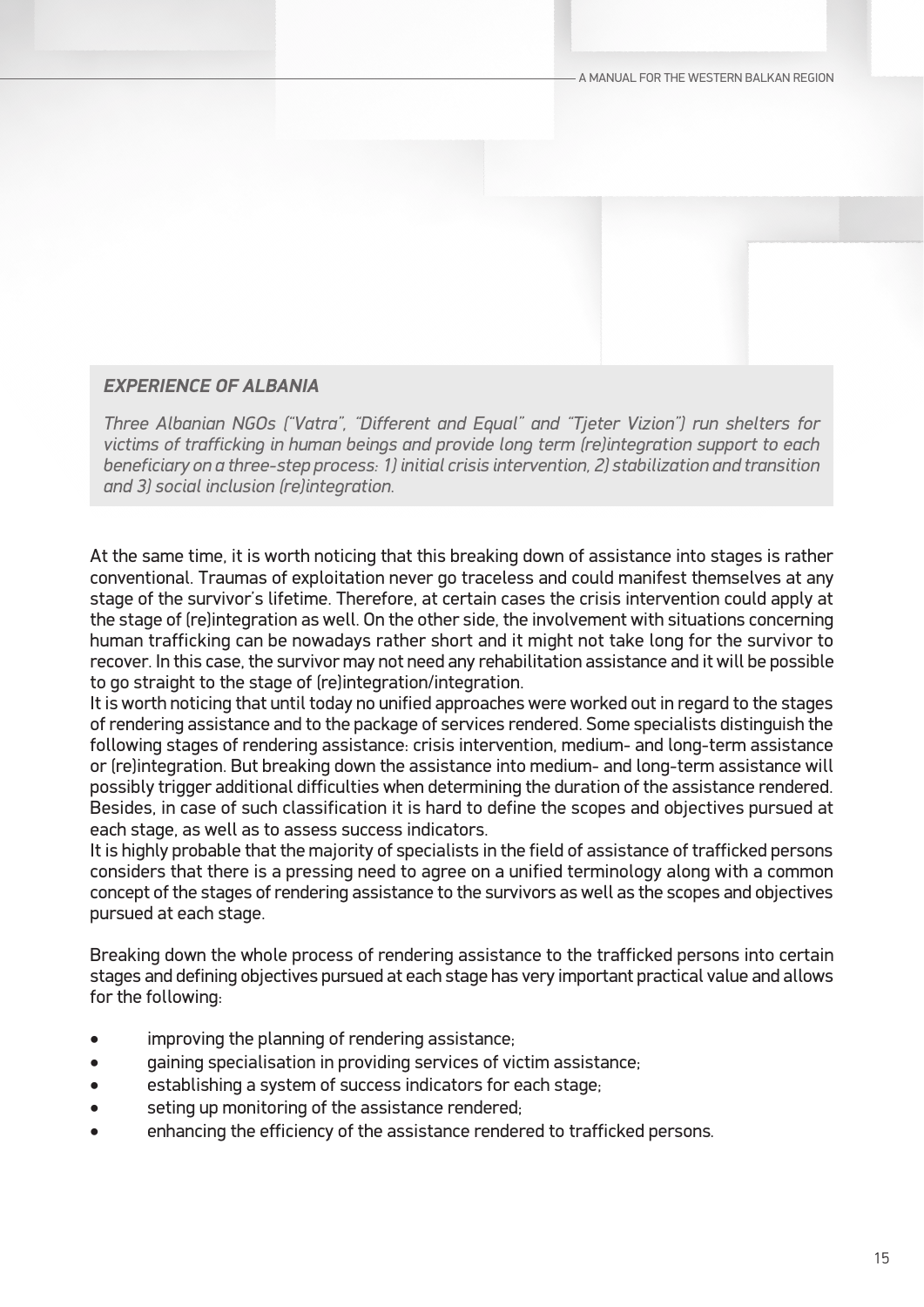## **2. CREATION OF PRE-CONDITIONS FOR REHABILITATION AND (RE)INTEGARATION OF TRAFFICKED PERSONS**

States have the duty to make sure that certain preconditions exist for the successful rehabilitation and (re)integration and which create a necessary legal and regulatory framework, as well as an institutional framework; provide the competent authorities with trained staff and budget. Pursuant to the international standards, trafficked persons are entitled to **free assistance and support** as soon as the competent authorities have reasonable grounds to believe that they might have been trafficked.<sup>11</sup> The need for rendering free assistance to the trafficked persons depends on the period of exploitation which as a rule, causes grave negative consequences for the physical and psychological health of the trafficked persons. In the majority of cases, such people are unable to go back to normal lifestyle independently; to do so, they need time and the support of the society. It is worth noticing that each of the beneficiaries shall be **granted access** to the assistance services, taking into account that according the Council of Europe Convention on Action against Trafficking in Human Beings (para 6 of art. 13) assistance to victims should not depend on her/his willingness to act as a witness.

At present, every trafficked person is entitled to the following types of assistance:<sup>12</sup>

- temporary appropriate and secure accommodation (shelter or any other appropriate interim accommodation in a safe place);
- material assistance (food, clothing, personal hygiene items, money, etc.);
- medical treatment (access to emergency medical treatment, rehabilitation of general state of health);
- translation and interpretation services, if needed;
- psychological assistance;
- legal counselling and information, in particular as regards their legal rights and the services available to them;
- access to education for children and adults, when appropriate;
- access to vocational training;
- access to labour market/assistance in employment.

<sup>11</sup> The EU rights of victims of trafficking in human beings, European Union, 2013, p.4.

<sup>12</sup> Council of Europe Convention on Action against Trafficking in Human Beings, Art.12.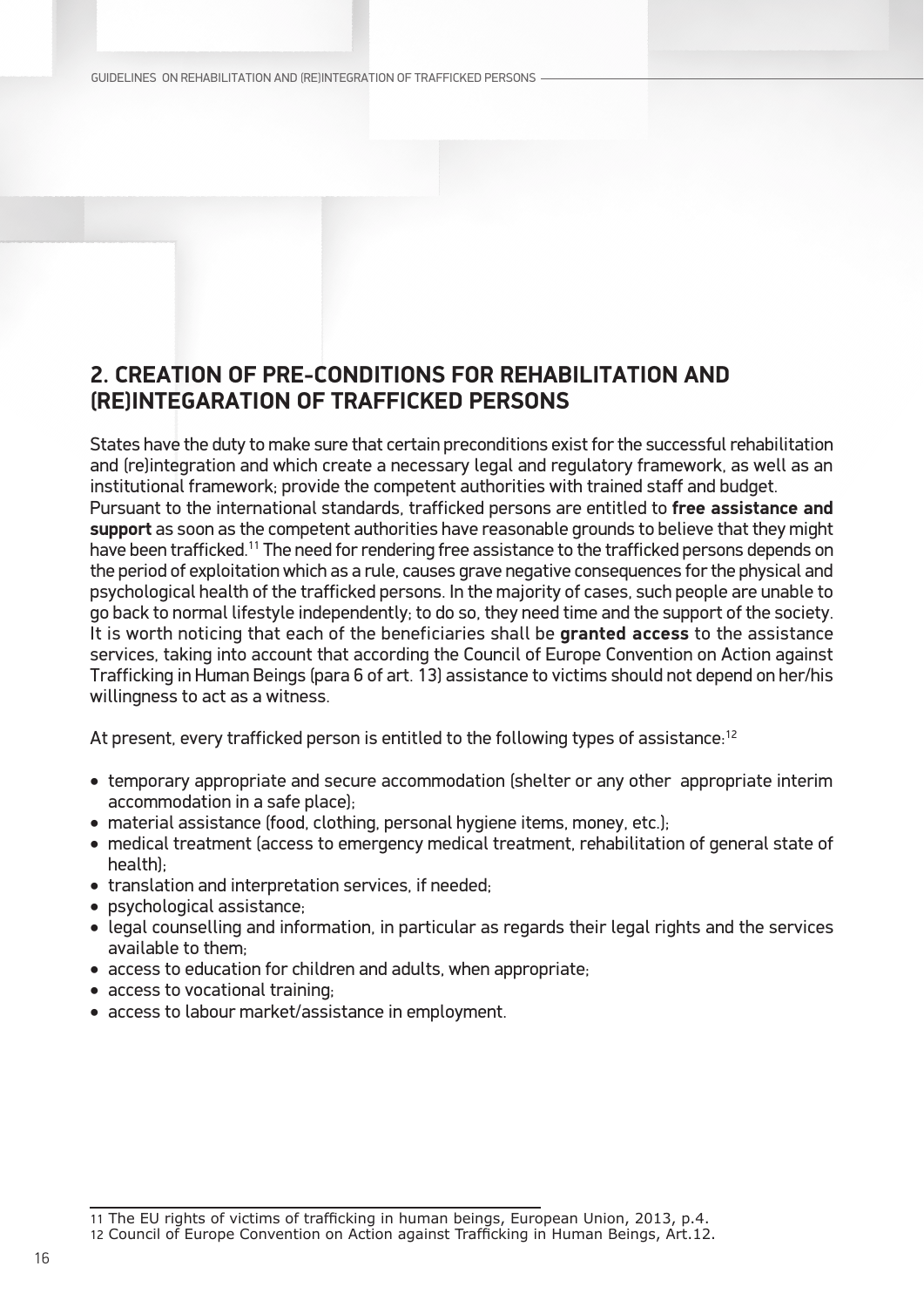#### *EXPERIENCE OF GREECE*

*Article 12 of Law 3064/2002 provides that victims of trafficking are entitled to protection, which mainly concerns the protection of the life, physical integrity and personal and sexual freedom of the victim. Furthermore, for as long as deemed necessary, the victims are entitled to assistance that includes appropriate and safe accommodation and material assistance, as well as necessary legal assistance and interpretation services. Specific protection is afforded to minors, who are additionally placed in educational and vocational programmes.*

*These protective provisions are further amended by the Presidential Decree 233/2003 that provides a list of social and psychological support and assistance services.*

Child victims are entitled to assistance and support in view of their special needs, associated with child's age, maturity, views, etc. A guardian or representative shall be appointed to a child-victim separated from both parents, in order to ensure the child's best interest and represent its legal interests<sup>13</sup>

Particular attention shall be paid to victims with special needs (in particular with needs in relation to pregnancy, health, disability, physical or mental illness or victims who have suffered serious physical, sexual or psychological violence).

If a victim decides to testify against the traffickers and participate in the judicial proceedings, he/ she shall be guaranteed access to the special protection measures provided by law for **victims – witnesses** of crimes. The victim-witness is also entitled to social assistance/support before, during and after the trial, as well as support for compensation claims.<sup>14</sup>

Victims who are third–country nationals must be informed on their right to a **reflection period** and provided with information on the possibilities of obtaining international protection.<sup>15</sup> The granting of a period of time, according to national legislation, to allow the presumed trafficked person to recover, escape the influence of traffickers/exploiters and take an informed decision about her/ his future is in full compliance with the respect of the human rights regulations.<sup>16</sup>

<sup>13</sup> The EU rights of victims of trafficking in human beings, European Union, 2013, p.5.

<sup>14</sup> Guidelines for the Development of a Transnational Referral Mechanism for Trafficked Persons: South-Eastern Europe, International Center for Migration Policy Development (ICMPD), Vienna, 2009, p.96-105.

<sup>15</sup> The EU rights of victims of trafficking in human beings, European Union, 2013, p. 4-5.

<sup>16</sup> European Commission, Report of the Experts Group on Trafficking in Human Beings, Brussels, 2004, pp. 105-106, 173.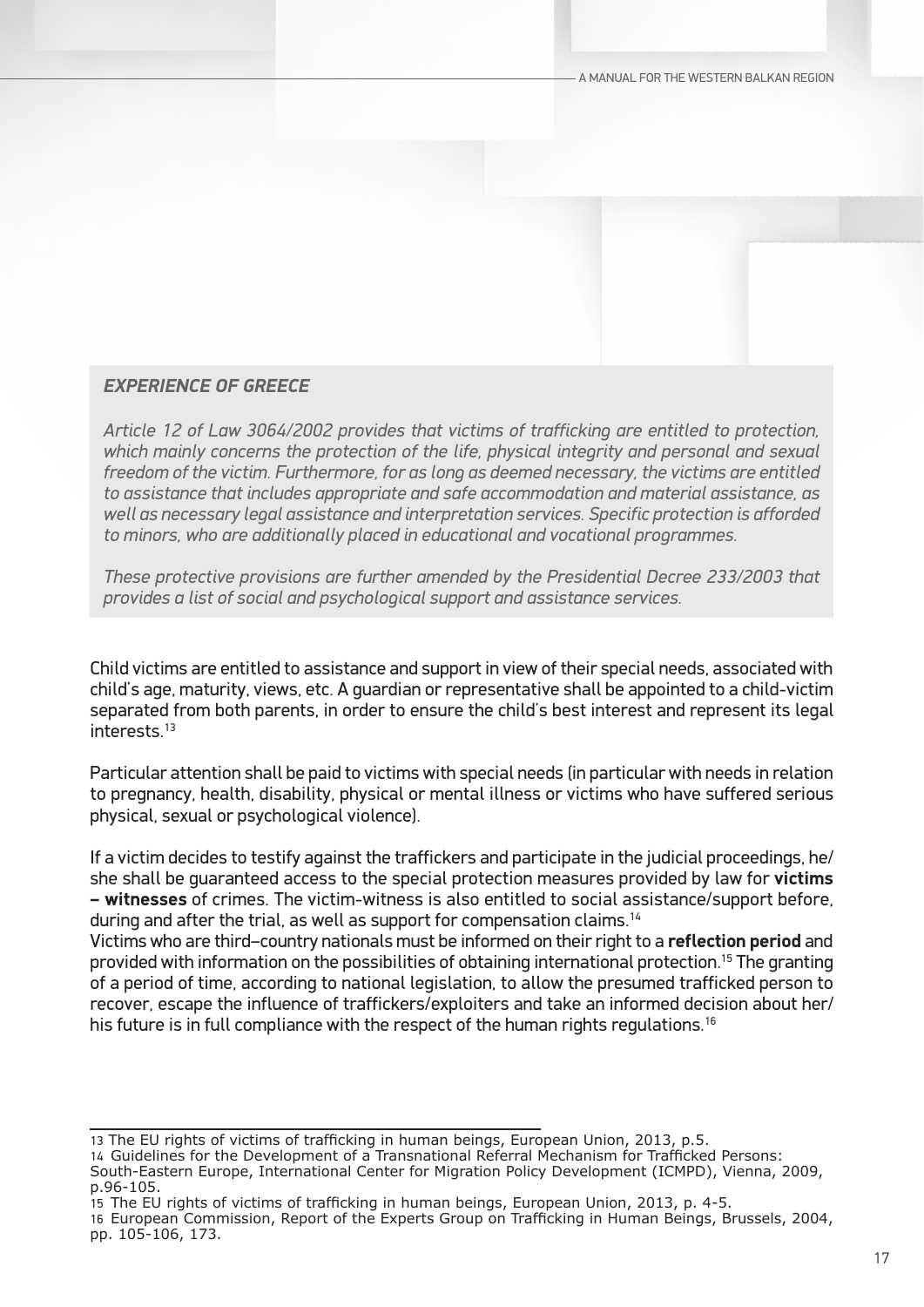#### *EXPERIENCE OF GREECE*

*Identified presumed victims of human trafficking are offered a 3-month reflection period and are entitled to assistance services. The reflection period for minors is extended to 5 months. During the reflection period the presumed victim cannot be deported.*

*According to the law, during the reflection period presumed victims of trafficking receive a package of services, necessary for assistance and protection, including health care, psychological support, shelter, food, interpretation services, necessary legal aid and protection and security by the competent authorities.* 

The reflection period should be granted regardless of the person's willingness to cooperate with the authorities and testify as a witness<sup>17</sup> and should be followed by the granting of a (temporary) residence permit. Cooperation with the competent authorities is at any stage in the process voluntary and never obligatory in order to acquire the status and rights of a trafficked person. Furthermore, no expulsion order should be enforced against the presumed trafficked person during this period.

Once the reflection period is over for the third-country national, the victim has the right to be considered for a residence permit based on whether the victim's stay in this country is necessary for the investigation or the judicial process. The residence permit must be valid for at least 6 months and can be renewed under certain conditions.<sup>18</sup>

#### *EXPERIENCE OF ALBANIA*

*Albanian law guarantees for foreign trafficking victims the same assistance as for domestic victims regardless of whether the victim cooperates with law enforcement.2 Additionally, Albanian law grants foreign victims a "recovery and reflection" period, during which the victim can request additional assistance or delay the return to his/her home country. During this time, foreign trafficking victims are entitled to temporary residence in Albania for up to two consecutive years. If the foreign victim has been in Albania legally for five consecutive years they may apply for permanent residence permit.*

- 17 Council of Europe Convention on Action against Trafficking in Human Beings (2005), Art. 13 and 14.
- 18 The EU rights of victims of trafficking in human beings, European Union, 2013, p.10.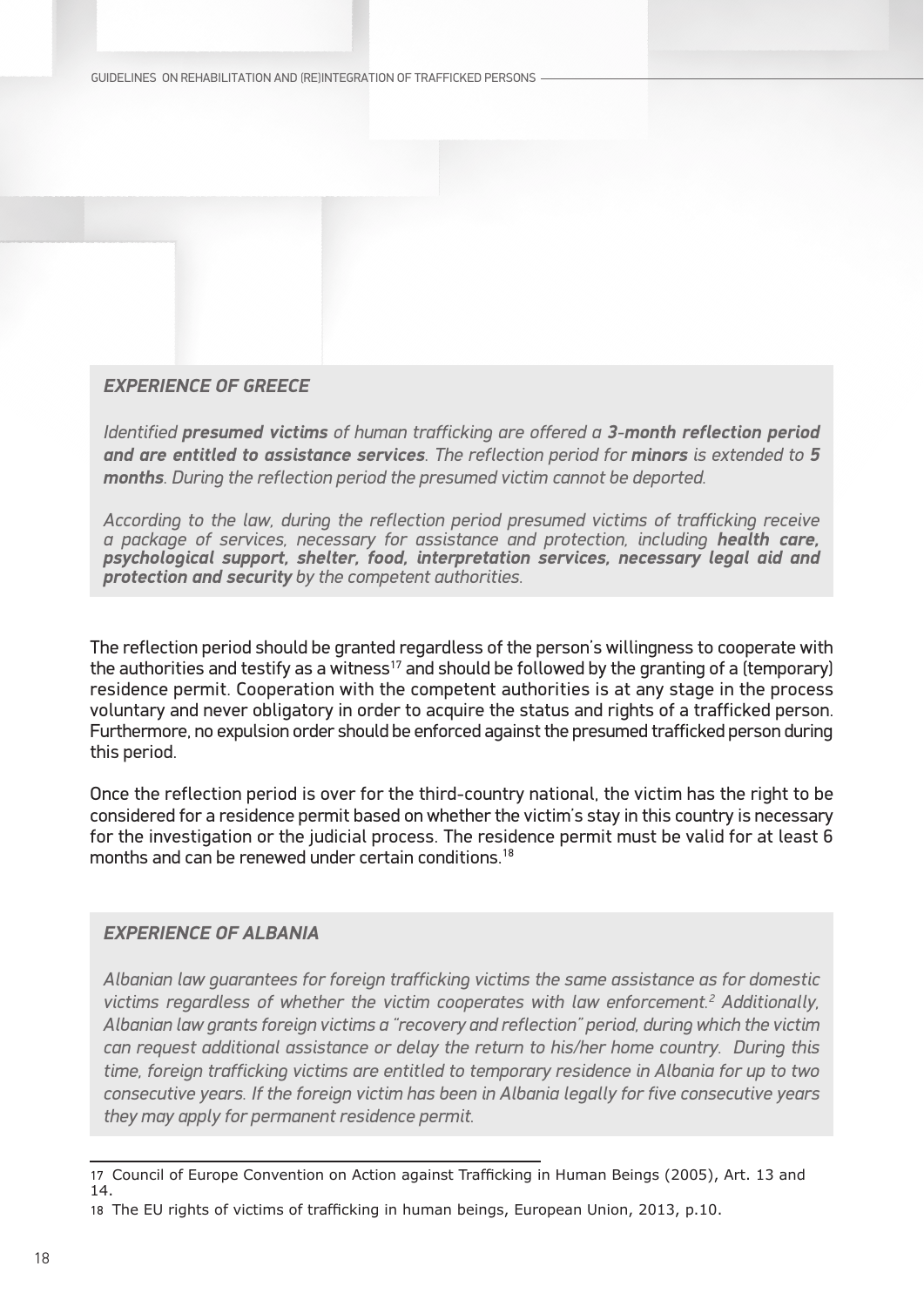It should also be noted that EU legislation provides to trafficked persons minimum standards of assistance and it is recommended to EU Member States to extend the list of services for trafficked persons/go beyond the minimum standards. For example, some trafficked persons, especially boarding school leavers, need access to life skills training. Some trafficked persons, who need vocational training, also need professional carrier counselling to be informed about realistic opportunities for employment and decide what kind of vocational training to take. The access to micro business development programs can also be recommended for some trafficked persons.

Thus, the composition of the rehabilitation and (re)integration services for trafficked persons shall be guaranteed by national legislation and regulatory framework.

#### *EXPERIENCE OF THE FORMER YUGOSLAV REPUBLIC OF MACEDONIA*

The Law on Social Protection<sup>3</sup> has established the general provisions concerning social assistance *guaranteed by state for vulnerable persons. Art. 145 of this law regulates the functioning of the Centre for Victims of Trafficking in Human Beings and stipulates that this Centre shall provide accommodation for a period up to 6 months, nutrition, personal hygiene products, legal counselling and other services for trafficked persons.*

In this regard, it is important to note that the rights of trafficked persons are described very abstractedly in the international and regional legal instruments. When transferred to the national level, they should acquire concreteness and connection with the budget process/mobilization of the necessary resources. The rights should be formulated in such a way that they could be respected and included in the legal procedure. If the national law doesn't contain the exact wording on the volume of the rights (services description, duration of rendering assistance, etc.), then it has to contain a corresponding instruction for the Government or the relevant ministry, to develop the necessary normative act/standard operating procedures.<sup>19</sup>

<sup>19</sup> Tatiana Fomina, The Impact of the Republic of Moldova Anti-trafficking Policy on the Trafficked Persons Rights, International Center "La Strada", Chisnau, 2013, p.31.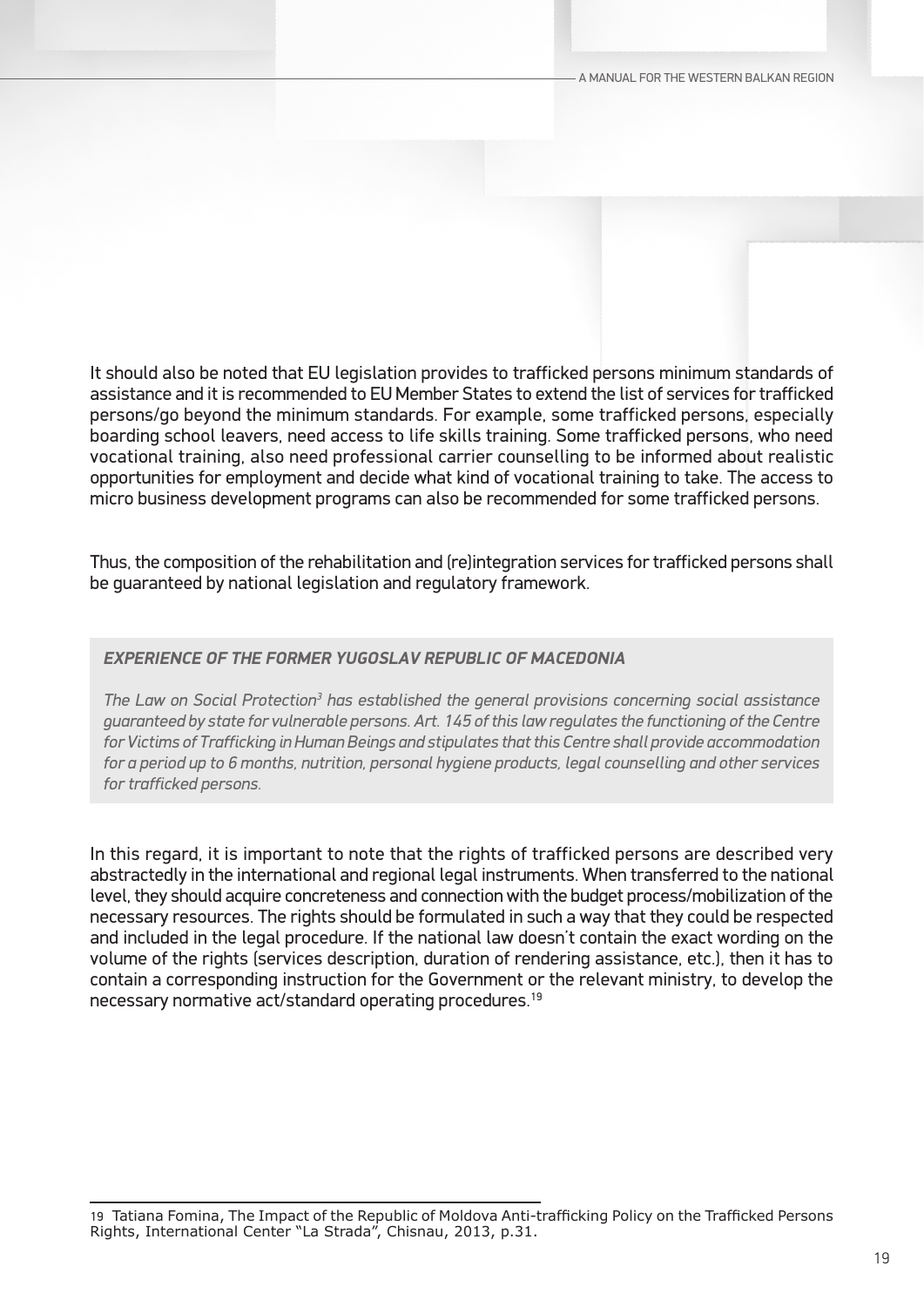Guidelines on Rehabilitation and (Re)integration of Trafficked Persons

#### *EXPERIENCE OF ALBANIA*

*In July 2011 the Government of Albania approved the Standard Operating Procedures for Identification and Referral of Victims / Potential Victims of Trafficking (Decision No.582 dtd 27.07.2011). The SOPs were drafted based on the country experience in NRM implementation and in the spirit of main international instruments in this field. The document contains the general principles of work, basic definitions, description of general legal framework, algorithm of work and success indicators. The SOPs clearly determined the responsibility of national authorities and document flow between them, but it is unclear what kind of services shall be offered to trafficked persons, their duration, subsequence, etc.* 

National legislative and regulatory framework shall also list the public authorities invested with competences in rehabilitation and (re)integration of trafficked persons and determine the **responsibilities** of each authority. Moreover, the law shall oblige these authorities to carry out activities in this field in close **cooperation** with civil society organisations and intergovernmental organisations, first of all - the International Organization for Migration, that are entitled to provide trafficked persons with the necessary assistance. The civil society organisations supplement the state assistance - fill in niches/gaps in the service that are not offered by the state and they also monitor the accomplishment of the duties of the governmental institutions and the protection of trafficked persons' rights and legitimate interests.

Usually, different organisations are involved in rendering rehabilitation and (re)integration services. For this reason, the OSCE recommended to establish in each participating state an effective **National Referral Mechanism (NRM)** - a special co-operative framework through which state actors fulfill their obligations to protect and promote the human rights of trafficked persons and coordinate their efforts in a strategic partnership with the civil society.<sup>20</sup>

#### *EXPERIENCE OF THE FORMER YUGOSLAV REPUBLIC OF MACEDONIA*

*A NRM was established in the Former Yugoslav Republic of Macedonia in 2005 and is leaded by the Ministry of Labour and Social Policy (MLSP). The MLSP has signed a Memorandum of Understanding with civil society organisations – service providers that clearly defined the responsibilities of each organisation – party to the Memorandum. In practice, services offered by state and NGOs to trafficked persons complement each other. For example, the MLSP offers accommodation facilities – premises to the Centre for Victims of Human Trafficking (shelter), the Ministry of Internal Affairs ensures the security of this Centre's beneficiaries – supports the function of electronic security system, while the psychological and social assistance are offered by NGOs. Thus, the practical collaboration between state and non-state actors may help to ensure that the special rights of trafficked persons are respected.*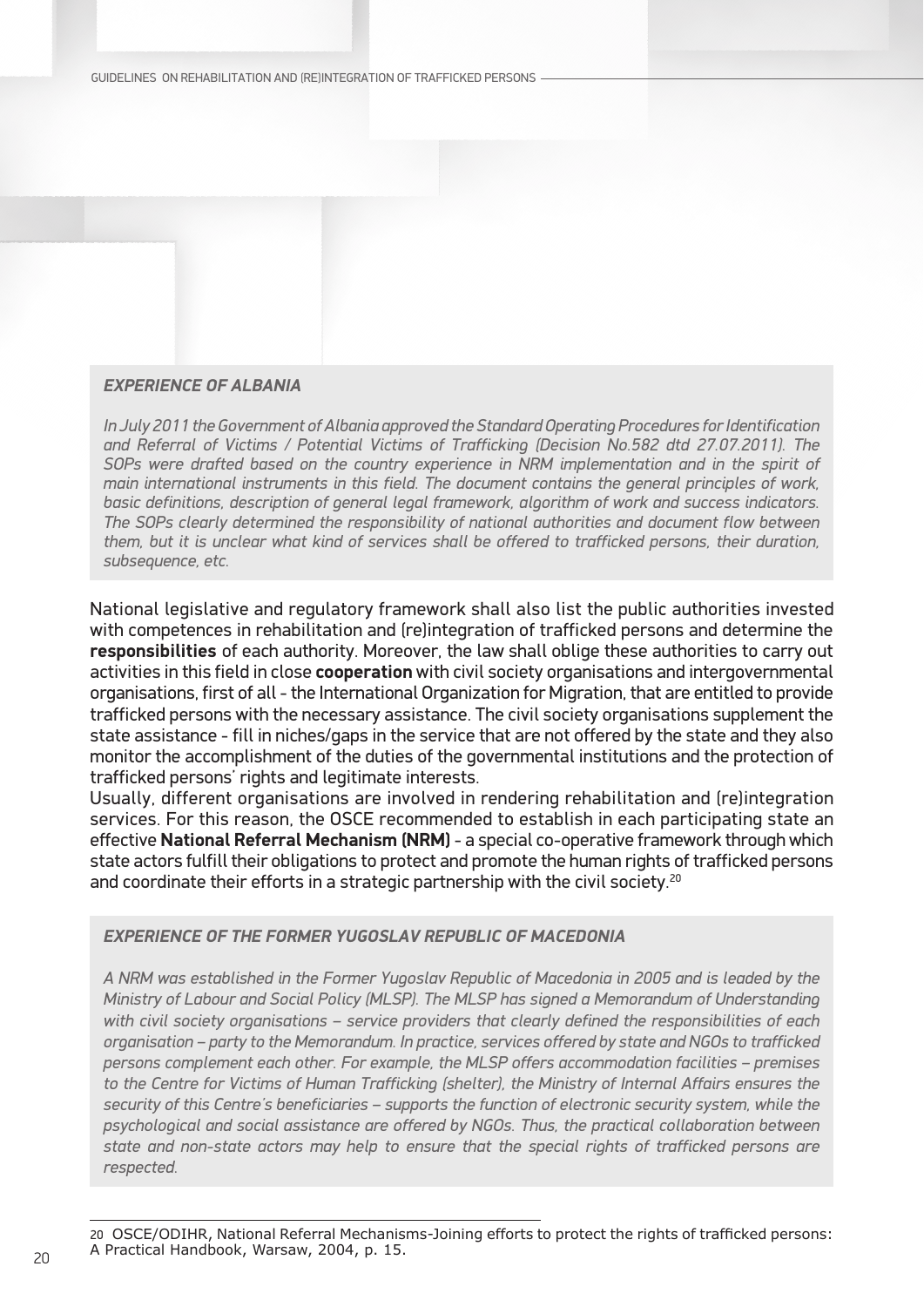To develop **coordination** of the joint activity in this domain the law shall recognize the necessity of establishing a coordination body/unit. Coordination provides for the development of common goals and performance standards and the establishment of an adequate system of communication between governmental and non-governmental organisations active in this field. The development of coordination not only helps to achieve synergies, but it is also important for the protection of the special rights of trafficked persons.

#### *EXPERIENCE OF GREECE*

*The National Centre for Social Solidarity (EKKA) operates under the Ministry of Labour, Social Security and Welfare (Law 4052/2012). It is the state structure responsible for the coordination of the network that provides social protection services, care and solidarity to individuals, families and groups, experiencing crisis situations or are in need of emergency social aid. The EKKA network includes:* 

*a) the Hotline for Emergency Social Aid "197" of 24 hour operation and free of charge;*

*b) Local Social Support Centres (SSC), that provide emergency counselling and short-term psychological support;* 

*c) Shelters for Emergency Guarded Hospitality working in close cooperation with the SSC, as well as with other state and non-state partners (NGOs, local authorities, etc.) in order to come up with an appropriate solution to the problems of the beneficiaries served, including trafficked persons.* 

## **3. MAIN ASPECTS OF REHABILITATION AND (RE)INTEGRATION**

## **3.1. Guiding Approaches and Principles of Rendering Rehabilitation and (Re)integration Assistance to Trafficked Persons**

Trafficked persons shall be treated in compliance with some general guiding **approaches and principles.** All these approaches and principles are based on the international and regional standards and practical experiences of many countries. Main guiding approaches are explained in details in the "Regional Guidelines on the Identification of Trafficked Persons. A Manual for South-Eastern and Eastern Europe".**<sup>21</sup>** The mentioned approaches shall be used not only for the identification of trafficked persons, but also for any anti-trafficking measures,**<sup>22</sup>** including

<sup>21</sup> T. Fomina, M.Vogiatzi, Regional Guidelines on the Identification of Trafficked Persons. A Manual for South-Eastern and Eastern Europe, ARIADNE Network, 2012, p.13-16. Available at: http://www. ariadnet.net/publication.php?Id=75&

<sup>22</sup> Guidelines for the Development and Implementation of a Comprehensive National Anti-Trafficking Response, International Center for Migration Policy Development (ICMPD), Vienna, 2006, p. 21-26.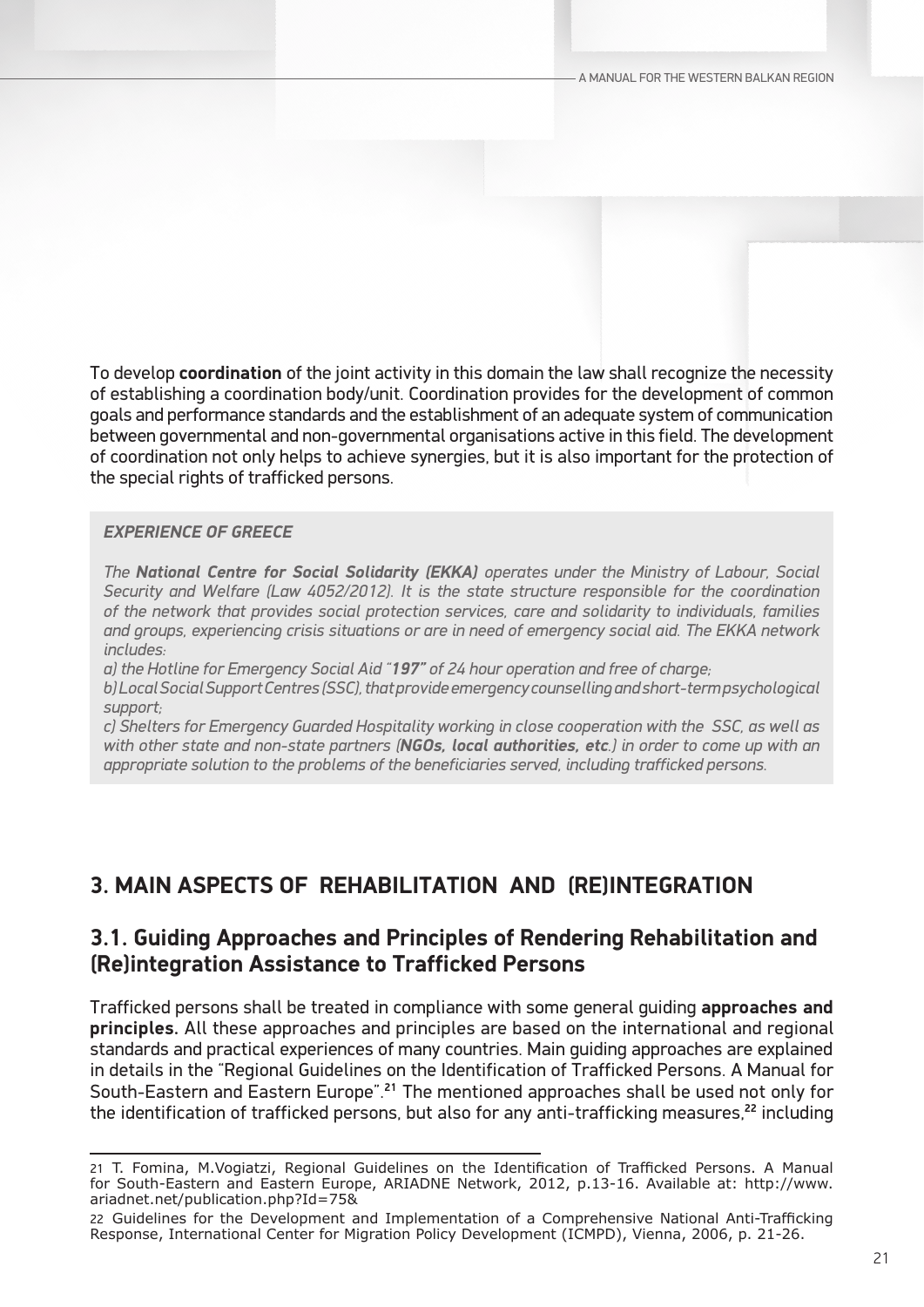rehabilitation and (re)integration assistance to victims of human trafficking. These approaches include the following:

*- Human rights and victim-centred approach –* means that all anti-trafficking measures, including rehabilitation and (re)integration of trafficked persons, should be based on international human right standards and directed to the promotion and protection of human rights.<sup>23</sup> According to the UN Recommended Principles and Guidelines on Human Rights and Human Trafficking, safeguarding the human rights of trafficked persons should be at the centre of all efforts to combat trafficking and to protect, assist and provide redress to victims; $^{24}$ 

*- Government ownership and sustainability –* means that the state government shall undertake basic commitment for proper organization, coordination, financing and ensuring regulatory provisions for rendering rehabilitation and (re)integration assistance, as well as for other required anti-trafficking measures;

**- C***ivil society* **p***articipation* – means that the representatives of non-governmental organisations shall actively participate in the national anti-trafficking response*;*

*- Multidisciplinary and cross-sectoral approach -* means that the knowledge and expertise of different disciplines as well as their respective methods are combined in such a way as to ensure comprehensive support and assistance to the trafficked persons; is implemented through the creation of multidisciplinary teams that allow to avoid the possible conflict between human rights approach and law enforcement approach, as well as to organize the referral of victims for necessary protection and assistance;

**- Sensitive approach/special measures for child victims of trafficking** *–* **means that any** measures dealing with trafficked children should be based on the principles set out in the UN Convention on the Rights of the Child*;*

*- Cooperation with other states –* means that it is necessary to ensure a high level of cooperation between countries of origin and destination, in order to be able to efficiently solve the range of trafficked persons' problems.

It is worth noticing that *the human-right and victim-centred approach* is a very complicated concept that requires detailed explanations. It means that trafficked persons **should not be treated as criminals**25 and not be imposed penalties or punishment for their involvement in unlawful activities, to the extent that they have been completed to do so. $^{26}$ 

<sup>23</sup> *Ibidem*, p.23.

<sup>24</sup> United Nations Economic and Social Council, Recommended Principles and Guidelines on Human Rights and Human Trafficking. Report of the United nations High Commissioner for Human Rights to the Economic and Social Council ( Guideline 1), E/2002/68/Add.1 ( 2002).

<sup>25</sup> Toolkit to Combat Trafficking in Persons, United Nations Office on Drugs and Crimes (UNODC), first edition, Vienna/New York, 2006, Tool 6.1, p.103.

<sup>26</sup> Council of Europe Convention on Action against Trafficking in Human Beings, art.26.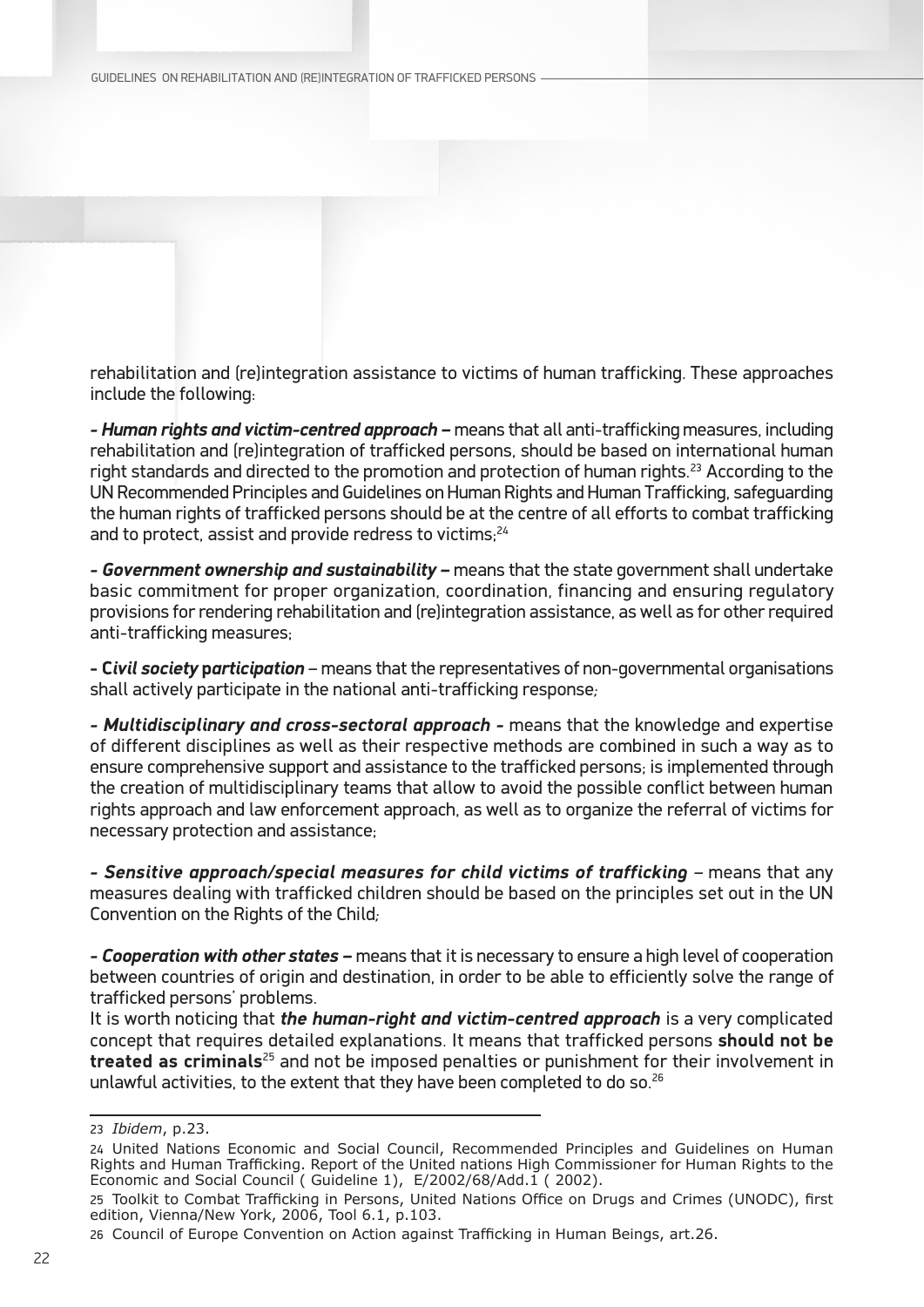A victim-centred human rights approach also calls for **informing victims about their human rights.**<sup>27</sup> Some trafficked persons may not even realize that their human rights have been violated. This may be the case if violation is a norm in their families or their country of origin. Besides, each victim should be provided with full information about her/his **special rights** on assistance and protection guaranteed by international and national law.

Assistance should be **accessible to all categories of trafficked persons**. Victims must not be subjected to discriminatory treatment. Assistance must be ensured **without discrimination** on any grounds, such as: sex, race, language, religion, political or other opinion, social or national origin, citizenship, association with an ethnic minority, etc. It is also extremely important to ensure that trafficked persons' access to assistance **is not conditioned on their consent to cooperate with law enforcement bodies**. One should bear in mind that appeal to the law enforcement bodies is the right rather than obligation of a trafficked person.

#### *EXPERIENCE OF ALBANIA*

*Standard Operating Procedures for the Identification and Referral of Victims of Trafficking and Potential Victims of Trafficking, approved by the Government of Albania in 2011, were elaborated in collaboration with the civil society and targeted to improve identification of trafficking victims and their referral to care. Although the new SOPs separated trafficking victims' status from their willingness to press charges against their traffickers, NGOs noted cases in which police and social workers granted victim status only after the victims had agreed to formally participate in proceedings against their traffickers.*

Besides, it is recommended to use **the ethical principles** to assure the highest human rights standards and the highest quality of assistance for trafficked persons. A set of the **ethical principles (12 principles) in the (re)integration of trafficked persons** was recently elaborated by the NEXUS Institute based on the direct experiences of NGOs, over many years of addressing the issue of (re)integration of trafficked persons in the Balkans,<sup>28</sup> in particular:

#### *Principle #1. 'Do no harm'*

(Re)integration programmes and policies should "do no harm" to trafficked persons. The minimum requirement is that an intervention must not put the trafficked person in a worse situation, in the short term or longer term, than she/he would have been if she/he had not been involved in the programme or interventions. For example, offering inappropriate or ineffective (re)integration

<sup>27</sup> Trafficking in Human Beings: Identification of Potential and Presumed Victims. A Community Policing Approach, OSCE, Vienna, 2011, p.26.

<sup>28</sup> See: Rebecca Surtees, Ethical principles in re/integration of trafficked persons. Experiences form the Balkan, NEXUS Institute, Washington, 2013.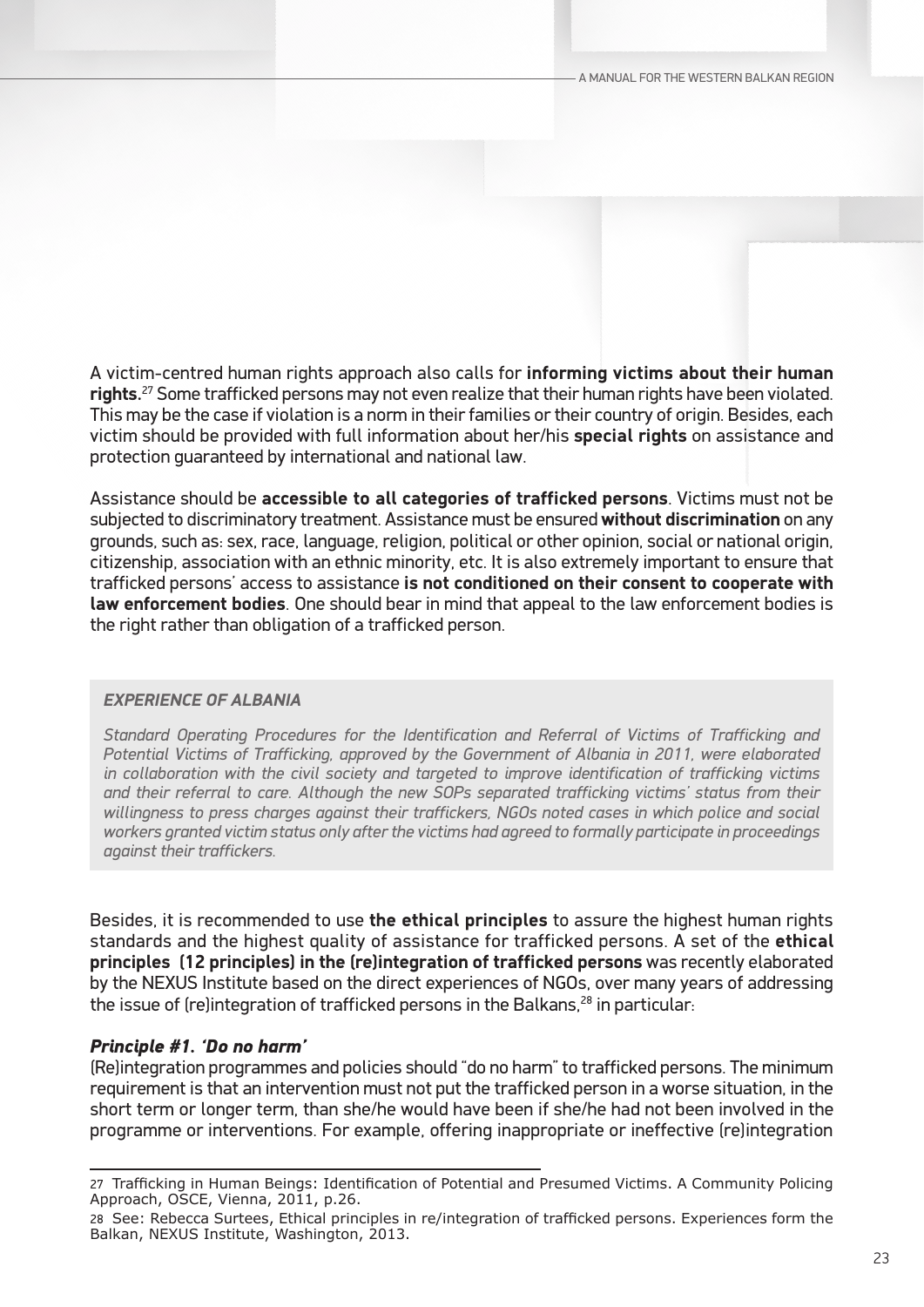services, employing professionals without the adequate skills and sensitivity to work and other gaps could cause harm to trafficked persons.

#### *Principle #2. Informed consent*

Trafficked persons have the right to full and accurate information about rehabilitation and (re) integration assistance and their consent in accepting this support should be fully informed. To ensure that consent is informed, it is advisable to give respondents time to consider their participation and even discuss with persons they trust about whether to accept (some or all of the) (re)integration support offered. Informed consent can be either written or verbal and translation or interpretation should be provided in cases where the respondent's language is different than that of the service provider. Information should be provided to children in a language that they fully understand and in a manner that is appropriate to their age, experience and maturity. There are different strategies for informing beneficiaries about (re)integration opportunities and obtain the informed consent of beneficiary.<sup>29</sup>

#### *Principle #3. Confidentiality*

Trafficked persons' confidentiality must be strictly guarded in the context of (re)integration work. Confidentiality is a professional value that demands that professionally acquired information be kept private and not shared with third parties unless the beneficiary provides informed consent or a professional or legal obligation exists to share such information without the beneficiary's informed consent.

#### *Principle #4. Anonymity*

(Re)integration professionals must ensure that all information shared is sufficiently anonymous to prevent trafficked persons from being identified, including through indirect background information that could inadvertently reveal the beneficiary's identity, personal experiences and/or opinions. Anonymity may be compromised by many different identifying factors (e.g. age, physical description, home community, specific case details and so on) and, therefore, simply changing a beneficiary's name may not be sufficient to guarantee anonymity. *Anonymity is often key in maintaining a trafficked victims' privacy, confidentiality, safety and security*.

#### *Principle #5. Privacy*

Trafficked persons have the right to privacy, to be free of unwanted or unsanctioned intrusion at all stages of their (re)integration. Service providers should be careful about inadvertently revealing information about the beneficiary to those within her/his family and/or home community. This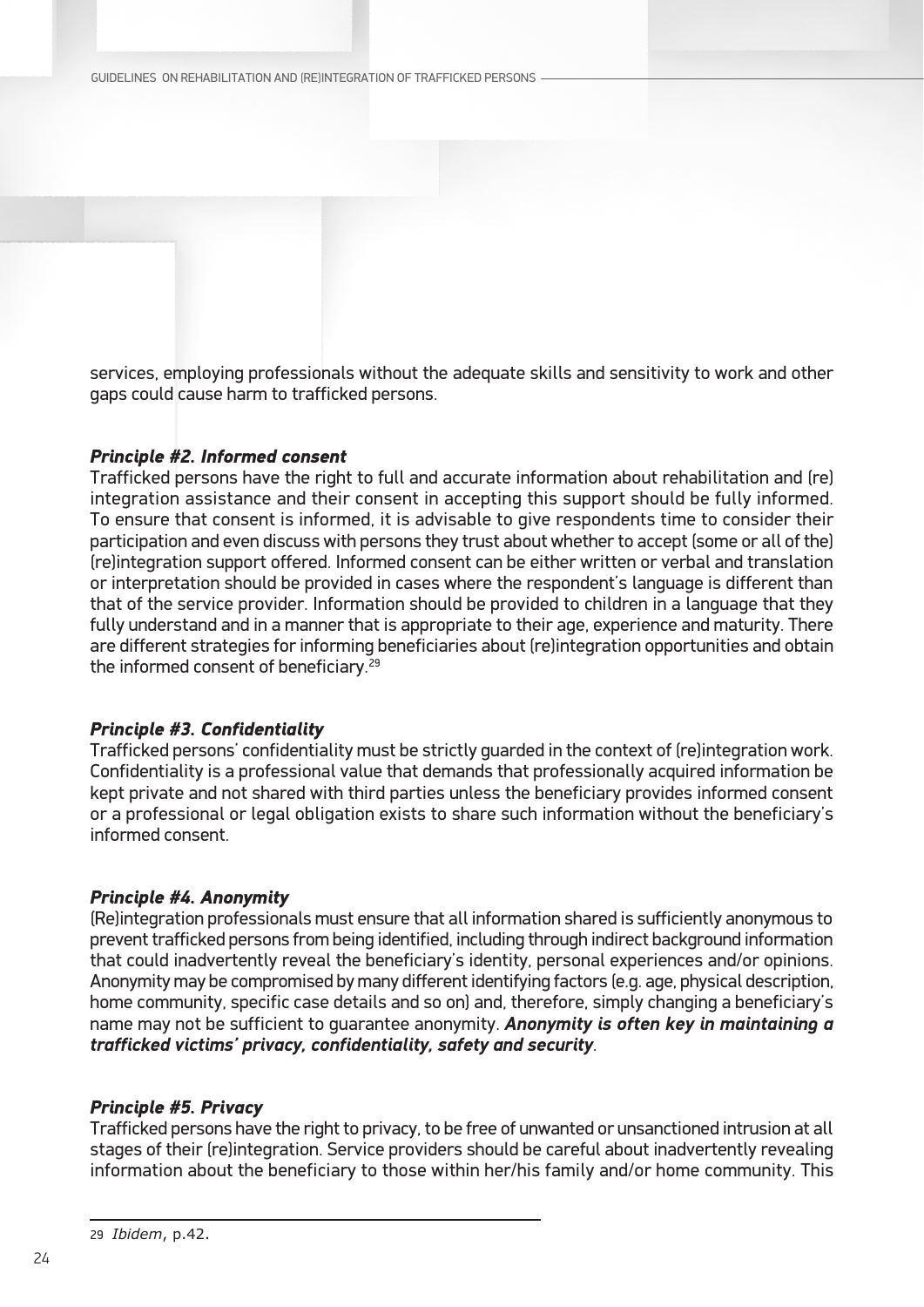could include information as basic as the fact that the beneficiary has received certain services or contacted after leaving the programme that might identify him/her as trafficked and/or be stigmatising. Sometimes, privacy (and confidentiality) may be breached when information about the trafficking case is shared with other organisations/institutions.

#### *Principle #6. Non-discrimination*

Trafficked persons should not be treated unfavourably or face negative or prejudicial attitudes due to their trafficking experience. Many trafficked persons face discrimination as a consequence of their trafficking experience; many, as it was already mentioned, have also faced discrimination because of other characteristics and experiences (e.g. sex, ethnicity, bad family reputation, nationality), which may have contributed to their trafficking vulnerability.

#### *Principle #7. Safety and security*

Trafficked persons' safety and security is paramount and must be assessed (and responded to) throughout the (re)integration process. This refers to the physical and psychological well-being of trafficked persons in the (re)integration process. Staff must make independent assessment of what constitutes risks to safety and security in each case. Beneficiaries should actively participate in any decision. *Children*'*s* views should be listened to and taken seriously, a broader risk assessment is needed. All (re)integration activities should take place in a child safe environment and where children feel comfortable and secure. Children may need to be accompanied by adults to attend (re)integration activities.

#### *Principle #8. Sensitivity*

Trafficked persons must be treated with sensitivity and respect throughout the (re)integration process to avoid secondary victimization. Treating beneficiaries with sensitivity involves recognition that trafficking (as well as pre and post-trafficking experiences) have been painful, even traumatic. It requires approaching the (re)integration process in ways that recognise and respect these experiences and reactions. At a very basic level, this involves approaching beneficiaries in a sensitive manner – in terms of manner of speech, words, body language, professional approach and so on. Part of this process is also being sensitive to the wide range of diversity they may encounter in working on (re)integration – such as gender issues, socioeconomic barriers, educational differences, cultural and linguistic issues – as well as the unique sensitivities when working with trafficked persons. During (re)integration process, beneficiaries may, at different stages and in response to different issues and situations, become distressed, stressed, angry, anxious, sad, depressed and/or hopeless. This requires developing strategies to prevent such reactions – e.g. in the way beneficiaries are treated, words used, questions asked, etc. – as well as to manage them when they arise.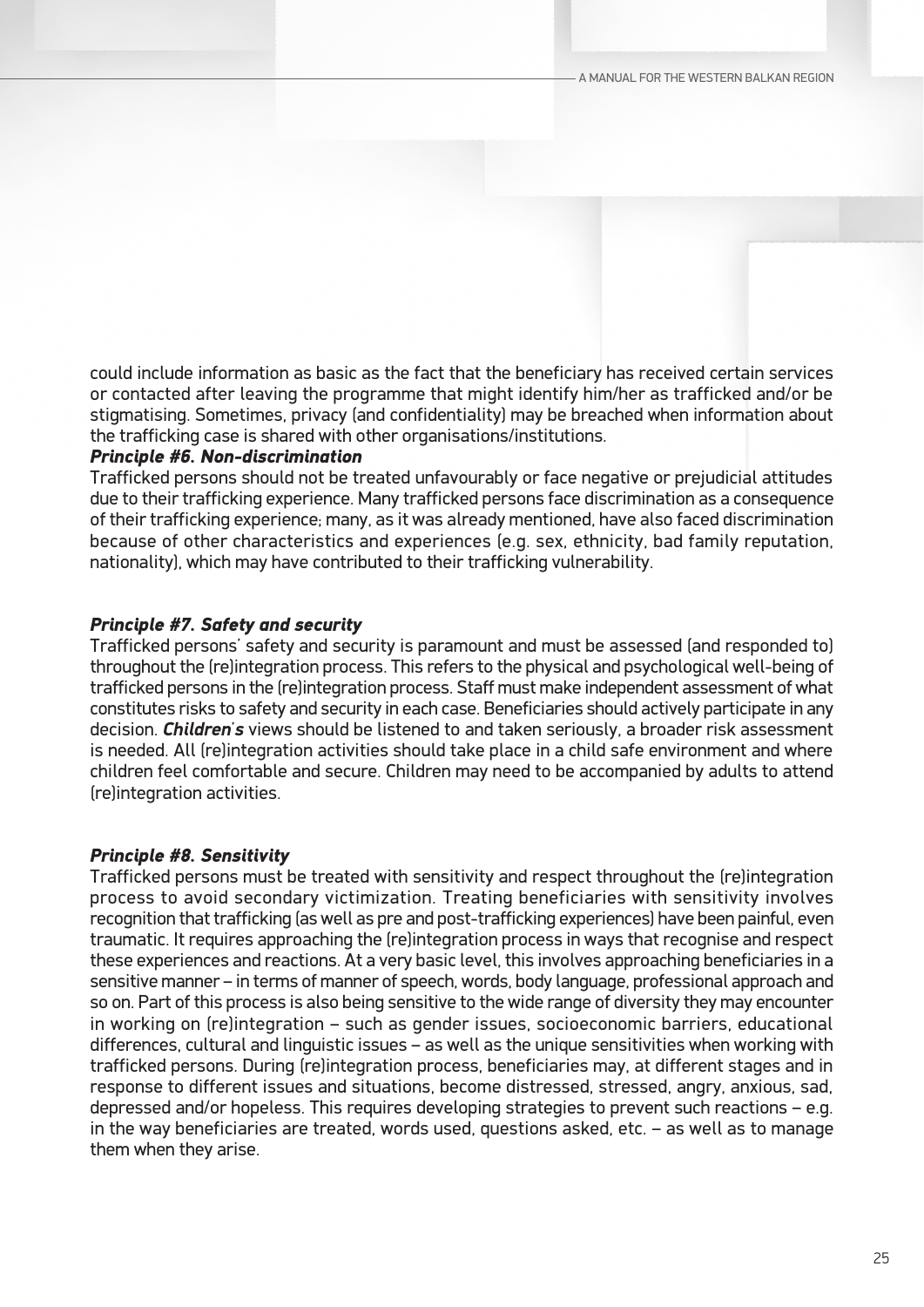#### *Principle #9. Empowerment*

Trafficked persons should be equipped with the skills, ability and confidence to recover and lead an autonomous life. Empowerment should be fostered throughout the (re)integration process. Empowerment is critical in the (re)integration process because among the many consequences of trafficking is a loss of self-confidence, trust and control. Regaining one's confidence in one's own abilities, capacity and strengths underpins (re)integration success. Empowerment must be fostered through victim participation in decision-making about assistance and individual (re)integration plan.

#### *Principle #10. Beneficiary participation*

Beneficiaries should be (voluntarily) involved in their own individual (re)integration plan as well as, where appropriate, the design, implementation, monitoring and evaluation of the (re)integration services, programmes and policies. Beneficiary participation plays a fundamental role in ensuring that her/his individual (re)integration plan is created according to beneficiaries' self-expressed needs, interests and opinions. It also potentially facilitates the empowerment of beneficiaries whose views and opinions are taken on-board alongside those of service professionals. Beneficiary's participation is needed in the design and implementation of (re)integration plan, including being involved in all decisions about their assistance and protection needs. This generally starts with the initial interview when a preliminary (re)integration plan is developed with the beneficiary. Equally important is that the implementation of the plan is monitored on a regular basis.

#### *Principle #11. Data protection*

Data collected about trafficked persons in the context of (re)integration must be strictly protected in adherence with national and international legal standards. (Re)integration professionals maintain records of their professional interventions and opinions, in relation to the trafficked persons they assist. They have an obligation to ensure that they properly collect, retain, store and use/analyse data (and also that those to whom referrals are made do the same). (Re)integration staff should document information impartially and accurately and with an appreciation that the record may be revealed to clients or disclosed during court proceedings. Similarly, they should take care to report only essential and relevant details, refrain from using emotive or derogatory language, acknowledge the basis of professional opinions and protect clients' privacy and that of others involved.

Laws and regulations as well as professional standards and rules often dictate what types of data require protection and how data is to be protected and with whom it can be shared and under what circumstances.

#### *Principle #12. Child protection and the "best interests of the child"*

(Re)integration programmes and policies should ensure that trafficked children are protected and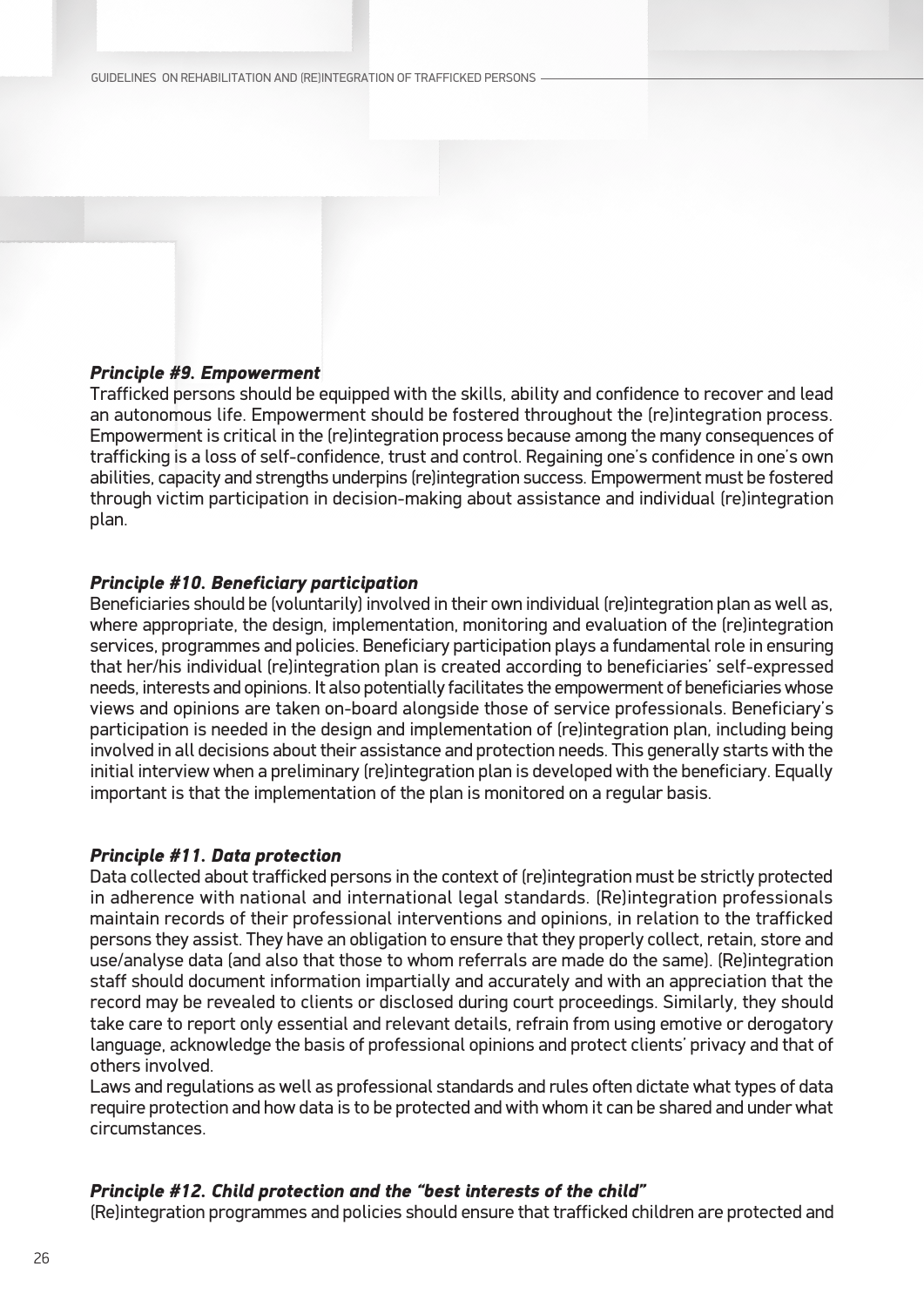their best interests are the primary consideration. *Child protection* is the term used to describe the responsibilities and activities undertaken to prevent or to stop children being abused or illtreated. Everyone under the age of 18 years is a child. States have the duty to ensure protection of every child against any form of neglect, abuse, violence and exploitation. All children are to be protected as required by their status as minors without discrimination of any kind due to race, sex, language, religion, ethnic or social origin, birth or other status, including immigration status. The involvement of child victims in criminal activities shall not undermine their status as both a child and a victim or their related rights to special protection. States are required not only to refrain from measures infringing on children's rights but also to take positive measures to ensure the enjoyment of these rights without discrimination.

**The best interest of the child** must always be a primary consideration and the child's views must be taken into account in all matters affecting him/her.**<sup>30</sup>**

#### *EXPERIENCE OF GREECE*

*Presidential Decree 233/2003 has introduced the assistance mechanism for victims of trafficking*  in human beings (adults and minors) and children of women - victims of trafficking. The children of *women victims of trafficking are afforded protection which, among others, includes their education and participation in educational and vocational programmes, as appropriate (Article 49 of Law 3386/2005).* 

## **3.2. Individual Plan of (Re)integration. Needs Assessment**

It is worth noticing that when we speak about the **Individual Plan of (Re)integration of Trafficked Person**, (re)integration actually implies **the long term ultimate aim** of rendering assistance to the beneficiary. Assistance shall be rendered in such a way that the beneficiary will not fall into dependence on the service providers; instead he/she should be able to regain economic independence and become full-fledged member of the society. Talking about the Individual Plan of (Re)integration from the standpoint of succession of rendering services it would be more appropriate to call it the *Individual Assistance Plan31 for Trafficked Person***,** since this plan, apart from measures of (re)integration, may also contain provisions for crisis intervention as well as provisions for rehabilitation of the trafficked person. However, in practice, more often is used the term "Individual Plan of (Re)integration of Trafficked Person" (further - Plan).

<sup>30</sup> Trafficking in Human Beings: Identification of Potential and Presumed Victims. A Community Policing Approach, OSCE, Vienna, 2011, p.30.

<sup>31</sup> Guidelines for the Development of a Transnational Referral Mechanism for Trafficked Persons, *supra* note 14, p.68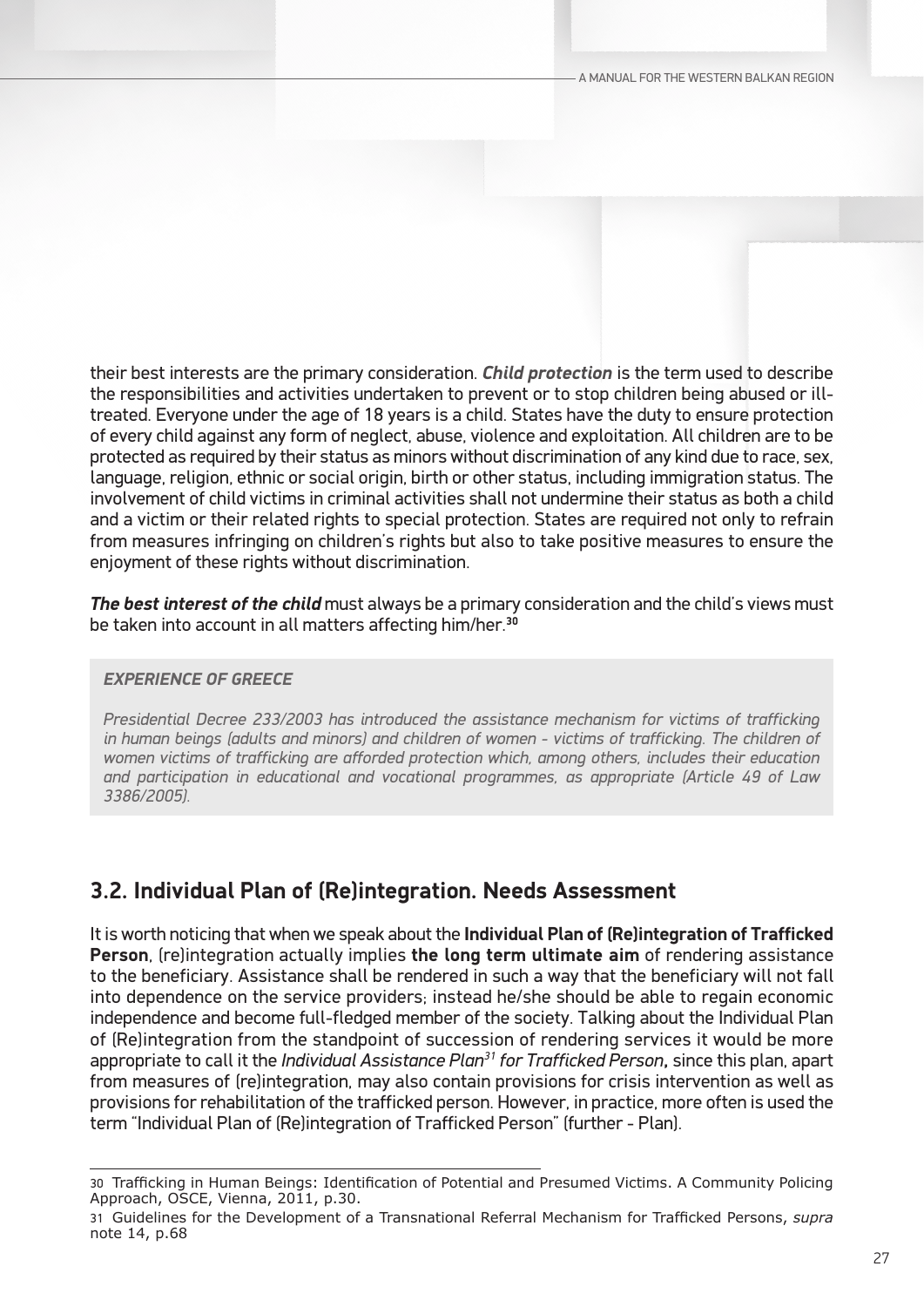The Plan shall be individual, i.e. it should be made out for a specific person with due account of his needs and desires. Nonetheless, since the problems experienced by the trafficked persons have similar traces it looks rather feasible to develop a standard pattern of Plan based on the experience gained by different service providers in concrete country.

The Plan shall be targeted towards the (re)integration of the trafficked persons and therefore needs to be made out in the target country in the society of which the victim of trafficking intends to reintegrate, taking into consideration the existing conditions in this country. It is recommended that the Plan shall be elaborated by a multidisciplinary team composed by the specialists representing different organisations rendering assistance to the trafficked persons. Moreover, the Plan shall be made out **with immediate participation of the beneficiary**. When making out the Plan for the minor victim of human trafficking, child's parents or his/her legal representatives (incl. appointed guardians) shall be engaged into this process.

#### *EXPERIENCE OF ALBANIA*

*According to the Standards for Residential Centres, approved by the Decision of Council of Ministers No. 195 dated 11.04.2007, staff of the Psycho-Social Centre "Vatra" uses the individual assistance plan/(re)integration plan to work with trafficked persons. Each individual assistance plan is elaborated based on the beneficiary's needs assessment.* 

*"Vatra" s staff uses standardized forms for beneficiaries' needs assessment and for the compilation of the individual assistance plan. These forms are filled out by all members of the multidisciplinary team of the Centre and with participation of beneficiaries.*

The elaboration of the Plan shall start with due **assessment of the needs** of the specific beneficiary. The recent publication of the OSCE/ODIHR asserts that "While no international norm explicitly obliging states to carry out needs assessment exists per se, this should be viewed as an integral element of the obligation to provide assistance and protection to trafficked persons".<sup>32</sup> Besides, it is necessary to take into account underlying motivation and desires of the beneficiary as well as **possible risks** - all factors of influence that could impede implementation of the Plan. The scheduled services, as well as their duration and succession shall be selected according to the condition and specific needs of every beneficiary.

<sup>32</sup> Guiding Principles on Human Rights in the Return of Trafficked Persons, OSCE/ODIHR, Warsaw, 2014, p.43.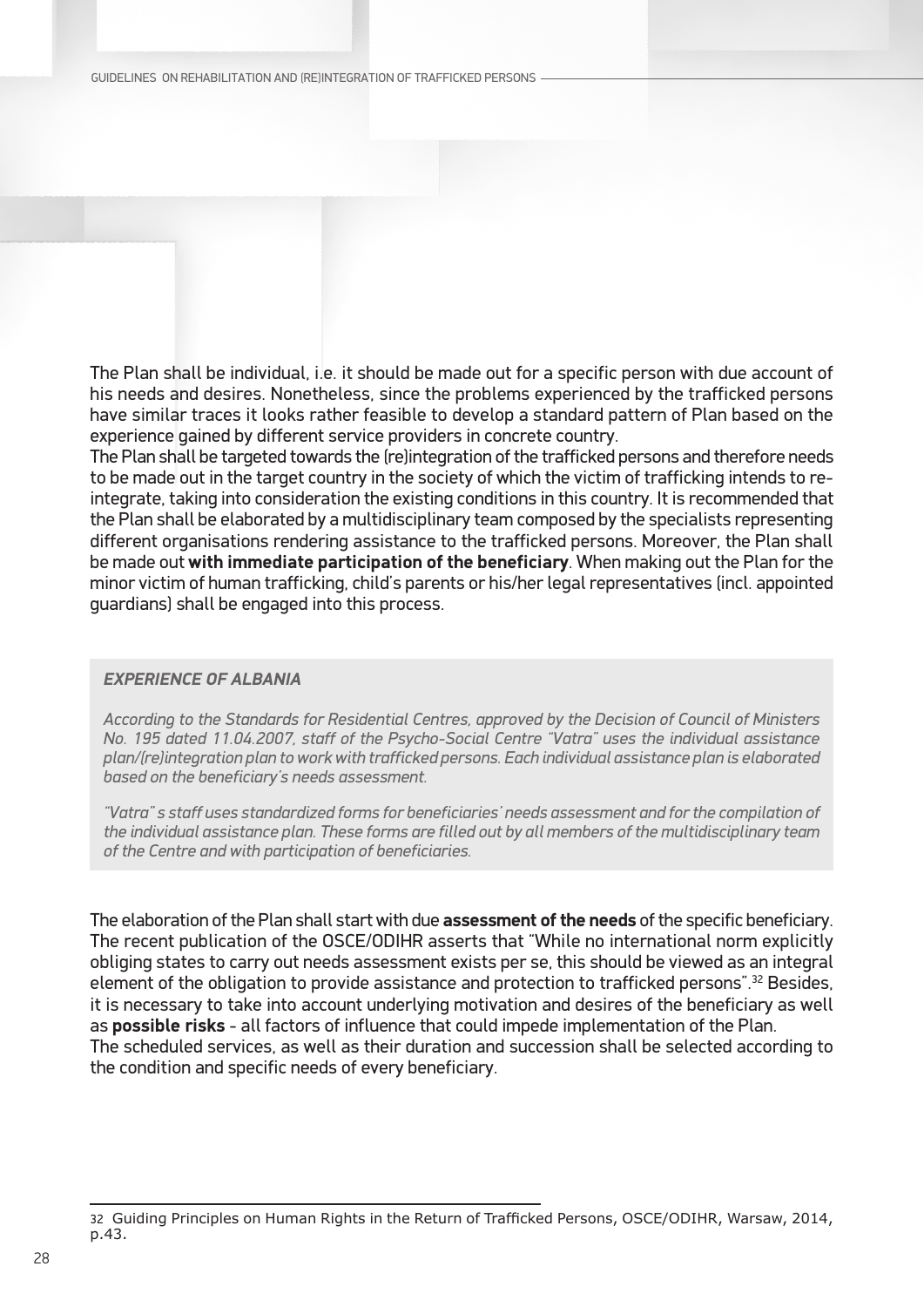#### *EXPERIENCE OF Former Yugoslav Republic of Macedonia*

*According to the Standard Operating Procedures for Treatment of Victims of Trafficking in Human Beings, approved by the Government of the Former Yugoslav Republic of Macedonia, the (re)integration plan for victims of trafficking in human beings is drafted taking into account individual needs and capabilities of each victim. For elaboration of the (re)integration plan should be used the following types of programs:*

- *Program for reintegration of victims of trafficking in human beings (<i>adults*);
- *• Program for reintegration of children victims of trafficking in human beings;*
- *• Program for reintegration of people with disabilities (both adults and children) victims of trafficking in human beings.4*

Thereat, it is advisable to first identify all the needs experienced by the beneficiary and then determine the required resources and service providers at whose expense these needs will be covered. It is important that the specialist conducting the assessment of the needs experienced by the beneficiary also accounts for the needs of his/her dependent persons. For example, if the trafficked person is a single mother it is necessary to identify the needs of her child and make provisions for covering them.

If necessary, the Plan worked out could be subsequently amended. Despite of the fact that the Plan could be changed and amended in the process of rendering assistance, it is extremely important to have this Plan drafted in writing so as to allow for monitoring and evaluation of its implementation.

Complexity of developing and implementing the Plan lies with the fact that each of the identified founded need experienced by the beneficiary could not always be covered at the expense of the resources available with the community. Moreover, the resources of countries of origin are very scarce. At times, the beneficiary needs long-term and costly assistance while there are no sufficient resources for it. Uncovered needs could pose significant risk in pursuing the scope of (re)integration. Therefore, the service provider shall do its best in locating the required resources both nationally and internationally (jointed efforts of country of origin and destination) so as to cover the needs experienced by the beneficiary.

In order to ensure a comprehensive (re)integration of the beneficiary, it is recommended that the Plan contains components with arrangements targeted towards the achievement of the main objectives of (re)integration:

- 1) integration/recovery of the system of one's vital values and perceptions of the world;
- 2) family (re)integration;
- 3) (re)integration into the life of the community;
- 4) economic (re)integration;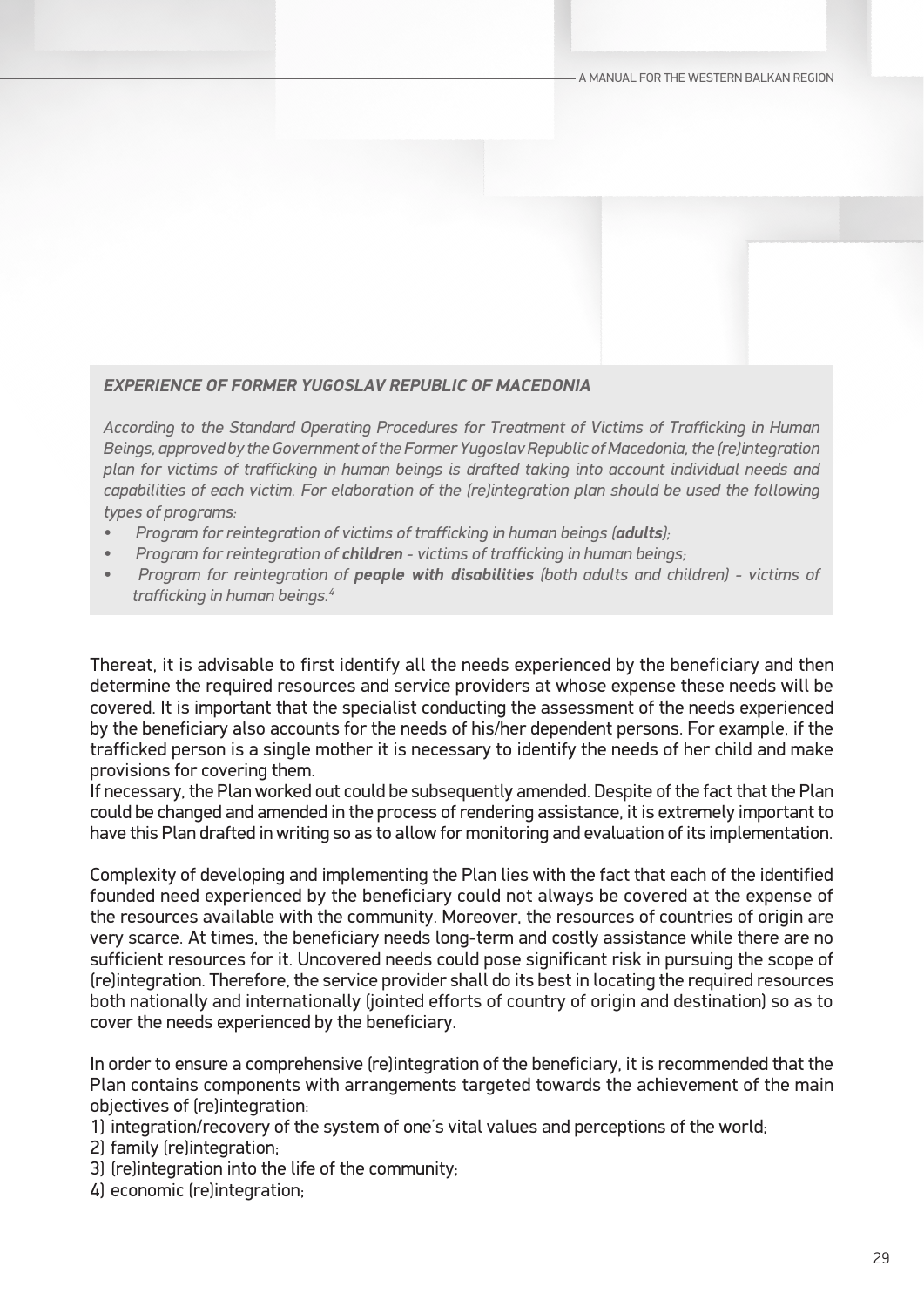- 5) cultural and socio-politic (re)integration;
- 6) legal status;
- 7) religious (re)integration (bears non-mandatory nature and is left to the discretion of the beneficiary).

#### *EXPERIENCE OF FORMER YUGOSLAV REPUBLIC OF MACEDONIA*

*According to the Standard Operating Procedures for Treatment of Victims of Trafficking in Human Beings, approved by the Government of the Former Yugoslav Republic of Macedonia, the (re) integration process for victims who are foreign nationals shall start in the country of destination and then continue in the country of origin*. *Information provided by the country of destination to the country of origin should contain:*

- *• Data about the victim;*
- *Date of birth and place of residence in the country of origin;*
- *• Health and psychological status of the victim;*
- *• Safety and risk assessment;*
- *• Short overview of the needs for assistance;*
- *• Recommendations/guidelines for the development of a reintegration plan in the country of origin;*
- *• Projected date and time of departure, if any.*
- *• Type and means of transport for the victim.5*

*Usually NGOs prepare a report on trafficked person's sate and pass this report to NGO – partner in the country of origin or to the IOM Mission in this country.* 

What is more, the structure of each component of the Plan shall reflect the succession of the actions outlined for the achievement of the respective scope of (re)integration:

- assessment of the problems/needs experienced by the beneficiary;
- assessment of the needs experienced by the beneficiary's dependent persons;
- $\bullet$  determining respective objectives to be pursued by the specialist(s);
- drafting of a list containing the required types of assistance or services;
- assessment of possible extra risks:
- selected methods of clearing the risks;
- comments on the receipt of assistance/services;
- comments on the changes in the condition of the beneficiary and on the achievement of success indicators;

• other.

Analysing and assessing the beneficiary's situation as well as marking the dynamics of the changes are important tasks to be observed by the staff rendering assistance to the trafficked persons. Therefore, the structure of the Plan shall envisage the possibility of subsequent inclusion of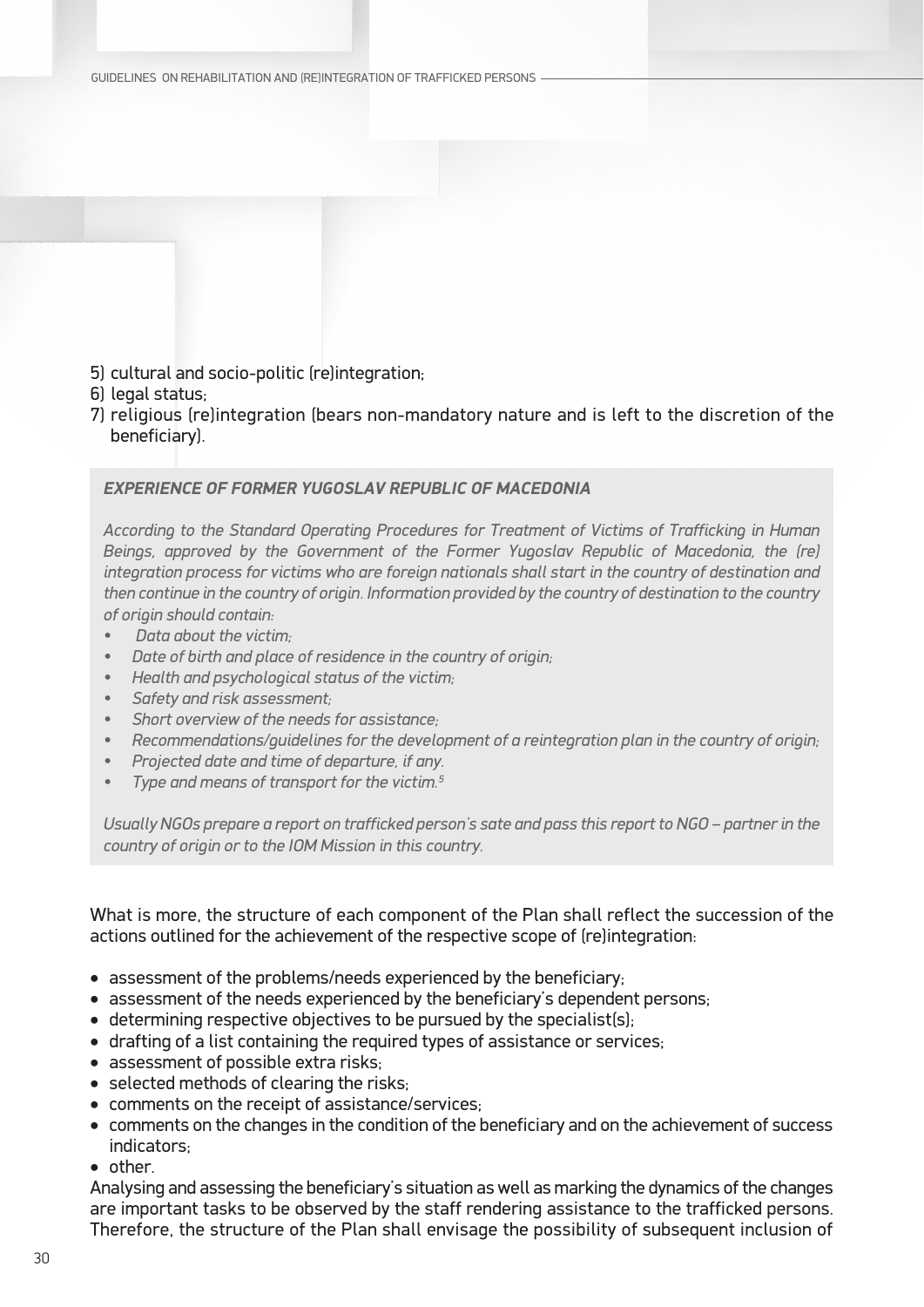information such as dates and number of conducted arrangements, comments of the specialists, point of view expressed by the beneficiary, description of emerging problems related to the process of (re)integration as well as other relevant information. For example, the trafficked person shall be admitted to vocational training only after he/she gets positive references of the specialists passed the period of rehabilitation. In cases where the victim reveals symptoms of grave problems with health (such as depression, insomnia, hostility, apathy, etc.), this could constitute an impediment for successful vocational training.

#### *EXPERIENCE OF BOSNIA AND HERZEGOVINA*

*Association ZENA BIH (B&H Woman) has elaborated a special form of individual plan when working with victims, including victims of trafficking in human beings. One of the 8 chapters of this plan is dedicated to the cultural (re)integration of the victim and touches on such aspects as the wishes and interests of the victim, kinds of pastime, socializing, etc.* 

## **3.3. Risk Assessment**

There are many references in the literature on human trafficking concerning the need of assessing potential risks (impediments, negative factors of influence or problems) for a successful (re) integration. When a specialist is making out an Individual Plan of (Re)integration it is necessary to identify all the problems experienced by the beneficiary, i.e. impediments on the way of her/ his full (re)integration, and take into consideration measures of overcoming such problems. Each problem that remains unidentified by the specialist or that could not be resolved under given conditions is automatically converted into a negative factor of influence or risk for (re)integration. Moreover, attention should be given to a following groups of negative factors that influence the process of (re)integration of trafficked persons or problems that due to all sorts of reasons seem to be rather difficult to overcome:

a) problems with housing (difficult to solve due to high cost of housing);

b) alcohol or drugs addiction;

c) chronic diseases and HIV.

As extraneous factor of influence beyond the control of the beneficiary or of the organisation rendering services should be noticed a high rate of unemployment in the country.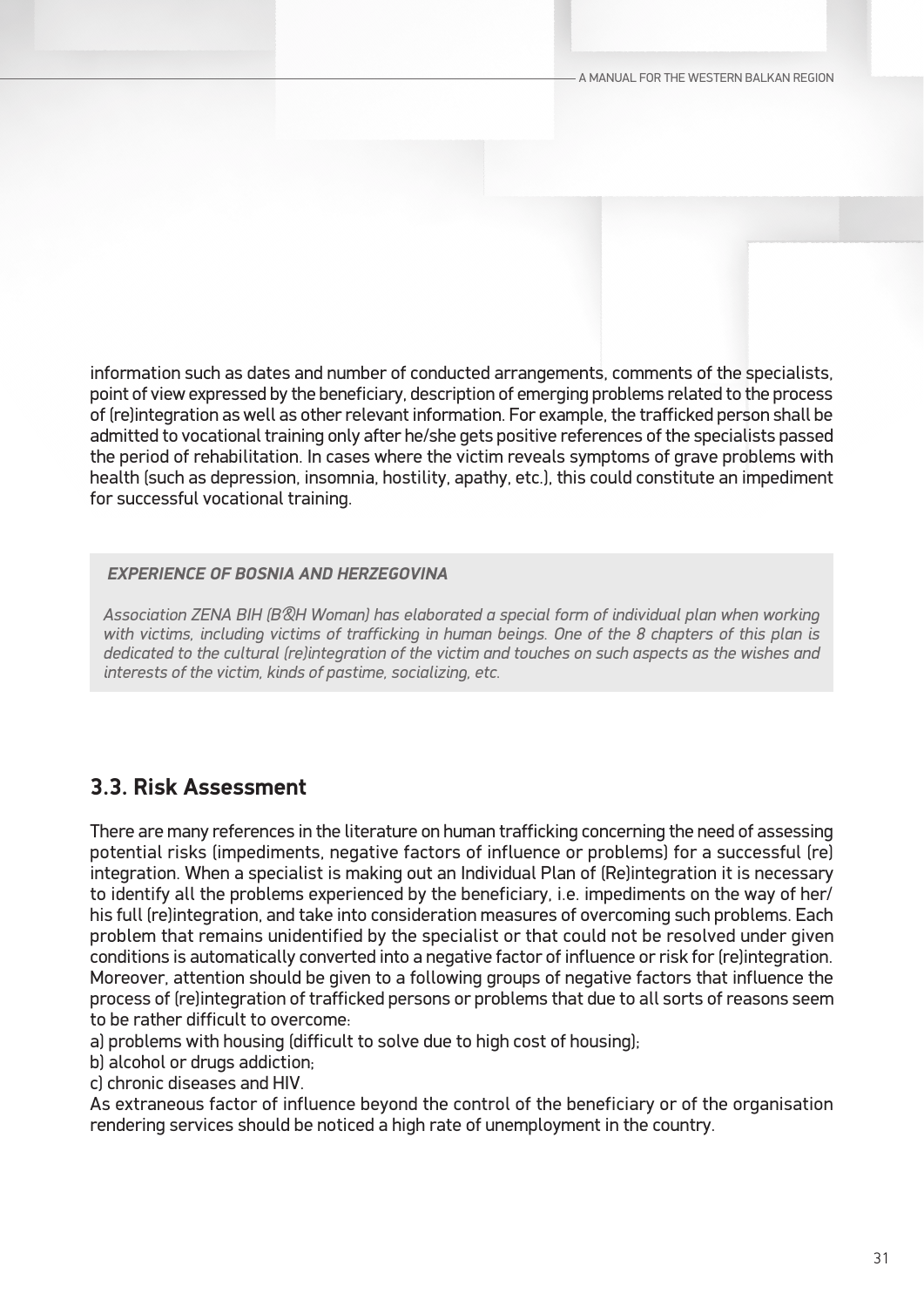#### *EXPERIENCE OF BOSNIA AND HERZEGOVINA*

*The Ministry for Human Rights and Refugees of Bosnia and Herzegovina is obliged by law to create a programme aimed to provide residential conditions for victims of trafficking human beings – country nationals.* 

Very often the main impediment for a successful economic (re)integration as well as employment of the victims of human trafficking **lies in the existence in the family of a dependent small child or other member of the family with physical mutilation** who needs permanent care. Therefore, the Individual Plan of (Re)integration shall take into account not only the need of the beneficiary, but also the need of the dependent or other persons that will help the survivor to regain a feeling of protection and find a balance between work and home life.

In any case, a specialist working with the trafficked persons should be aware of the list of possible problems experienced by the beneficiaries or factors that might influence the (re)integration. Moreover, the specialist should be able to identify all the problems of a specific beneficiary and make out a plan for overcoming such. Thereat, especially complicated problems – risks shall be highlighted by a special line in the Plan and kept under special control.

#### *EXPERIENCE OF ALBANIA*

*The professionals of the Psycho-Social Centre "Vatra" conduct an assessment of risks for beneficiaries' (re)integration. This assessment includes risks for physical and mental security, for family security and relationships with the family and community of origin or new community; risks associated with lack of long-term accommodation, lack of progress in the legal proceeding; risks for vocational training and education, as well as stable employment.*

*After completion of each phase of the assistance program, "Vatra" staff assesses the progress in implementation of assessment plan and make the necessary changes according to the situation to eliminate all possible risks and provide suitable alternatives for the future.* 

Table 1 gives an approximate (although not exhaustive) list of risks for successful (re)integration of the trafficked persons: 33

#### *Table 1. Basic risks for successful (re)integration of the trafficked persons*

33 Risks for life, physical and mental health of the trafficked persons also are described in T. Fomina, M.Vogiatzi, *supra* note 1, at p.36-37.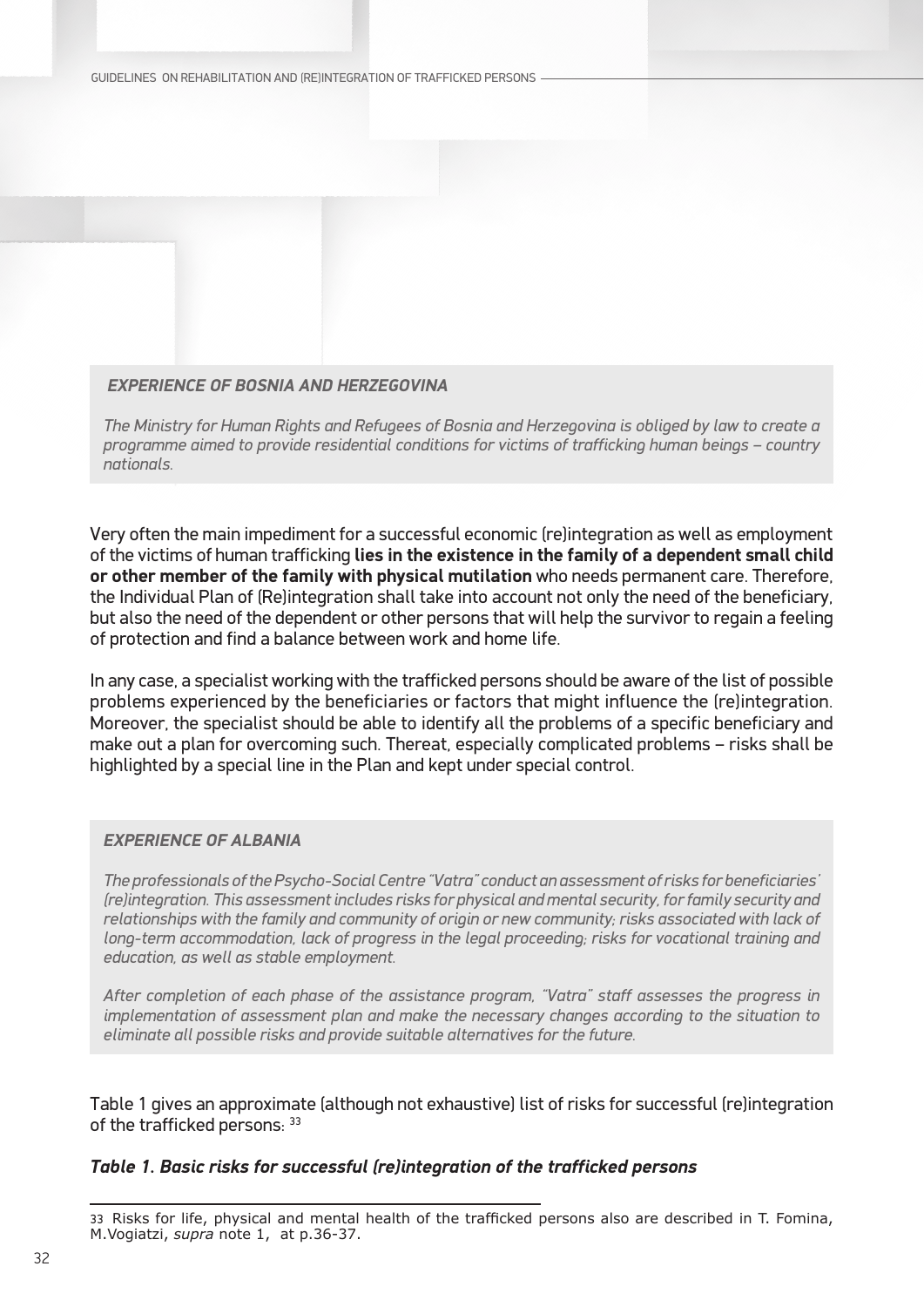- A MANUAL FOR THE WESTERN BALKAN REGION

|    | Possible risks                                                                                                                                        | <b>Possible methods of clearing risks</b>                                                                                                                                                                                                                                                                                                   |
|----|-------------------------------------------------------------------------------------------------------------------------------------------------------|---------------------------------------------------------------------------------------------------------------------------------------------------------------------------------------------------------------------------------------------------------------------------------------------------------------------------------------------|
| 1. | Suicidal attempts                                                                                                                                     | Psychological counselling of the family with the<br>scope of preventing physical/psychological violence;<br>Long-lasting psychotherapy sessions;<br>$\bullet$<br>Preventing alcohol consumption/assisting to medical<br>care;<br>Preventing potential contact between the victim of<br>$\bullet$<br>human trafficking-witness and offenders |
| 2. | Chronic illness of the trafficked<br>person, impeding him from<br>normal labour activity and/or<br>health insufficiencies with near<br>environment    | Assistance in conducting timely diagnostics and<br>$\bullet$<br>providing access to free medical services/ rendering<br>timely assistance                                                                                                                                                                                                   |
| 3. | Alcohol addiction, drugs<br>addiction                                                                                                                 | Access to medical care:<br>$\bullet$<br>Legal protection of right of the victims of human<br>trafficking;<br>Preventing marginalization<br>$\bullet$                                                                                                                                                                                        |
| 4. | Lack of permanent residence<br>and/or living in conditions unfit<br>for residence:<br>Sharing residence with persons<br>drinking alcohol/ using drugs | Rendering assistance in long-term accommodation in<br>$\bullet$<br>shelters:<br>Rendering assistance in job placement, probably in<br>$\bullet$<br>another inhabited localities where there is a chance<br>to get salary sufficient for covering cost of renting<br>housing and other required expenses                                     |
| 5. | Violence in the family                                                                                                                                | Bringing out of violent environment;<br>$\bullet$<br>Psychological counselling of family members with the<br>$\bullet$<br>scope of preventing repeated violence;<br>Rendering legal assistance in the process of divorce<br>$\bullet$<br>and division of property                                                                           |
| 6. | Physical mutilation of the<br>trafficked persons                                                                                                      | Providing access to social assistance rendered by the<br>$\bullet$<br>state;<br>Social monitoring;<br>$\bullet$<br>Psychological and legal assistance<br>$\bullet$                                                                                                                                                                          |
| 7. | Physical mutilation of a child or<br>other close person in need for<br>permanent care                                                                 | Providing access to long-term social assistance<br>$\bullet$<br>services rendered by the state as well as to the such<br>services as rendered by other organisations;<br>Social monitoring<br>$\bullet$                                                                                                                                     |
| 8. | Lagging behind in mental<br>development or suffering from<br>mental disease                                                                           | Long-term social monitoring<br>Providing access to long-term social assistance<br>services                                                                                                                                                                                                                                                  |

ri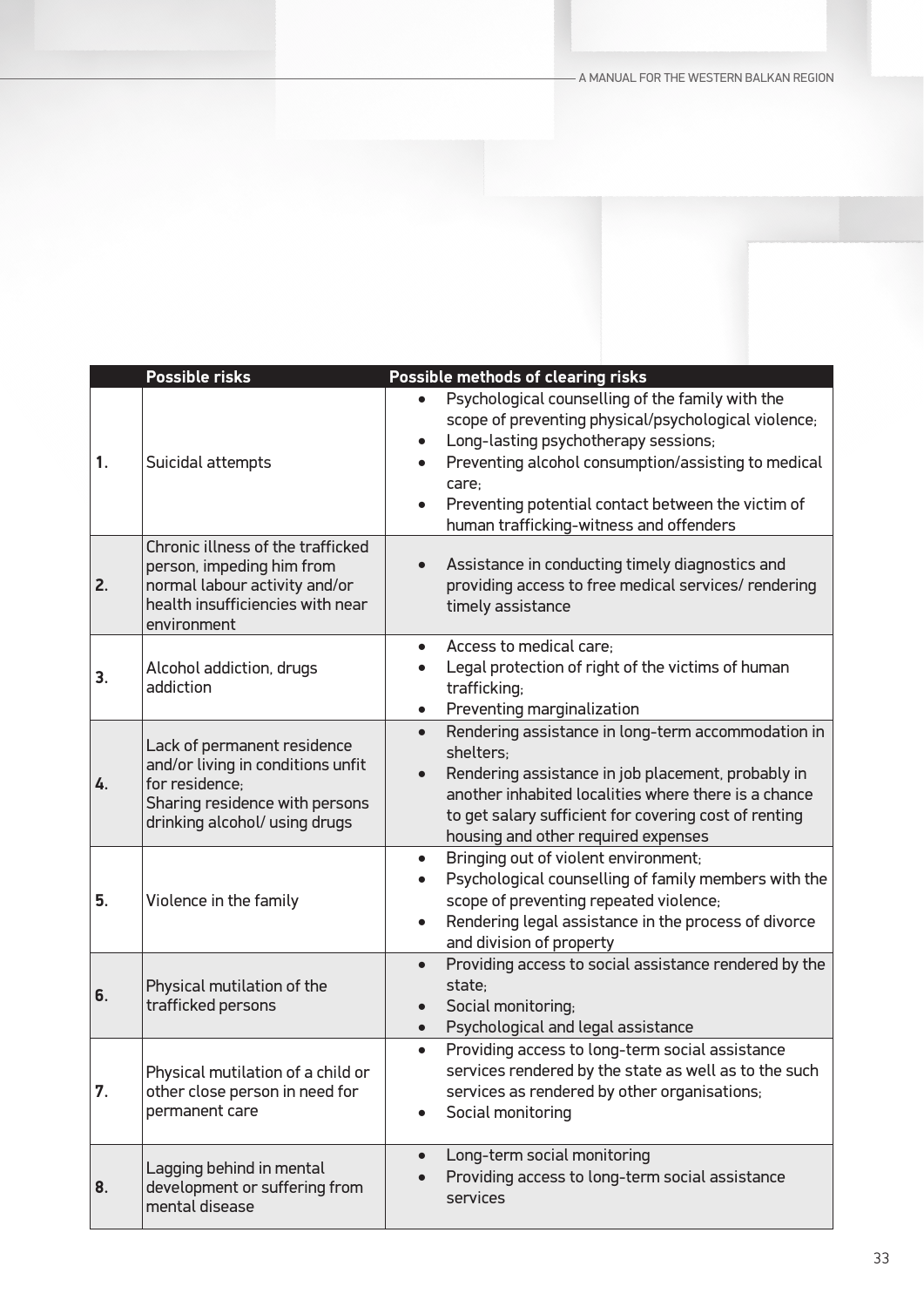Guidelines on Rehabilitation and (Re)integration of Trafficked Persons

| 9.  | Unrealistic expectations in<br>regard to the nature and size of<br>assistance rendered by the staff<br>of the respective organisations<br>in victim's home country | Informing the beneficiary prior to his return to home<br>$\bullet$<br>country on the available services to assist in (re)<br>integration with active participation of the staff of<br>specialized organisations in home and host countries,<br>handing over hard copies of information materials;<br>Taking stock of resources available in the home<br>$\bullet$<br>country and reality of economic and social life |
|-----|--------------------------------------------------------------------------------------------------------------------------------------------------------------------|----------------------------------------------------------------------------------------------------------------------------------------------------------------------------------------------------------------------------------------------------------------------------------------------------------------------------------------------------------------------------------------------------------------------|
| 10. | Unemployment                                                                                                                                                       | Counselling in the field of carrier guidance;<br>Rendering support in obtaining vocational education;<br>Training in and developing entrepreneurial skills;<br>Supporting development of small business;<br>Psycho-social counselling with the scope of removing<br>$\bullet$<br>feeling of dependence, exposure/instability,<br>empowerment                                                                         |

The aforementioned list of risks for (re)integration of the trafficked persons is not an exhaustive one. Careful analysis of individual risks is needed so as to identify the full spectrum of possible risks of the specific beneficiary.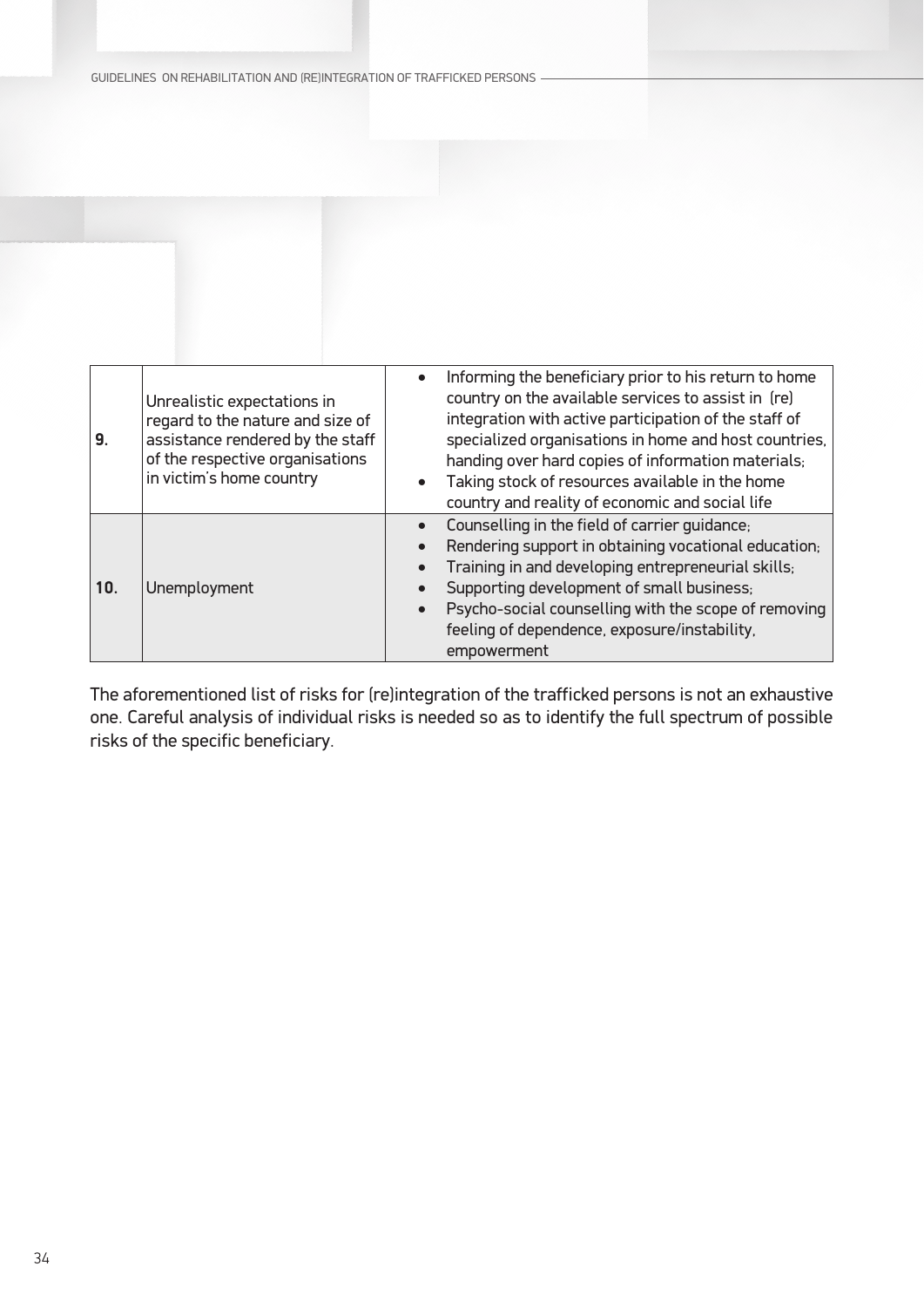## **3.4. Case manager**

Usually, the development and the implementation of the Plan fall under the responsibility of a specially assigned **case manager** – representative of organisation rendering major volume of services to the specific beneficiary.

#### *EXPERIENCE OF ALBANIA*

*Standard Operating Procedures for Identification and Referral of Victims / Potential Victims of Trafficking approved by the Government of Albania contains the following definition of "case manager":*

*"Case manager: in this document shall be the social worker assigned for the purpose of assisting and mediating for assistance for the victim of trafficking or potential victim. The case manager operates within an advisory group with other professionals, when the need arise to take decision on the assistance plan for each person. The case manager … may be the social worker of the Regional Social Services Office or the social worker of the receiving or rehabilitating centre for victims of trafficking".*

As a rule, the responsibilities of case manager are confined to the following:

- establishing contacts with a range of required specialists (representatives of local administration, social service, medical personnel, teachers, employment agency, territorial department for documentation of the population, specialized NGOs, etc.);
- lining up arrangements on rendering assistance and protection to the beneficiary at the expense of provider's own reserves as well as at the expense of referring the beneficiaries to the specialists of other organisations;
- observing confidentiality of information about private life of the trafficked person;
- monitoring the quality of services rendered with due account for the opinion shared by the beneficiary;
- analysis and assessment of the condition/situation of beneficiary, his readiness for the next stage of assistance rendering, i.e. assessment of the efficiency of measures on recovery of physical and mental health of the survivor;
- adjusting the Plan (if necessary);
- informing the beneficiary on the subsequent opportunities and principles of rendering assistance, including such as handing over hard copies of information materials;
- if necessary, conduct personal referral of the beneficiary to the new case manager complete with transfer of the Plan and personal recommendations.

Case manager shall be able to establish reliable contact with the beneficiary and involve him/her in the process of implementation of the Plan, helping to determine his/her own capacity in solving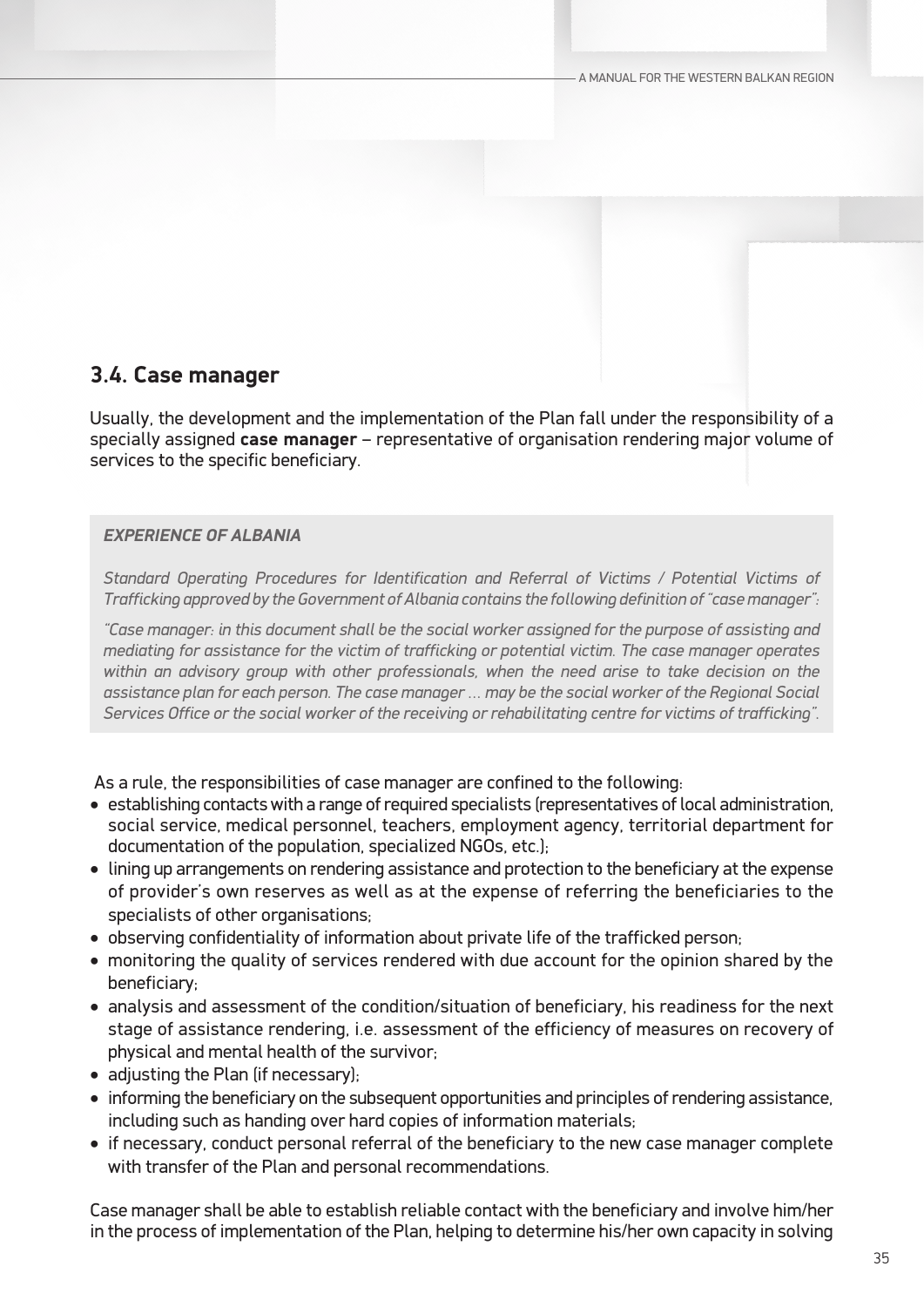problems. Thereat, it is important that the beneficiary gets a clear idea about the size and duration of the guaranteed assistance. Besides, as it has already been noticed, the Plan could be changed/ adjusted on founded grounds. Still, the beneficiary is entitled to be informed on any changes in his individual Plan and to take active part in its implementation.

#### *EXPERIENCE OF BOSNIA AND HERZEGOVINA*

*Professional team of the Association ZENA BIH (B&H Woman) draft the individual plan of (re) integration together with victim - beneficiary. Assessment of abilities and capabilities of beneficiary is done together – by professional team and beneficiary. Thereby, an insight is gained into current position of the beneficiary and the common points for future cooperation in implementation of the plan are identified.* 

Relations between the case manager and the trafficked person shall not lead to the development of a syndrome of helplessness with the latter and shall be primarily targeted onto development of his/her own abilities to solve the personal problems, which finally allows for achieving the main objective – full-fledged (re)integration of the trafficked person.

### **3.5. Monitoring and Evaluation of (Re)integration Process**

Usually, monitoring and evaluation of the activity, displayed by the case manager while implementing the Plan, is done only by the chief/administration of organisation rendering assistance and are focused more on the list of rendered services than the main objectives of (re)integration process. But such situation is not quite correct. Trafficked persons are referred to as one of the most socially vulnerable categories of population eligible for assistance and protection provided by the state. The assistance rendered to the trafficked persons shall not exist and be developed in isolation from the general state system of social assistance for the socially vulnerable categories of population. Methodology of case management, monitoring and evaluation of (re)integration process of the trafficked persons also should be a part of more general methodology of the activity in the framework of general system of social assistance. NGOs rendering assistance to trafficked persons shall collaborate with public authorities and state service providers in the framework of multidisciplinary teams.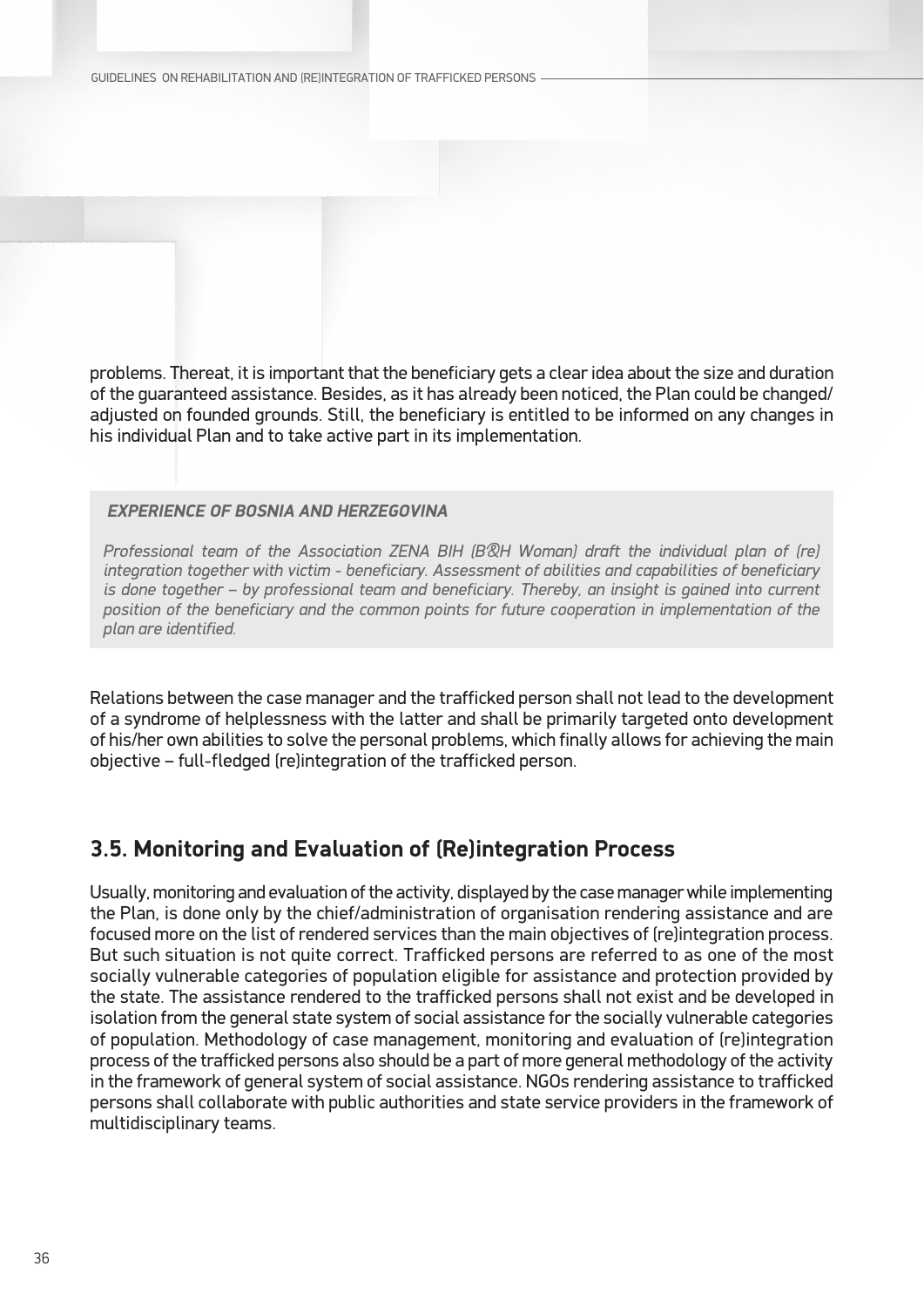#### *EXPERIENCE OF ALBANIA*

*Psycho-Social Centre "Vatra" (NGO) cooperates with the State Social Service and Child Protection Unit at local level, in the place where the trafficked person are going to live, to enable the progress of the (re)integration process and to coordinate joint activities/services when it is necessary. This cooperation is also valuable in case when the beneficiary returns earlier in the community of origin and staff of "Vatra" Centre provides her services in the community. In this case the monitoring is conducted by "Vatra" Centre's staff with a greater inclusion of these local services.*

Lately, the NGO's specialists seem to raise more often issues such as: *"What are the indicators of a successful rehabilitation and (re)integration?", "How could one determine the efficiency of assistance rendered to the trafficked person?", etc*. In order to answer these questions it will be necessary to first apply a systemic approach to rehabilitation and (re)integration of the trafficked persons in each country - to develop commonly agreed terminology in this domain, determine clearly the standard package of services available for trafficked persons, standard operating procedures, as well as standard requirements to making out Individual Plan of (Re)integration of Trafficked Person. Standard approaches and principles of rendering services to the trafficked persons shall be applied by all service providers acting in this domain.

In addition, it is very important to make sure that when developing each Plan, a specialist engaged in the process does not restrict him to rendering standard services alone but from the onset takes into consideration individual abilities of a person and sets clear target – (re)integration of the beneficiary. Moreover, it is important to establish who and in what manner will carry out monitoring and evaluation of the implementation of the Plan. **Monitoring shall be focused on the process of rendering assistance** (i.e. on the activities undertaken). **Evaluation shall be concentrated on the overall results of the assistance** and the success indicators.

Determining the methodology of monitoring and evaluating the process of (re)integration and unified qualitative and/or quantitative indicators of the success of (re)integration is a very important and pressing challenge for each country. This methodology shall allow for multilateral evaluation of the success of arrangements conducted with the scope of (re)integration. At the same time, the methodology of monitoring and evaluating the (re)integration process shall not be very complicated otherwise it will turn into an impediment in its practical application.

#### *Success Indicators for Evaluation of (Re)integration*

Introduction of unified success indicators for evaluating (re)integration arrangements shall allow for the following:

• set up monitoring over the process of rendering assistance and protection at all stages of (re) integration;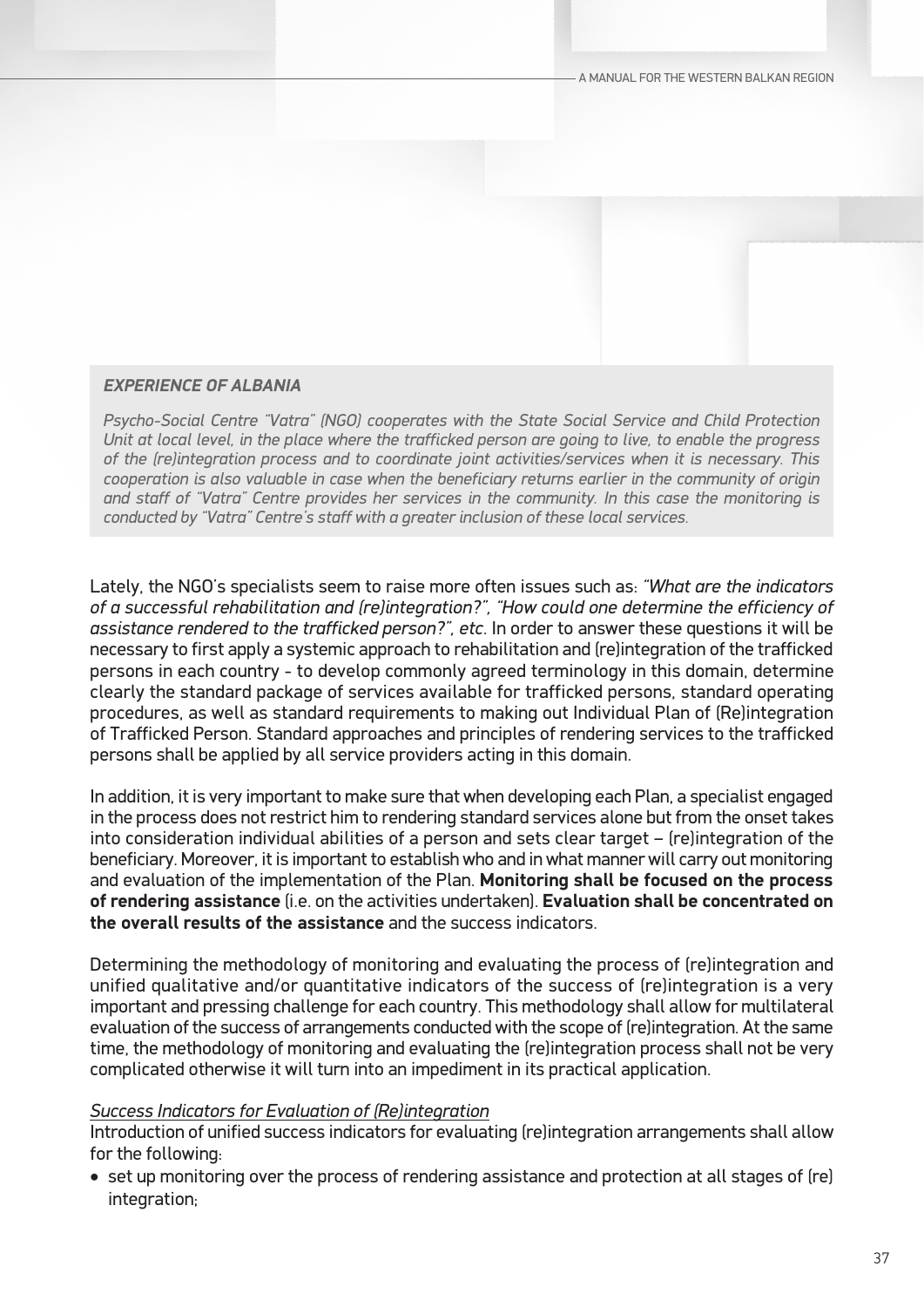- identify the most efficient methods of working with the survivor and improve (re)integration activity, including at the expense of avoiding repeated mistakes;
- enhance the efficiency of using available material, labour and financial resources.

At the same time, it should be mentioned that it is still hard to give clear recommendations on the quantity and composition of success indicators in the process of (re)integration, because each country has specific conditions and shall elaborate its own specific indicators. The only thing possible so far is to outline the general approach to solving this problem.

First of all, the methodology of monitoring and evaluating (re)integration process needs to be worked out for a number of categories of beneficiaries taking due account of the fact that certain categories of the beneficiaries are getting paid special types of benefits or larger size of such benefits (trafficked persons – disabled, victims-witnesses, children-victims victims of human trafficking etc.). Besides, the methodology shall be worked out **for each of the three stages of rendering assistance**: crisis intervention, rehabilitation and (re)integration assistance. The indicators shall be used for the success assessment at each stage and be set depending on the objectives pursued in the course of each stage. Once the established indicators of the success of this stage are reached, the beneficiary is entitled to proceed to the next stage.

**Success indicators for the first two stages** will mostly refer to **physical and mental health recovery–** "beneficiaries who are in good physical conditions", "beneficiaries who are psychologically healthy following assistance – for example, no longer show visible signs of trauma".34 **Success indicators for the third stage** of rendering assistance for (re)integration shall take into account all **six basic objectives pursued** by the assistance in (re)integration process:

- • **recovery of the system of vital values and perceptions of the world;**
- • **family (re)integration;**
- • **(re)integration into the life of the community;**
- • **economic (re)integration;**
- • **resolving legal status issues/implementation of legal rights;**
- • **cultural and socio-politic (re)integration**.

For example, one of the general indicators of a successful economic (re)integration could serve towards the **independence** of the beneficiaries or "…*basic needs (of beneficiaries) are met entirely by themselves ... rather than the (re)integration organization or other support services*".35 The success indicators of (re)integration in the family reveal the capacity of **taking care of the close ones.**

<sup>34</sup> Rebecca Surtees, Re/integration of trafficked persons: developing monitoring and evaluation mechanisms, Issue paper #3, Trafficking Victims Re/integration Programme in Southeast Europe, NEXUS Institute, Washington, 2009, p.82.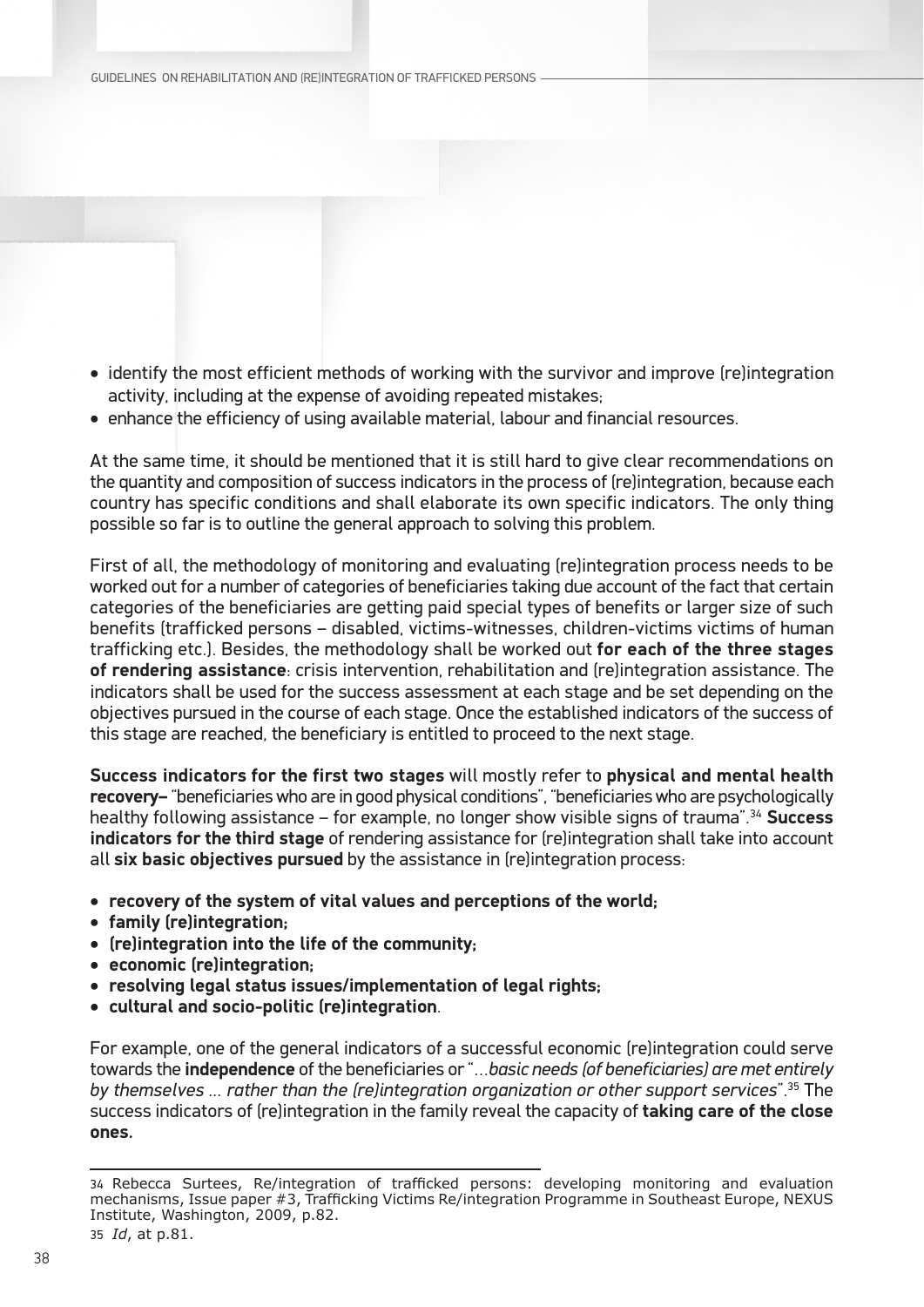Developing success indicators for evaluation of (re)integration process shall be based on broad participation of different providers of services to the trafficked persons in each country, incl. NGOs.

## **4. Factors Determining Success of (Re)integration. Risk Assessment**

(Re)integration of the trafficked persons is a very complex and lengthy process with a number of factors influencing its success. The specialists of the organisations rendering assistance to the trafficked persons are aware of the cases when the victim of human trafficking is suddenly quitting with the programme and gets repeatedly engaged in human trafficking. In order to exclude such cases and providing for the successful (re)integration of the victim it is important to identify from the start all possible factors that could influence negatively achievement of the objectives pursued by the (re)integration assistance and work out preventive measures.

Depending on the source of influence, **the factors affecting the process of (re)integration** of the trafficked persons could be combined into **4 main groups:** 

- **• Quality and duration of assistance services** as well as the efforts contributed by the staff of the specialized organisations rendering assistance;
- **• Individual capacities and motivation of the survivor;**
- **• Assistance rendered by survivor's close environment;**
- **• Preparedness of the receiving environment (local community and society).**

Besides, **compensation** payments may also serve a positive factor affecting the process of (re) integration, since they allow trafficked persons to cover their needs and build a new life. $36$ 

## **4.1. Quality and Duration of Assistance**

A large number of the trafficked persons is being identified in the destination countries. Usually, assistance rendered to the identified victims of human trafficking on behalf of different organisations in the destination countries is basically concentrated on rendering emergency medical assistance and taking care of the procedure of repatriation. Lacking knowledge of language or feeling mistrust, trafficked persons often have no chance to communicate with a psychologist until the moment of repatriation. Their return home is sometimes accompanied by a crisis outbreak of their psycho-emotional sphere. To ensure recovery of the victims one needs to take prompt measures of crisis intervention followed by rehabilitation and (re)integration. Some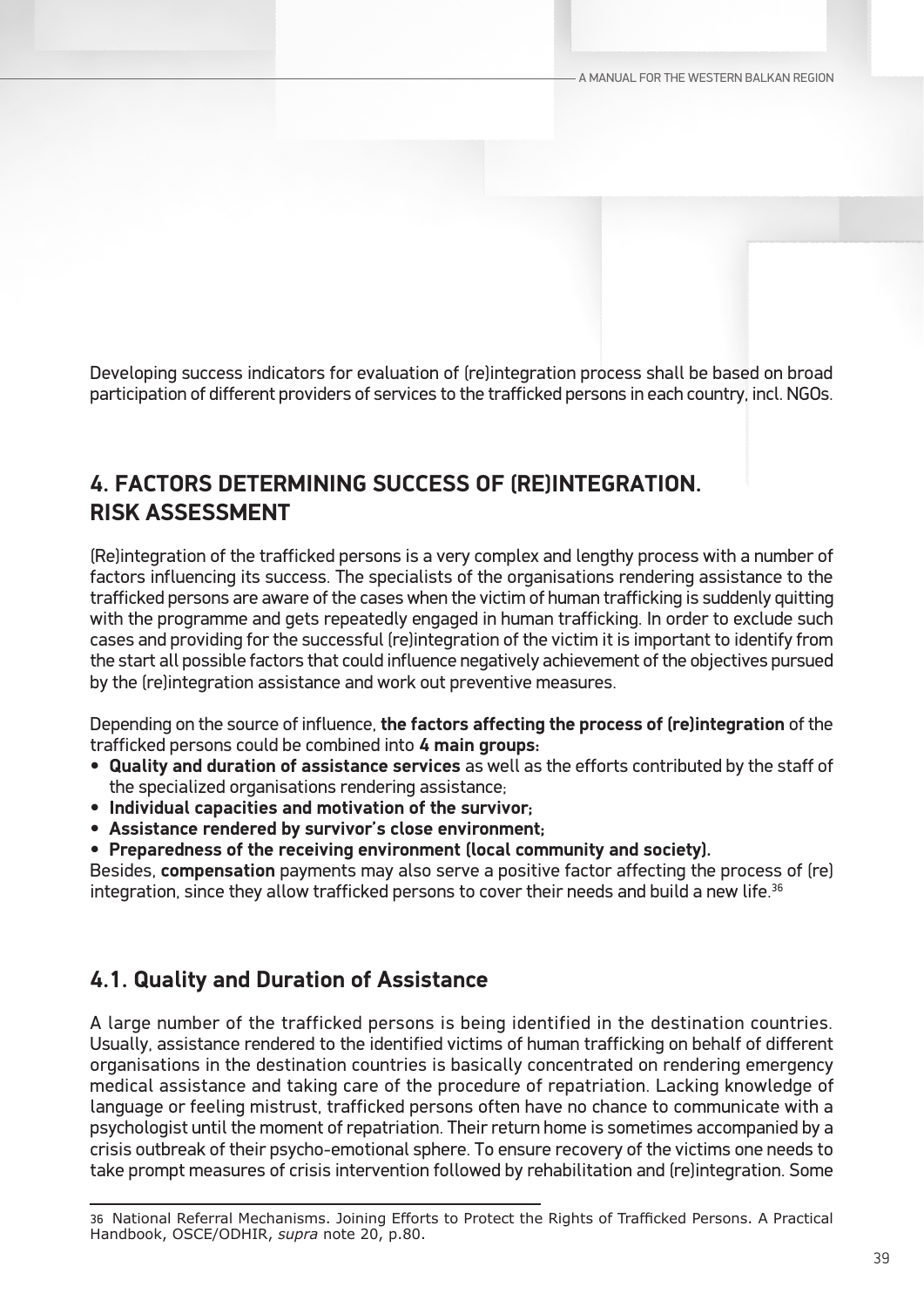of the victims of human trafficking find their way of returning back home independently and they also need assistance in rehabilitation and (re)integration and sometimes in crisis intervention.

Thus, the major part of services implying assistance to the trafficked person are rendered by the specialized organisations in their home countries. The authorized staff of these organisations shall have the capacity to assess the general well-being of the victim, identify his problems and needs and decide on a list of measures required to cover such needs arising from the resources available with their own and other organisations rendering services to the survivors. This information is incorporated into the Individual Plan of (Re)integration of the victim. The Plan shall provide for the successive stages of rendering assistance. Transition to the next stage shall only be done if the previous one, implemented according to the Plan, was successful. This applies especially to the stage of rehabilitation –psychical and mental health recovery of the victims of human trafficking.

Every person has its own personality and therefore it each victim has a different recovery time. A lot depends on the graveness of the trauma as well as on the quality of the recovery services. It could take one person two months to restore physical and mental health while with another person it could take half a year or more. Some will never be able to recover.

In 2003-2004, the London School of Hygiene and Tropical Medicine conducted a research in 14 countries. Researchers were able to elaborate the consequences of the experience of exploitation for the mental and physical health of women victims of human trafficking and to outline the development of health recovery in the course of special programs of rendering assistance to the trafficked persons. It is thereat stated:

*"What differentiates trafficking and its consequences from the effects of singular traumatic events is that trafficking involves prolonged and repeated trauma, or "chronic trauma". Health outcomes largely depend on the degree and duration of the coercion, and the individual's capacity to cope (which is often strongly influenced by the quality of support available)".37*

Assessment of health condition with the trafficked persons within the frameworks of the aforementioned research was done by interviewing 207 survivors. More than 25 indicators were identified – symptoms testifying existence of problems with physical health and 17 symptoms indicating problems with mental health. These indicators are summarized in Table 2:

#### *Table 2.* **Symptoms indicating existence of problems with physical and mental health identified with the trafficked persons**

<sup>37</sup> Zimmerman, C., Yun, K., Shvab, I., *et al*., The Health risks and consequences of trafficking in women and adolescents. London: London School of Hygiene & Tropical Medicine, 2003, p.24.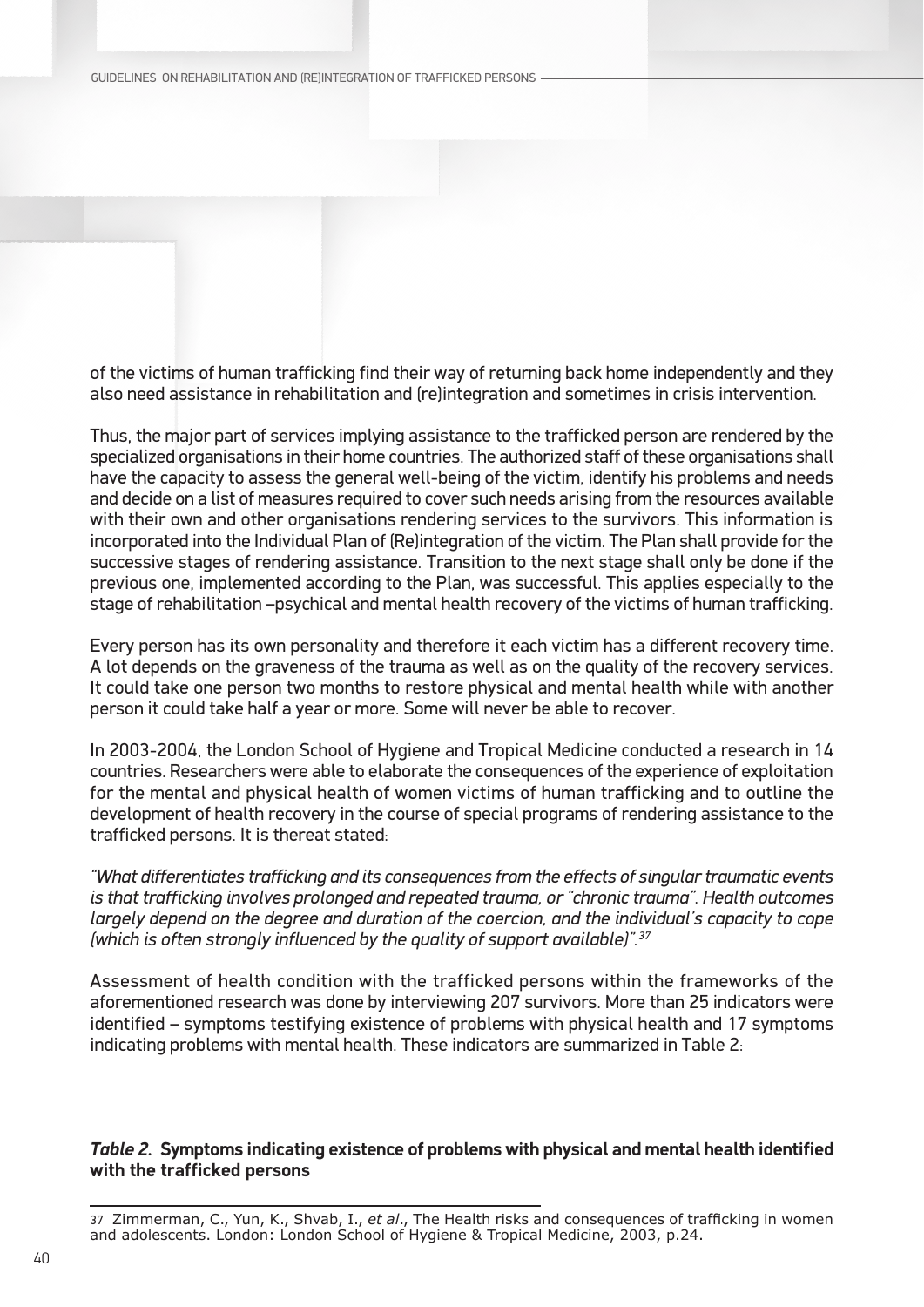| <b>Problems</b>                 | <b>Symptoms</b>                                                                                                                                                                                                                                                                                                                                                                                                                                                                                                                                                                                                                                                                                                                                                                               |
|---------------------------------|-----------------------------------------------------------------------------------------------------------------------------------------------------------------------------------------------------------------------------------------------------------------------------------------------------------------------------------------------------------------------------------------------------------------------------------------------------------------------------------------------------------------------------------------------------------------------------------------------------------------------------------------------------------------------------------------------------------------------------------------------------------------------------------------------|
| <b>Physical health problems</b> | <b>Symptoms of different illnesses:</b><br>1]<br>Easily tired<br>2)<br>Weight loss<br>3)<br>Loss of appetite<br>4)<br>Headaches<br>5)<br>Dizzy spells<br>6)<br>Difficulty remembering<br>7)<br>Fainting fits/loss of consciousness<br>8)<br>Stomach or abdominal pain<br>9)<br>Upset stomach, vomiting, diarrhea, etc.<br>10) Heart pain<br>11) Breathing difficulty<br>12) Back pain<br>13) Fractures/sprains<br>14) Joint or muscular pain<br>15) Tooth pain<br>16) Facial injures<br>17) Vision problems/ eye pain<br>18) Ear Pain<br>19) Cold, flu and sinus infections<br>20) Symptoms of cutaneous diseases (rash, itching, etc.)<br>21) Urination pain<br>22) Pelvic pain<br>23) Vaginal discharge/pain<br>24) Vaginal bleeding<br>25) Gynaecological infections<br>26) Other problems |
| <b>Mental health problems</b>   | <b>Symptoms of depression:</b><br>1) No interest in things<br>2) Hopelessness about the future<br>3) Worthlessness feelings<br>4) Loneliness<br>5) Depression/deep sadness<br>6) Suicidal thoughts<br><b>Anxiety symptoms:</b><br>11 Fearfulness<br>2) Tense or keyed up<br>3) Terror/panic spells<br>4) Restlessness<br>5) Scared suddenly without reason<br>6) Nervousness or shakiness inside<br>Hostility symptoms:                                                                                                                                                                                                                                                                                                                                                                       |
|                                 | 1) Urges to beat, injure or hurt someone<br>2) Urges to break or smash things<br>3) Frequent arguments<br>4) Annoyed/irritated easily<br>5) Uncontrolled temper outbursts                                                                                                                                                                                                                                                                                                                                                                                                                                                                                                                                                                                                                     |

Interviews with the survivors in the course of the aforementioned research were conducted three times at different stages of rendering rehabilitation assistance, which allowed the researchers to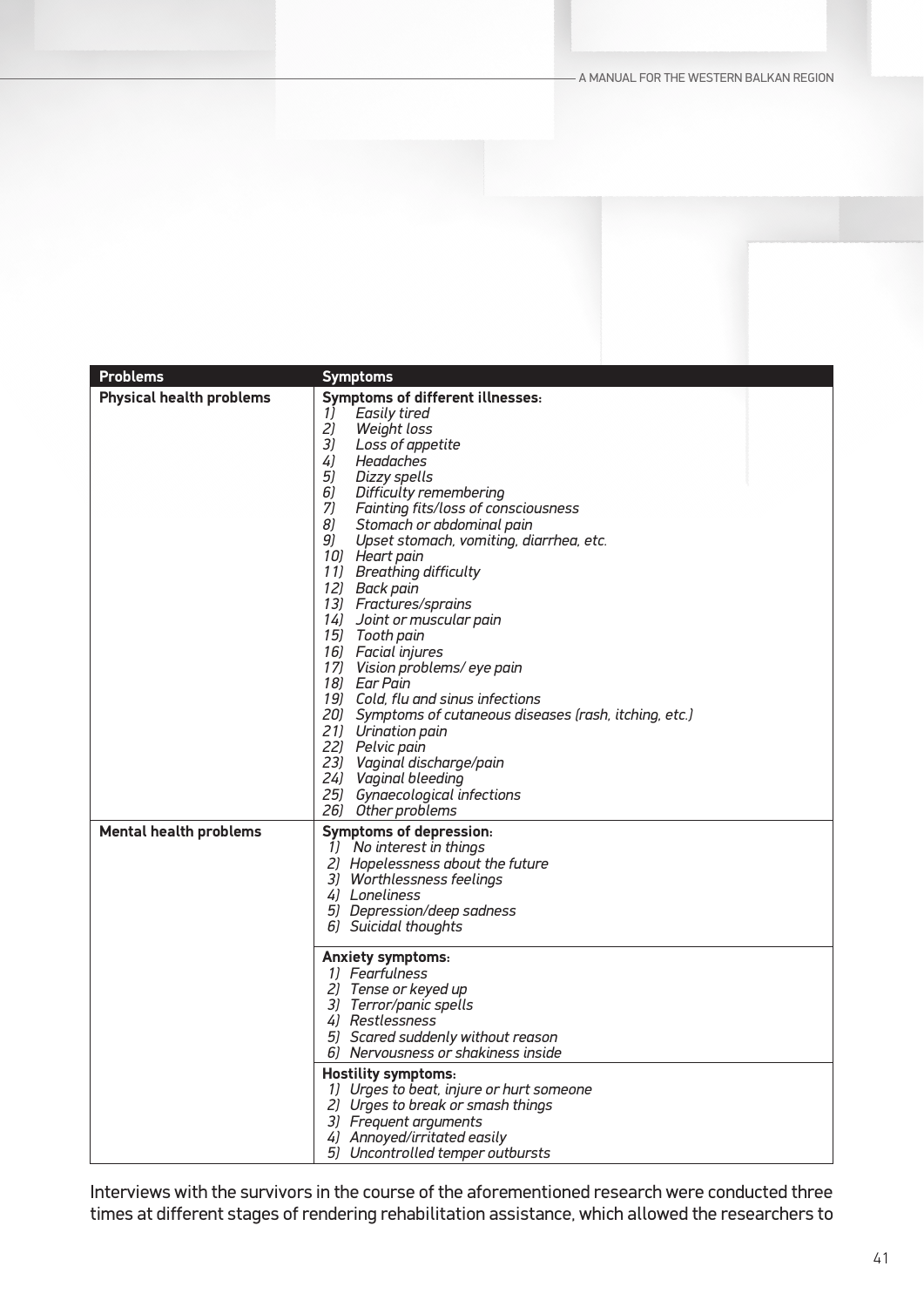identify the dynamics of physical and mental recovery in victims of trafficked persons, since they were first included in the assistance programme granted to the victims of human trafficking. The interviews were conducted as follows:

- $\bullet$  1<sup>st</sup> interview within 0 to 14 days from the date of first inclusion into the assistance programme;
- $\bullet$  2<sup>nd</sup> interview within 28 to 56 days from the date of first inclusion into the programme;
- $\bullet$  3<sup>rd</sup> interview upon expiry of 90 days and more from the date of first inclusion into the programme.

In the course of each interview record was taken of the existence with the respondents symptoms of physical and mental health problems. The outcome of the interview is summarized in Table 3:

*Table 3. Dynamics of rehabilitation of women – victims of human trafficking experiencing physical and mental health problems* 

| <b>Periodicity of</b>          | Existence of symptoms of physical and mental health problems |                         |                         |                         |  |
|--------------------------------|--------------------------------------------------------------|-------------------------|-------------------------|-------------------------|--|
| conducting<br>interviews since | <b>Physical health</b>                                       |                         | <b>Mental health</b>    |                         |  |
| the date of<br>inclusion into  | $12 - 26$                                                    | $0 - 11$                | $10 - 17$               | $0 - 9$                 |  |
| the programme                  | symptoms of<br>problems                                      | symptoms of<br>problems | symptoms of<br>problems | symptoms of<br>problems |  |
| $0-14$ days:                   | 57%                                                          | 43%                     | 71%                     | 29%                     |  |
| 28-56 days:                    | 7%                                                           | 93%                     | 52%                     | 48%                     |  |
| 90 days and more               | 6%                                                           | 94%                     | 19%                     | 81%                     |  |

Thus, the results of the research showed that many symptoms linked to the physical and mental health of the survivors tend to persist for long time. With the absolute majority of the respondents 0 to 11 different physical and mental symptoms were registered even 90 days after inclusion into assistance programme.

In the report of the London School of Hygiene and Tropical Medicine it is mentioned:

 "*Not only are physical health symptoms life impinging, but they also have the potential to negatively impact women's participation in administrative, legal or other procedures that require intellectual functioning".38*

Meanwhile, the programmes of rehabilitation assistance developed for the victims of human trafficking are sometimes short-term - 30 days. As it follows from herewith stated results, in the majority of cases it is impossible to achieve rehabilitation within one month. If the programme for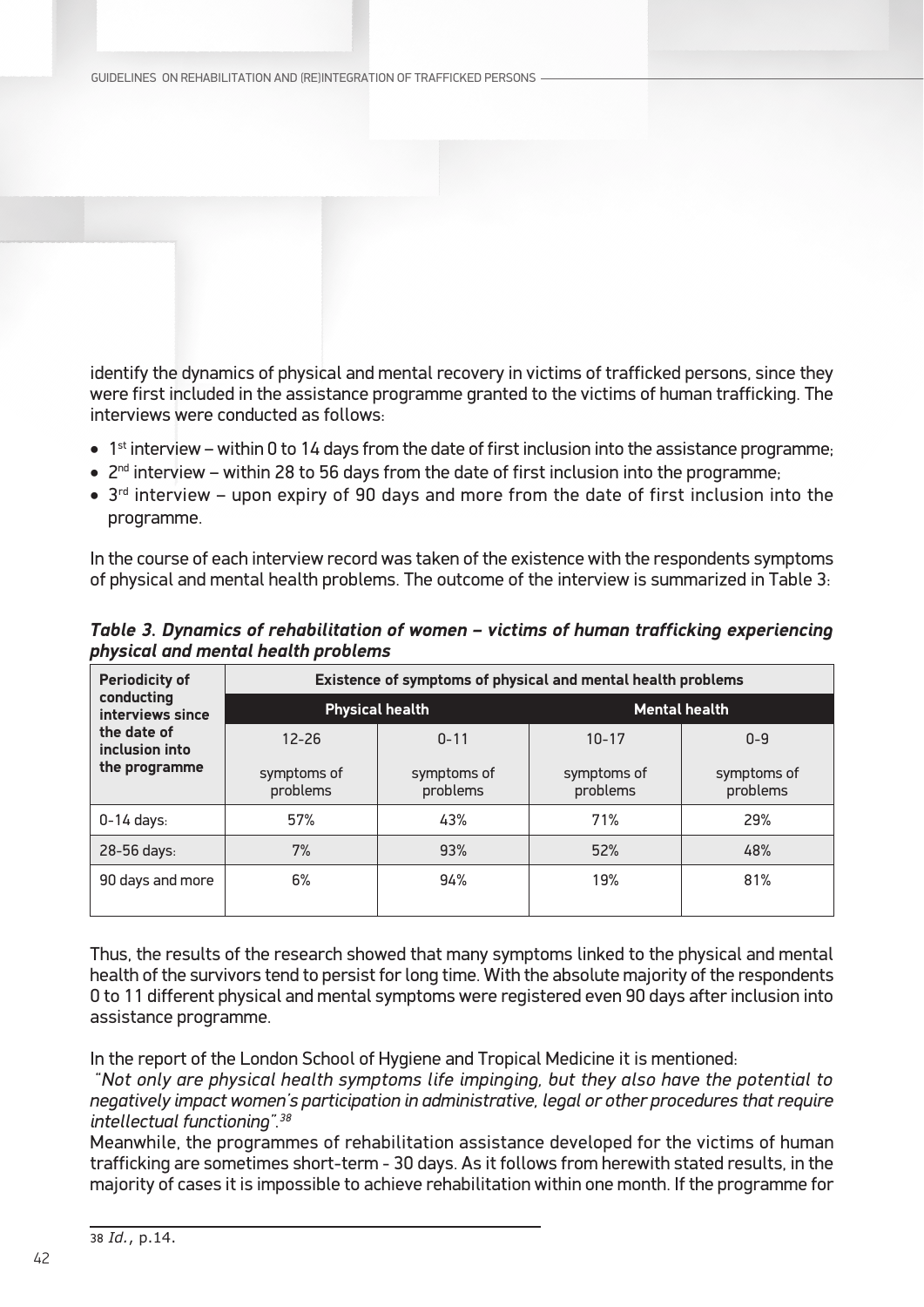the survivor includes vocational training or some other programme of (re)integration, then the risk that the survivor will not be able to master it with success is very high. It is necessary to develop such rehabilitation programmes with a duration of 3 months and more, preferably at the place of residence as well as such scheduled for long-term (1 - 3 years) – (re)integration assistance.

The quality of programmes designed to assist to (re)integration is decisive for the entire process. The intensity and duration of a programme shall be selected individually depending on the survivor's problems and needs. Needless to say that the shape of the assistance programmes is influenced not only by the specialized organisation – service providers to the trafficked persons (its manoeuvre being capped by the available resources), but also by the cooperation of different services providers and by the entire nationwide system of social assistance, which implies a certain attitude of the government. Still, a specialised organisation make a lot more efficient use of the available resources.

#### *EXPERIENCE OF ALBANIA*

*There are four shelters for trafficked persons t services providers and by in Albania. Three of them are operated by NGOs, and one is a state-run shelter. The four shelters have formed the Albanian National Coalition of Anti-Trafficking Shelters and use the referral of victims to cover their needs. Thus, a victim who needs services that are not available at one shelter may receive such services in the other shelters of the Coalition. A full package of services provided to trafficked persons by the Albanian National Coalition of Anti-Trafficking Shelters includes: accommodation, medical care, psychological assistance, legal assistance, education, family mediation, life skills development, vocational training, support in job placement, etc.* 

As proven by the practice, chances for the success of (re)integration are growing substantially in case when a specialist of an organisation rendering assistance to the trafficked persons manages to establish good confidential relations with the beneficiary. One of the risks in the process of (re) integration programme implementation is the **mistrust on behalf of the beneficiaries** towards the specialists of the specialized organisations rendering (re)integration assistance. Establishing good personal relations with the beneficiary alone allows to identify all of his problems and needs, work our Individual Plan of (Re)integration as well as to prevent possible risks of failing successful (re)integration. When identifying the problems, it is necessary to pay immediate attention to the problems the beneficiary experienced in the past – before being involved in human trafficking situation:

*"Needless to say, when the factors that led to trafficking in the first place have not been resolved there is a considerable risk of repeated trafficking or of the person returning to the environment*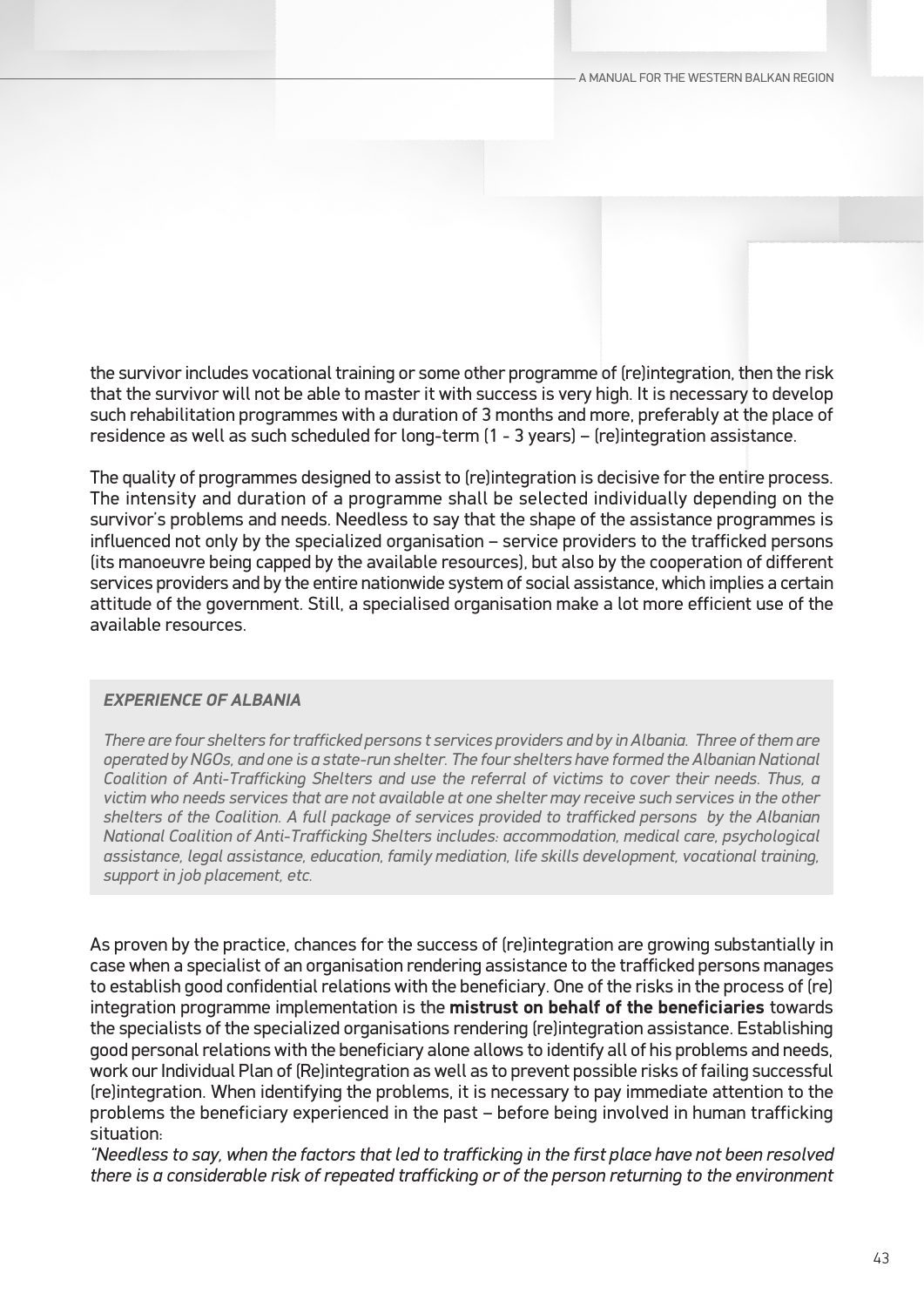#### *of exploitation…". 39*

Most often, trafficked persons are experiencing problems in their relations with their parents or other members of the family. These problems serve as a powerful factor of social exclusion, which makes them take the risk and seek for happiness away from their own home.

## **4.2. Individual Abilities and Motivation of Beneficiary**

#### *Empowerment of the trafficked person*

The success of the (re)integration does not depend only on the quality and duration of the services rendered. In reality, half of the battle in the process of (re)integration lies with the motivation of the trafficked persons. A series of possible risks/impediments for the successful (re)integration is bound to personal qualities of the beneficiaries themselves while the work on removing such risks is one of the key objectives pursued by the service provider. This is achieved by establishing confidential relations with the beneficiary as well as by way of **empowerment of the beneficiaries** in the process of (re)integration. As it has been already noticed, first of all, the measures targeted onto empowerment envisage inclusion of the survivor into elaboration of his/her Individual Plan of (Re)integration.

Amongst different types of arrangements that could facilitate empowerment of the beneficiaries, one could mention the organisation of working meetings and focus groups conducted at different stages of the (re)integration process. The scopes underlying such working meetings and focus groups are linked to enhancing self-concept and vital activity, development of potential, etc. As a rule, these meetings comprise such topics as prevention of violence in relation to women, raising awareness about human and civil rights, health life and other related topics. The specialists of the nongovernmental organisation SOLWODI from Germany (Mainz) have stated that:

*"The aim of these [focus] groups is also to include the active participation of women that were victims of trafficking in developing activities and services and to empower them by working on training, changing of attitudes, values and making decisions. You work under this concept to break established preconceptions as to what it means to be a victim, how this is perceived, the treatment given and the produced effect".40*

#### *Adequate Choice of Profession*

It goes without saying that economic (re)integration - employment of the trafficked person is the main objective pursued by the process of (re)integration. Establishing some kind of economic stability, therefore, plays an important role for a beneficiary and her/his family dependants in the process of reintegration.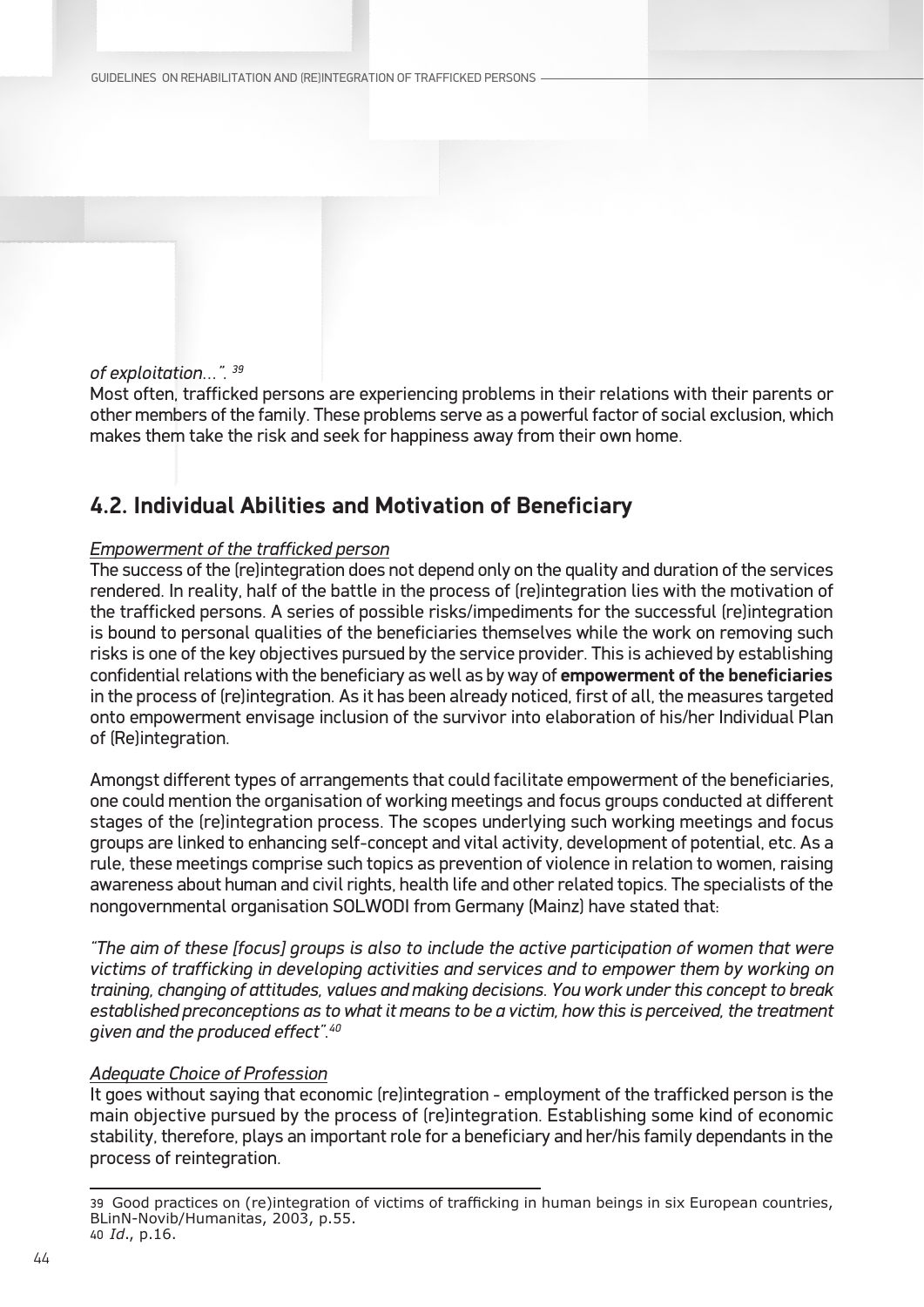It should be noticed that the beneficiaries of (re)integration programmes for trafficked persons are usually asking for a chance to master new trade; very often they would seek for a fancy one hoping that the new occupation in the labour market or industry will change their life for the better. However, the specialist of the organisation rendering assistance in the process of (re)integration of the trafficked persons shall assess the chances of subsequent employment of the beneficiary. Career guidance shall be based not only on the desires and abilities of the beneficiary, but also on the demand for selected trade in the labour market. This is especially important in conditions of country where the unemployment rate is very high. Lack of access to labour market is a serious impediment to the successful long-term integration. Unemployment forces trafficked persons to search for new opportunities of employment abroad and this heightens the risk of repeatedly getting caught in the toils of human traffickers; on the other side, long lasting unemployment facilitates development of dependence on the social welfare.

#### *EXPERIENCE OF ALBANIA*

*Professionals of the Albanian Rehabilitation Centre for Trauma and Torture (ARCT) consider that a comprehensive plan shall be designed for re-integration of each beneficiary, taking into account the individuality and the state of the victim. During developing the (re)integration plan victims are helped to set realistic goals that not only suit the needs, abilities and personal qualifications, but also opportunities of country and residence place, where is planned (re)integration.*

## **4.3. Assistance Rendered by Close Environment**

As it has been already noticed, family (re)integration is one of the six objectives pursued by (re) integration process. At the same time, the success of economic (re)integration of the trafficked persons depends at large on the **relations with the close ones**. It is a proven fact that the trafficked persons accepted and supported by the family have more chances for successful (re)integration into the labour market. And quite the contrary, psychological rejection of the trafficked persons by their families or physical violence in the family could inflict repeated trauma to the victim, return into crisis condition and even disrupt the all programme of (re)integration. With the scope of preventing problems emerging in relations with the family of the survivor, personnel of the specialized organisations – service providers shall timely conduct an analysis of relations of the survivor with his family. If the beneficiary, in order to attend the programme of (re)integration, has to return to an unfavourable family environment from which she/he tried to escape before and if her/his psycho-emotional condition is unstable, then chances are that the beneficiary would make repeated attempt to change place of residence even by way of returning back to conditions of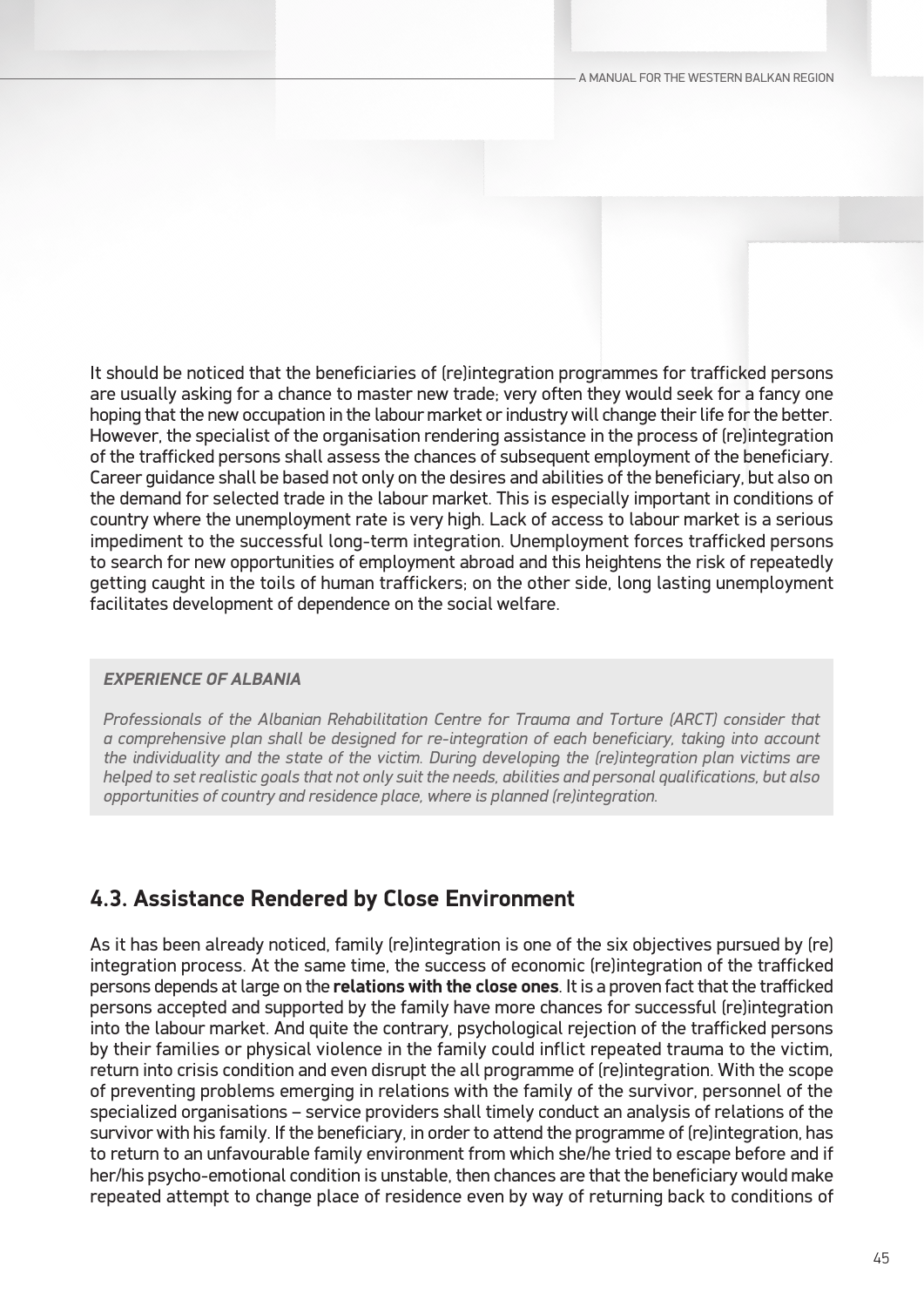exploitation. Only at the victim's solicitation the assistance should aim at re-establishing contact with her/his family.

When establishing contact with the family, it is important to take into account the fact that the trafficked person could have been detached from the family for too long. During this time relations in the family could have changed dramatically. It is necessary to analyze possible response of the members of victim's family on the details of the events that happened to the survivor and outline measures of working with the family members.

Work with the family could be confined to rendering social assistance and counselling adult members of the family on the problems of beneficiary's (re)integration in the family. It could also be confined to rendering assistance in re-establishing relations with children. This is especially important if a small child of a trafficked person was found for long in care of other members of the family, relative or acquaintance. As a rule, this results in empowering the relationship between mother and child. Practice has shown that during the first months after the return, the victim need to build in new skills in order to take care of himself and then of his close ones. The social worker from the organisation rendering assistance shall pay special attention to resuming mother-tochild relations with the scope of preventing the risk of neglecting by these women their maternal obligations. In each case the social worker shall apply different techniques.

#### *EXPERIENCE OF GREECE*

*According to Art.11(1) of Law 3727/2008 effective social programmes shall be established for victims. Multidisciplinary structures shall be set up to provide the necessary support for victims, their close relatives and for any person who is responsible for their care.*

If a family is prepared to accept the trafficked person but does not know how to help her/him then the social assistance shall be rendered to both the victim and the family. Members of victim's family shall be prepared from the psychological standpoint to accept the victim; they have to learn through discussions and psycho-pedagogic counselling to understand, share and give them fair hearing rather than to condemn them. But, as already mentioned, this work could only be done **if the family members are willing to accept the assistance and if so desired by the victim.**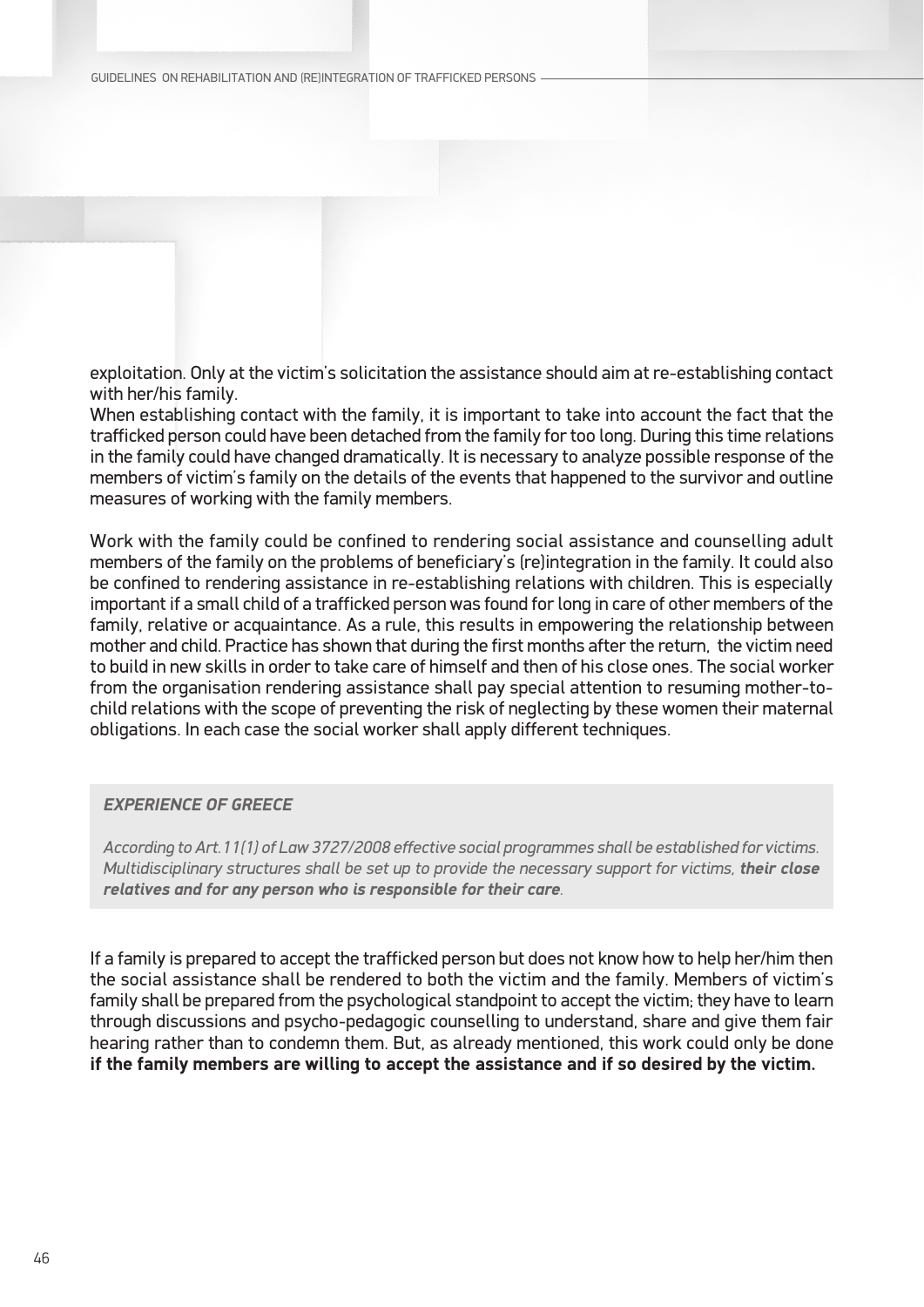#### *EXPERIENCE OF ALBANIA*

*To ensure sustainability of the (re)integration support delivered to the beneficiaries, the Albanian National Coalition of Anti-Trafficking Shelters also provides the support to the beneficiaries' families and the community of his return. This support includes counselling, psychological and legal support.*

If the family does not accept and condemns the survivor, then the social worker should help the person find a new place to live and work. The social worker should also help victim's physical and mental health recovery and extend emotional support. Often, recovery of survivor's personal life and emotional state could lead to her/his reunion with the family.

When dealing with the integration of children-victims of human trafficking into their biological families one should bear in mind that children need to be reintegrated into their families if the family situation allows for this. If the family environment is unfavourable for raising a child e.g. is unstable or violent, cannot support the child economically, possibilities can be sought in the extended family e.g. grandparents, aunts and uncles. If there are no such possibilities it is recommended to that the child should better be integrated into a new foster family.

## **4.4. Public Sentiment**

Serious risks in the successful (re)integration of the trafficked persons **is marginalization** (social exclusion) of the victims of sexual exploitation. The sociological notion of *marginalisation* comes from Late Latin *"marginalis"*, i.e. found on the edge of and means intermediacy of position between certain social groups. This notion appeared in the  $20<sup>th</sup>$  of the last century to describe the phenomenon of non-adaptation of the immigrants to the new social conditions. In regard to the victims of human trafficking for sexual exploitation, marginalisation implies that they start keeping aloof from people in response to negative attitude taken by the society.

The effect of marginalisation could be further amplified by low self-assessment of the beneficiaries which is commonly observed with the victims of sexual exploitation:

*"Individuals may experience rejection when their ideas, presence, or requests are not accepted by a relevant other. Social workers find that some of their clients with low self-esteem or poor self-confidence believe they are experiencing rejection or not being given what they want".41*

41 L.Barker, *supra* note 8, p. 320.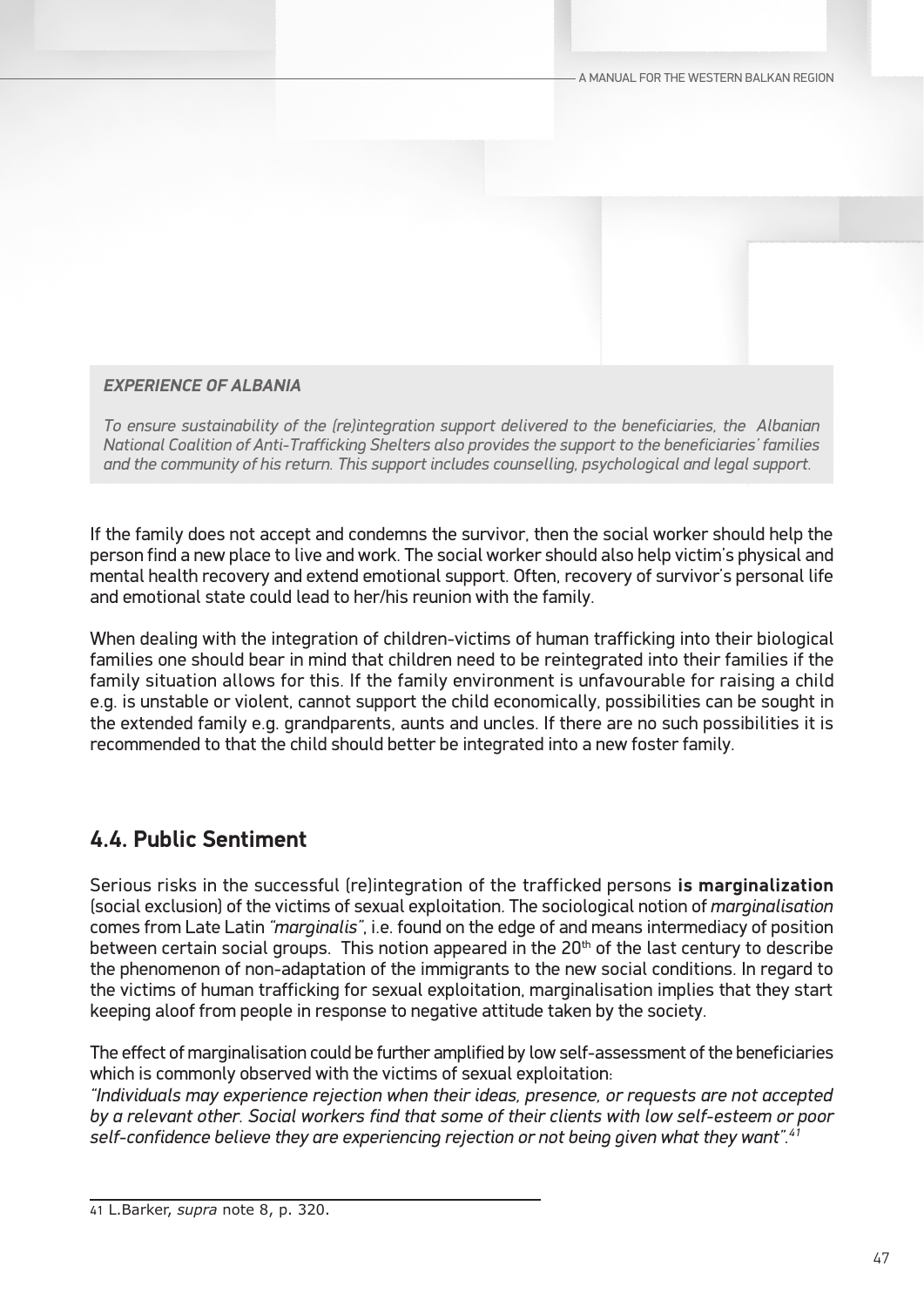**Stigmatisation** of the victims of human trafficking for sexual exploitation is also a pressing problem, which requires a more serious approach on behalf of all organisations rendering assistance to the trafficked persons. It is necessary to distinguish between marginalisation and **stigmatisation** of the trafficked persons. The notion of stigmatisation comes from the Greek word "stigma" – a mark or sign of shame, disgrace or disapproval and means socio-psychological discrimination of certain category of people by certain distinguishing feature. If, to a certain extent, marginalisation depends on the response of the survivor, then stigmatisation of the trafficked persons is fully dependent on the public sentiment:

*"Public opinion can be a strong force and condemn a victim of trafficking, especially when there are noticeable changes in her behaviour. Stigmatization is one of the greatest problems for victims of trafficking. Victims of trafficking are regarded as immoral when it is known that they were involved in prostitution and rarely seen as victims. The reaction of the community and family will therefore have serious repercussion on the reintegration process. If a woman is stigmatized she may feel isolated and rejected, leading her to leave her community and putting her at greater risk of being trafficked once again".42*

One of the possible factors affecting the success of (re)integration could also be **the difference in the models of socialisation.** This factor could trigger internal conflicts with the trafficked persons taking part in the long-lasting programmes of rehabilitation available in the destination countries and then continued in their home country upon their return.

*"A strong internal conflict that arises after having learned new models often stand in contrast with those of the country of origin. The survivor may have appreciated certain elements of social models in the country of destination and find it difficult to reconcile them with her life at home. The helper may not understand that some of the survivor's issues stem from feeling alienated from her own culture".43*

Due to differences in the economic development and culture of the society existing between countries of origin and destination the trafficked persons could cherish unrealistic expectations in regard to the nature and size of assistance granted by the organisations – service providers in their home country or overestimate the goodwill of the community. To avoid such situations use could be made of the tripartite contact between service provider in country of destination (preparing the beneficiary to repatriation), service provider in country of origin and the trafficked person established prior to beneficiary's return to his native country.

42 Good practices on (re)integration of victims of trafficking in human beings in six European countries, *supra* note 39, p.59.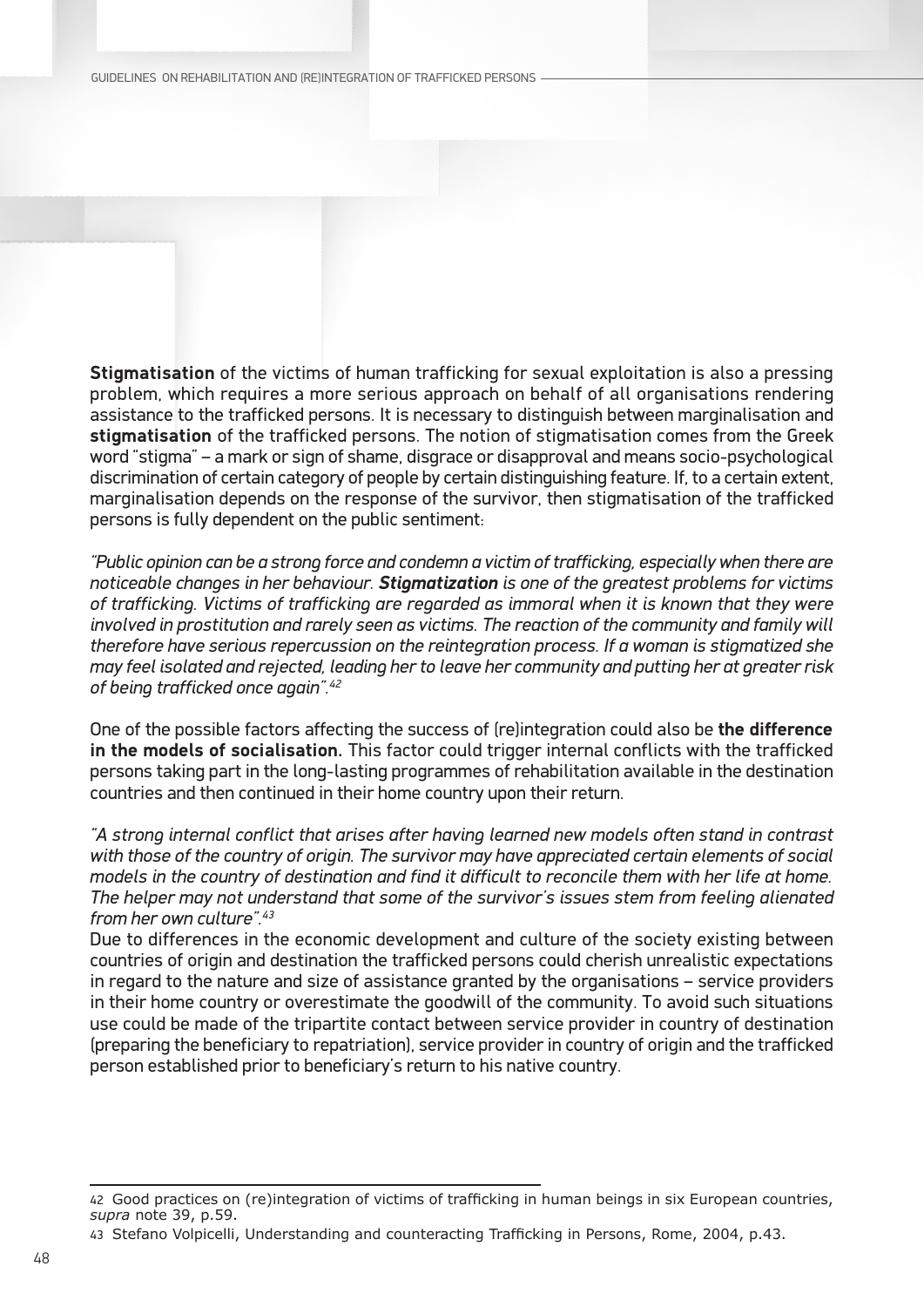## **4.5. Compensations**

Compensation can have a positive effect on the (re)integration of trafficked persons. Victims are entitled to obtain compensation under international and European law. Decision on the compensation by the perpetrator is made in the course of criminal proceedings. The following three areas of claims should be considered:<sup>44</sup>

- Compensation for personal suffering due physical and psychological distress (nonmaterial damages);
- Damages due to material losses suffered and
- Compensation for withheld earnings.

National legislation can also establish the order of compensating victims by the state. Some countries established special victim funds, to which trafficked persons may make a claim/ application for compensation. Apart from victim funds, the state also can provide welfare support for victims of trafficking in human beings. Victims should be informed on how the application form should be completed and what supported documents may be required.<sup>45</sup>

<sup>44</sup> OSCE/ODHIR, *supra* note 20, 2004, p. 84.

<sup>45</sup> The EU rights of victims of trafficking in human beings, European Union, 2013, p.8.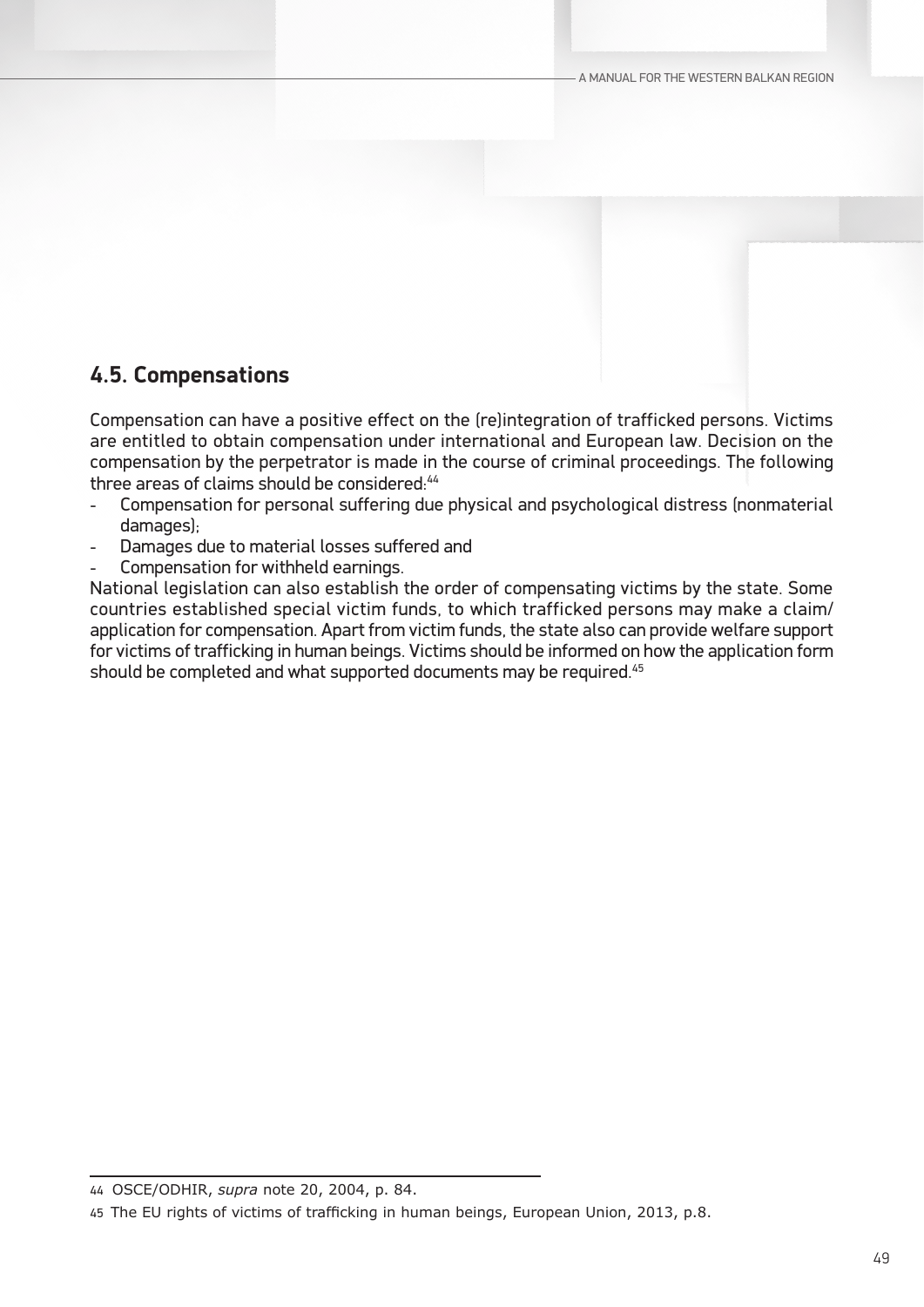## **CONCLUDING REMARKS**

Rehabilitation and (re)integration of trafficked persons are complex and important elements of the national anti-trafficking response. In order to build an efficient rehabilitation and (re)integration system of the trafficked persons at national level it will be necessary to perform the following:

- • *develop a commonly agreed terminology to be used by professionals while describing all stages of rendering assistance for trafficked persons (crisis intervention, rehabilitation and (re)integration);*
- • *undertake to develop commonly agreed objectives and criteria for assessing the quality of each stage of rendering assistance;*
- • *elaborate necessary regulatory and institutional framework guaranteeing trafficked persons access to long-term assistance and observance of all guiding approaches and principles of rendering the assistance, elaborated based on international and regional standards;*
- • *conduct trainings for all service providers on permanent basis;*
- • *develop cooperation of different organisations rendering rehabilitation and (re)integration services for trafficked persons, as well as coordination of the joint activity;*
- • *actively involve trafficked persons in the design, implementation and evaluation of (re)integration plans; reintegration plans should be targeted at beneficiaries empowerment, develop victims' capacity to to overcome complex vital problems;*
- • *develop case management, monitoring and evaluation of rendering assistance to trafficked persons;*
- • *carry out follow up research in the field of (re)integration of trafficked persons with the scope of working out proposals on improving the existing procedure of rendering services to these persons;*
- • *strengthen cooperation between service providers in origin and destination countries including for such purpose as joint assessment of possible risks;*
- • *develop a tolerant inclusive society as a key prerequisite to the successful (re)integration of trafficked persons.*

#### (Footnotes)

- 1 Government of the Former Yugoslav Republic of Macedonia and the National Commission for Combating Trafficking in Human Beings and Illegal Migration "Standard Operating Procedures for Treatment of Victims of Trafficking in Human Beings", 2010, p. 7. The electronic version of this document in English can be downloaded from the Internet www.nacionalnakomisija.gov.mk/content/pdf/operativni\_eng.pdf.
- 2 Law "On Aliens" no. 108 dtd. 28.03.2013, Art. 54.
- 3 Official Gazette of the Former Yugoslav Republic of Macedonia No. 29 dtd. 24 June 2009.
- 4 Government of the Former Yugoslav Republic of Macedonia and the National Commission for Combating Trafficking in Human Beings and Illegal Migration "Standard Operating Procedures for Treatment of Victims of Trafficking in Human Beings", 2010, p. 48.
- 5 Government of the Former Yugoslav Republic of Macedonia and the National Commission for Combating Trafficking in Human Beings and Illegal Migration "Standard Operating Procedures for Treatment of Victims of Trafficking in Human Beings", 2010, p.48-49.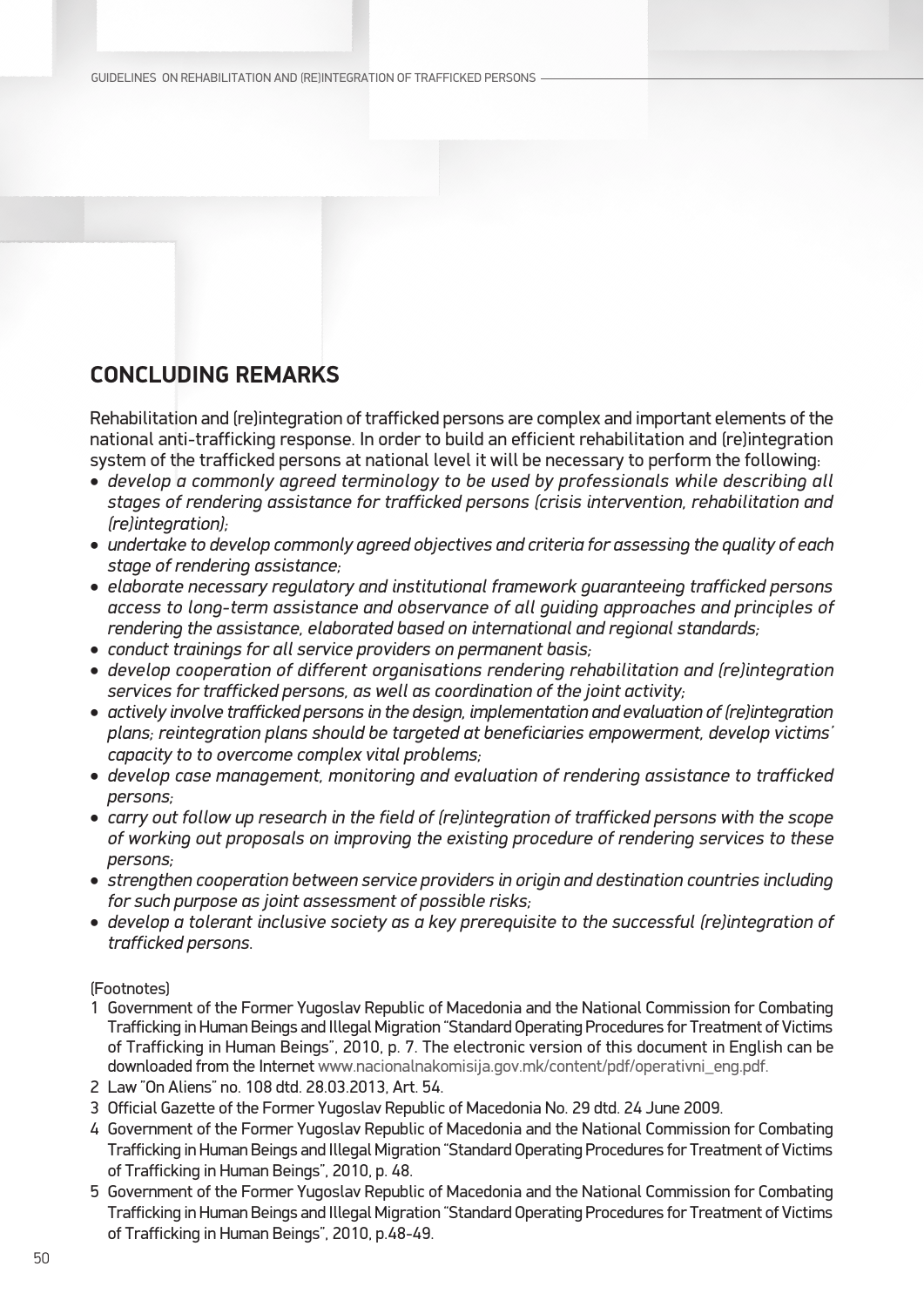- A MANUAL FOR THE WESTERN BALKAN REGION